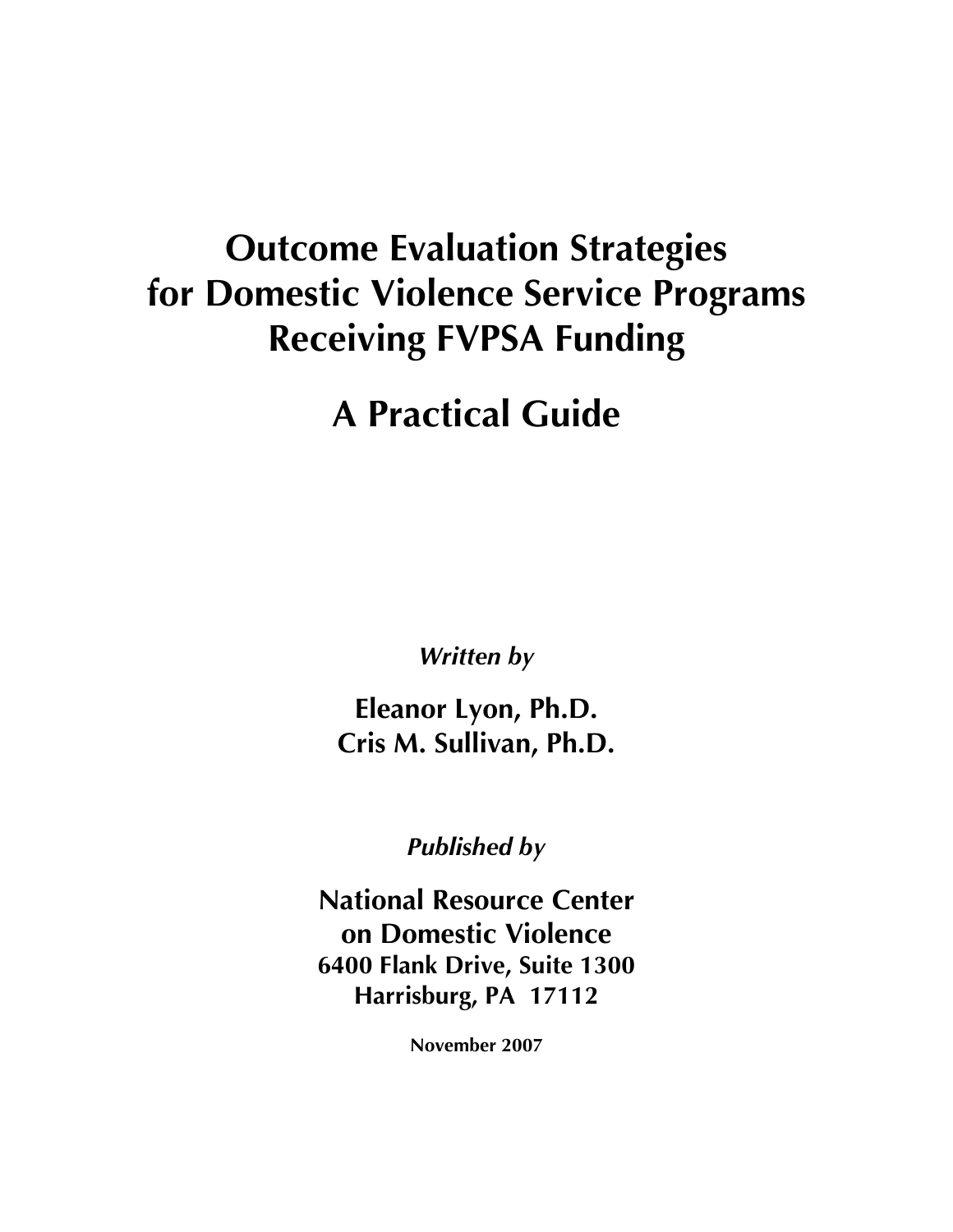#### **About the Authors**

**Dr. Eleanor Lyon** is Director of the Institute for Violence Prevention and Reduction, and Associate Professor in Residence at the School of Social Work at the University of Connecticut (UConn). She has worked on issues related to violence against women as an advocate and researcher since 1974. Before returning to UConn in 1998, Eleanor served as coordinator of a domestic violence shelter program, followed by fifteen years as a researcher at a large communitybased social service / mental health agency.

Eleanor currently teaches classes on violence against women and research methods, in addition to consulting and directing research and evaluation efforts. She specializes in evaluating programs for battered women and their children, children who have been abused sexually, and interventions in public schools; she has also conducted extensive research related to criminal sanctions policy. She has received many federal, state and local grants to support this work. Among other efforts, Eleanor helped to coordinate the "Documenting Our Work" project, served for eight years as evaluator of VAWnet, and is currently the evaluation consultant for the National Center on Domestic Violence, Trauma and Mental Health. Her most recent project is a national study of domestic violence shelters. Among her publications is co-authorship of *Safety Planning with Battered Women*.

Eleanor also conducts workshops on evaluation and issues related to violence against women. She can be reached at eleanor.lyon@uconn.edu.

**Dr. Cris M. Sullivan** is a professor of Ecological/Community Psychology and associate chair of the Psychology Department at Michigan State University (MSU). She has been an advocate and researcher in the movement to end violence against women since 1982. In addition to her MSU appointments, Cris is also the Director of Evaluation for the Michigan Coalition Against Domestic and Sexual Violence and Senior Research Advisor to the National Resource Center on Domestic Violence.

Cris's areas of research expertise include developing and evaluating community interventions for battered women and their children, improving the community response to violence against women, and evaluating victim service programs. She has received numerous federal grants to support her work over the years, including grants from the National Institute of Mental Health, Centers for Disease Control and Prevention, and the National Institute of Justice. Her most recent project is a five-year NIMH RISP grant that involves collaborating with a large domestic abusesexual assault victim service organization. The aim of this project is to enhance the organization's capacity to engage in collaborative research, and to build a strong partnership for conducting meaningful and policy-oriented research on violence against women.

In addition to consulting for local, state, federal and international organizations and initiatives, Cris also conducts workshops on (1) effectively advocating in the community for women with abusive partners, and their children; (2) understanding the effects of domestic abuse on women and children; (3) improving system responses to the problem of violence against women; and (3) evaluating victim service agencies.

Cris can be reached at sulliv22@msu.edu and you can find out more about her work at www.vaw.msu.edu/core\_faculty/cris\_sullivan.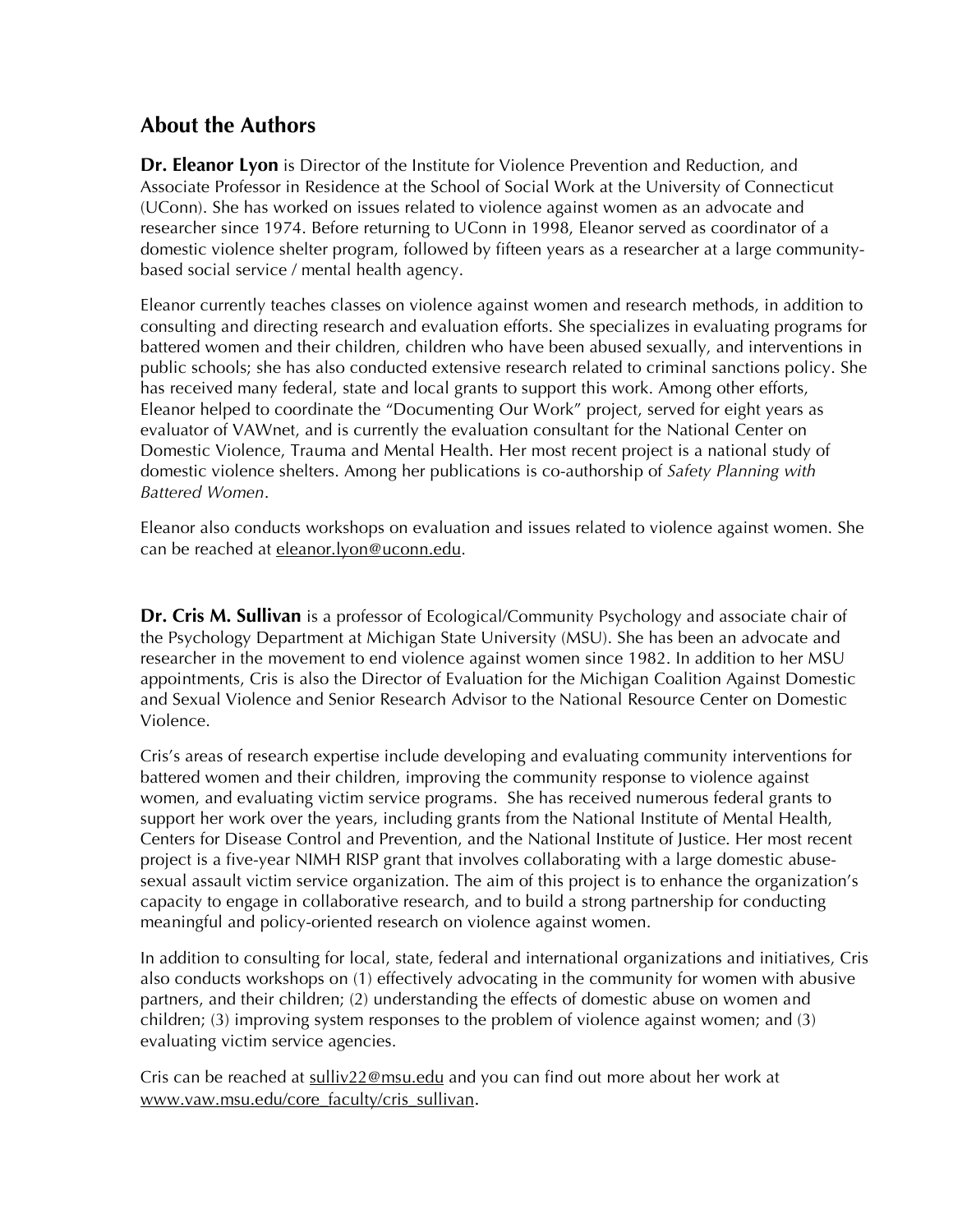## **Table of Contents**

|                                                                                                     | <b>Pages</b>    |
|-----------------------------------------------------------------------------------------------------|-----------------|
| <b>BACKGROUND</b>                                                                                   |                 |
| A Brief History of the FVPSA Outcomes Project                                                       | $1 - 4$         |
| A Word About Terminology                                                                            | 4               |
| <b>SECTION I: CONCEPTUAL ISSUES</b>                                                                 |                 |
| <b>Chapter 1: Why We Want to Evaluate Our Work</b>                                                  |                 |
| Why Many Domestic Violence Programs Resist Evaluation                                               | $5 - 7$         |
| <b>Chapter 2: The Difference Between Research and Evaluation</b>                                    |                 |
| The Difference Between Research and Evaluation                                                      | $8 - 9$         |
| The Impact of Domestic Abuse Victim Services on Survivors' Safety                                   |                 |
| and Well-Being: Research Findings to Date                                                           | $9 - 12$        |
| <b>Chapter 3: Important Considerations Before Designing</b>                                         |                 |
| an Evaluation                                                                                       |                 |
| Confidentiality and Safety of Survivors<br>Respecting Survivors Throughout the Process              | 13<br>$13 - 14$ |
| Attending to Issues of Diversity                                                                    | $15 - 16$       |
|                                                                                                     |                 |
| <b>Chapter 4: A Brief Primer on the Difference Between</b><br><b>Process and Outcome Evaluation</b> | $17 - 18$       |
|                                                                                                     |                 |
| <b>Chapter 5: Outcome Evaluation: What Effect Are We Having?</b>                                    | 19              |
| The Difference Between Objectives and Outcomes                                                      | $20 - 21$       |
| Why We Caution Against Following Survivors Over Time as                                             |                 |
| Part of Outcome Evaluation                                                                          | $21 - 22$       |
| Choosing Outcomes that Make Sense to Our Programs                                                   | $22 - 23$       |
| "Problematic" Outcome Statements to Avoid                                                           | $23 - 25$       |
| The Hard-to-Measure Outcomes of Domestic Violence Programs                                          | $25 - 26$       |
| So, What is an Outcome Measure?                                                                     | 27              |
| <b>Chapter 6: The Documenting Our Work (DOW) Project</b>                                            |                 |
| A Brief History of Documenting Our Work                                                             | $28 - 30$       |
| Results of the DOW Pilot of Shelter Forms                                                           | $30 - 34$       |
| Results of the DOW Pilot of Support Services and Advocacy Forms                                     | $34 - 36$       |
| Results of DOW Pilot of Support Group Forms                                                         | $36 - 37$       |
|                                                                                                     |                 |
| <b>Chapter 7: The FVPSA Outcomes Pilot Project</b>                                                  | $38 - 43$       |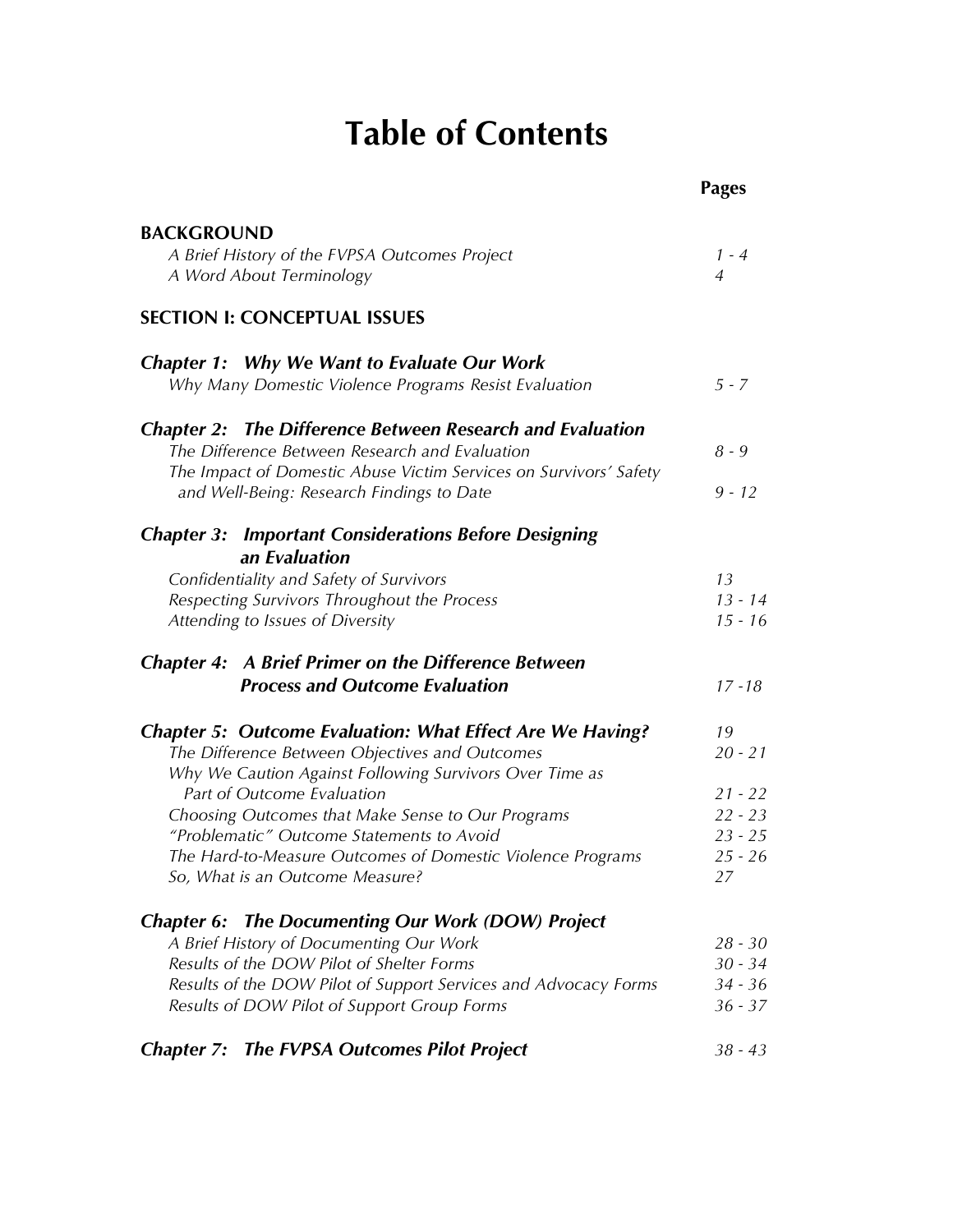#### **SECTION II: PRACTICAL ISSUES**

| <b>Chapter 8: Deciding How Much Information to Gather,</b>           |           |
|----------------------------------------------------------------------|-----------|
| and When                                                             |           |
| <b>General Guidelines for Using Samples</b>                          | 44 - 46   |
| Special Considerations for Shelter Samples                           | 46        |
| Special Considerations for Support Group Samples                     | 47        |
| Special Considerations for Support Services and Advocacy Samples     | 48        |
| <b>Chapter 9: Collecting the Information (Data)</b>                  |           |
| Designing a Protocol for Getting Completed Forms Back from Survivors | $49 - 51$ |
| Creating a Plan With Staff for Collecting Outcome Evaluation Data    | 52        |
| Collecting Information from Women in the Shelter                     | 53 - 54   |
| Collecting Information from Support Clients                          | 54        |
| Collecting Information from Women Using Support Groups or            |           |
| <b>Group Counseling</b>                                              | $55 - 56$ |
| Collecting Information from Survivors Participating in Individual    |           |
| Counseling                                                           | 56        |
| Alternative Ways to Collect the Information                          | $56 - 57$ |
| <b>Chapter 10: Maintaining and Analyzing the Data</b>                |           |
| Storing the Data                                                     | 58        |
| Some Data Entry Considerations                                       | 59        |
| How to Analyze the Information You Collect                           | 59        |
| Quantitative Information (including Frequencies and Cross tabs)      | $59 - 63$ |
| Qualitative Information                                              | $63 - 64$ |
| Points of Contact for Additional Information                         | 64        |
| <b>Chapter 11: Sending the Findings to Your FVPSA Administrator</b>  | $65 - 66$ |
| <b>Chapter 12: Making Your Findings Work for You</b>                 |           |
| Using Your Findings Internally                                       | 67        |
| <b>Using Your Findings Externally</b>                                | $67 - 68$ |
| How to Share Information with Others                                 | 69        |
| When Your Findings are "Less than Positive"                          | 70        |
| Using Your Findings to Support the Continuation of Current Programs  | 70        |
| Using Your Findings to Justify Creating New Programs                 | $70 - 71$ |
| Important Points to Remember                                         | 71        |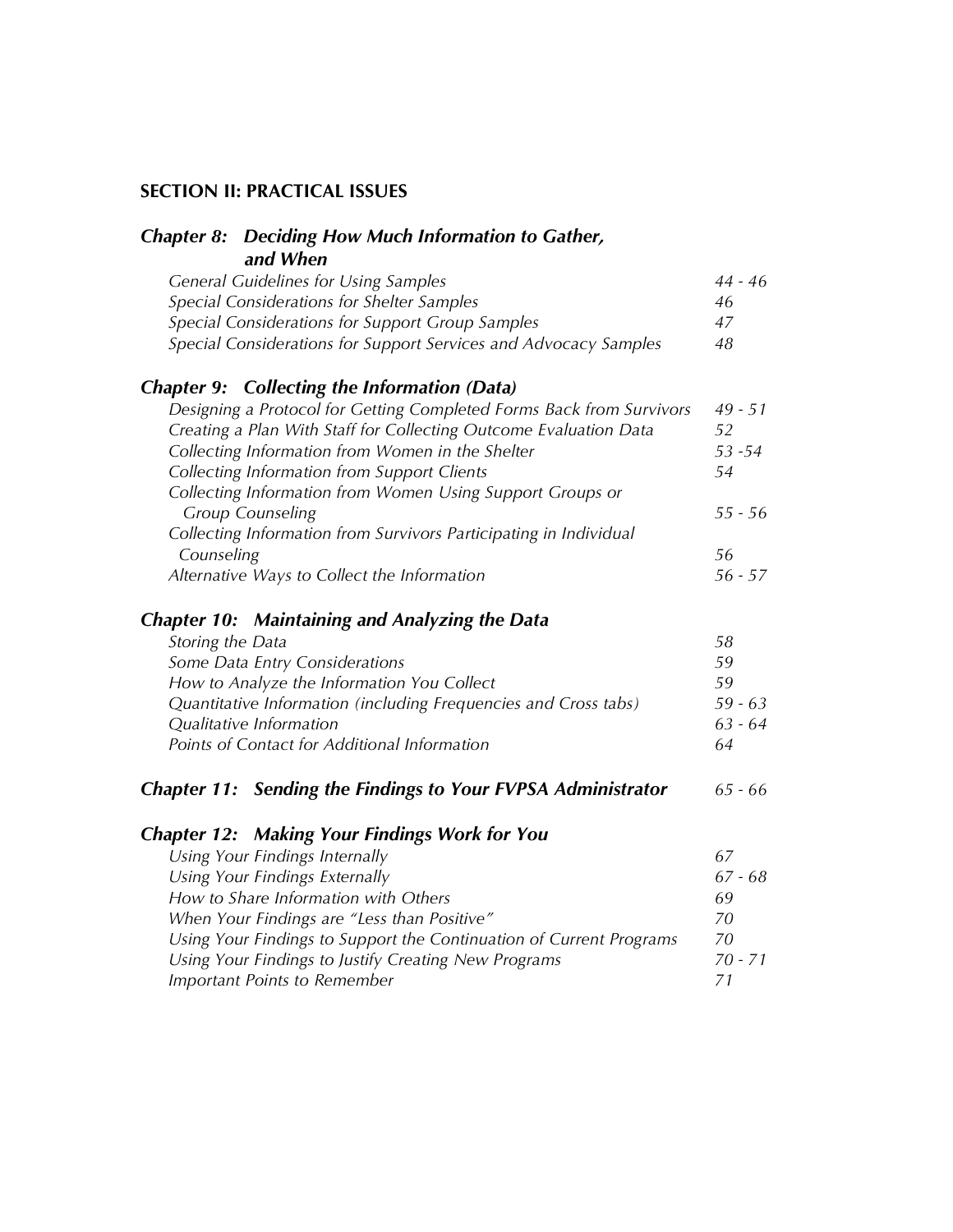#### *APPENDICES*

- **Appendix A: Sample Logic Models**
- **Appendix B: The DOW Forms**
- **Appendix C: FVPSA Pilot Project Feedback from Local Programs:**
- **Verbatim Responses to Open-Ended Questions**
- **Appendix D: Instructions for Using the Databases**
- **Appendix E: Annual Report to Send to FVPSA Administrator**
- **Appendix F: Glossary of Terms**
- **Appendix G: Additional Readings**
- **Appendix H: Literature Cited**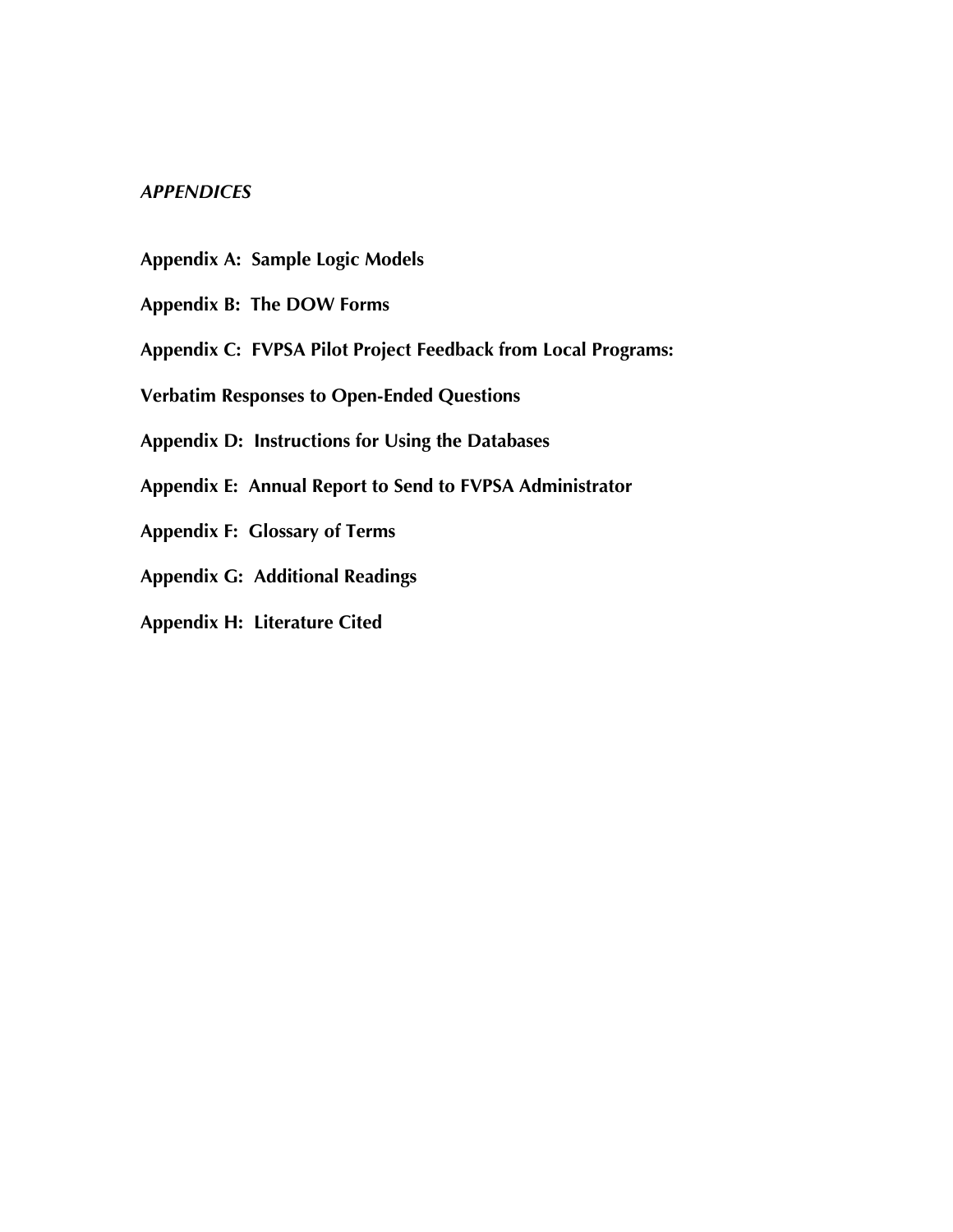## *Outcome Evaluation Strategies for Domestic Violence Service Programs Receiving FVPSA Funding A Practical Guide*

The Family Violence Prevention and Services Administration (FVPSA) within the U.S. Department of Health and Human Services has been the major source of funding for domestic violence coalitions and programs since 1984**.** In fiscal year 2007, FVPSA provided almost \$125 million to support the work of community-based domestic violence programs, state coalitions, and a network of national resource centers. The overall purpose of this FVPSA outcome evaluation project is to help states develop and implement outcome evaluation strategies that will accurately capture the impact of FVPSA dollars on survivors' safety and wellbeing.

### *A Brief History of the FVPSA Outcomes Project*

In 2005, the Office of Management of the Budget (OMB) reviewed the FVPSA Program along with other federal grant programs within the Administration for Children and Families at HHS. The review of the FVPSA program concluded that "results were not adequately demonstrated." In response to this finding, a national advisory group of FVPSA administrators, state coalition directors, local domestic abuse program staff, tribal program staff and evaluation specialists was convened to develop strategies for more effectively demonstrating the impact of the FVPSA program.

It was not a simple task to create outcomes that would adequately reflect results that might be desired across the different services being provided by domestic violence programs (shelter, support groups, counseling, advocacy, etc.). However, the advisory group examined evaluation work that had already been occurring in both Michigan and Pennsylvania, and chose two outcomes that had been accepted by executive directors of programs in those states and that captured two goals of any service being offered by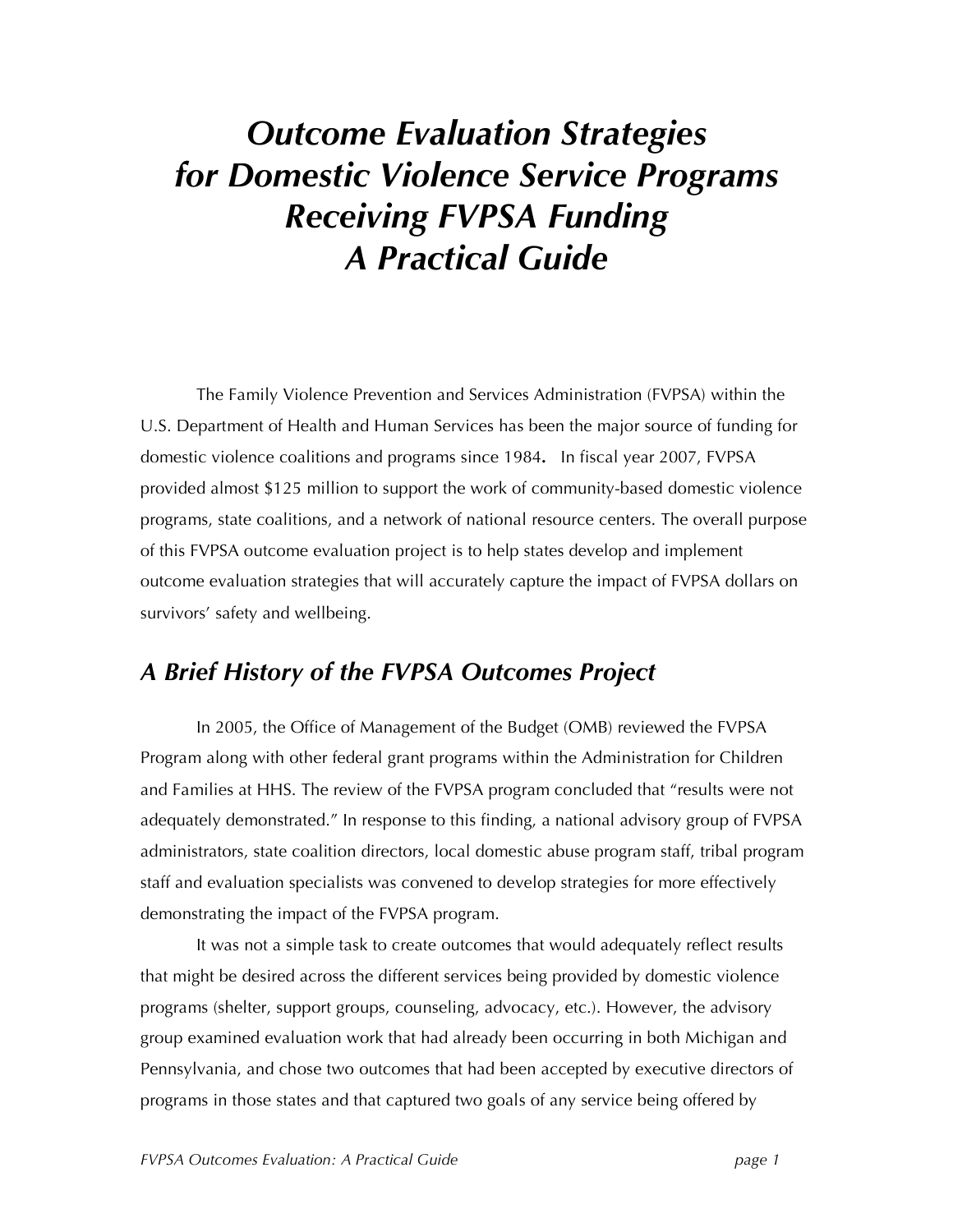domestic violence programs: *to safety plan with survivors and to ensure that survivors are aware of community resources they might need in the future*. There was also research supporting that these two short-term outcomes led to reduced violence and increased quality of life for survivors over time. (See pages 9-12 of this manual for a summary of this research**.)** 

This led the advisory group to agree on the following two outcomes to be collected from all FVPSA grantees by fall of 2008:

- As a result of contact with the domestic violence program, 65% or more of domestic violence survivors will have strategies for enhancing their safety.
- As a result of contact with the domestic violence program, 65% or more of survivors will have knowledge of available community resources.

The 65% target was based on programs' experience and advisors' recommendations. Although much of the work done by domestic violence programs involves services related to safety planning and community resources, program staff do not always have extensive contact with individual survivors, so not all of them would report changes in these two areas. For this reason, "65% or more" was seen by advisors as a realistic initial goal. Once programs have begun to collect this information from survivors, the percentage goals will be changed to reflect figures based on actual data submitted. Those percentages will then become the outcome goals for the FVPSA funded programs, and included in the annual report to the Office of Management and Budget (OMB).

These two outcomes were also chosen because they relate not just to individual level change (the survivor's safety and well-being), but they also provide evidence, important to more and more funders, of *stronger and safer communities*. Specifically, research has demonstrated that increasing survivors' knowledge of safety planning and of community resources leads to increased safety and well-being over time (see Bybee & Sullivan, 2002; Goodkind, Sullivan, & Bybee, 2004; Sullivan & Bybee, 1999). Since a good deal of intimate partner abuse happens outside of the home in communities, such as the workplace (McFarlane et al., 2000; U.S. Dept of Justice Bureau of Justice Statistics, 2001), safer women means safer communities. Abuse can also have deleterious effects on survivors' ability to work and care for themselves and their children. Therefore, again, improving women's quality of life directly improves community well-being.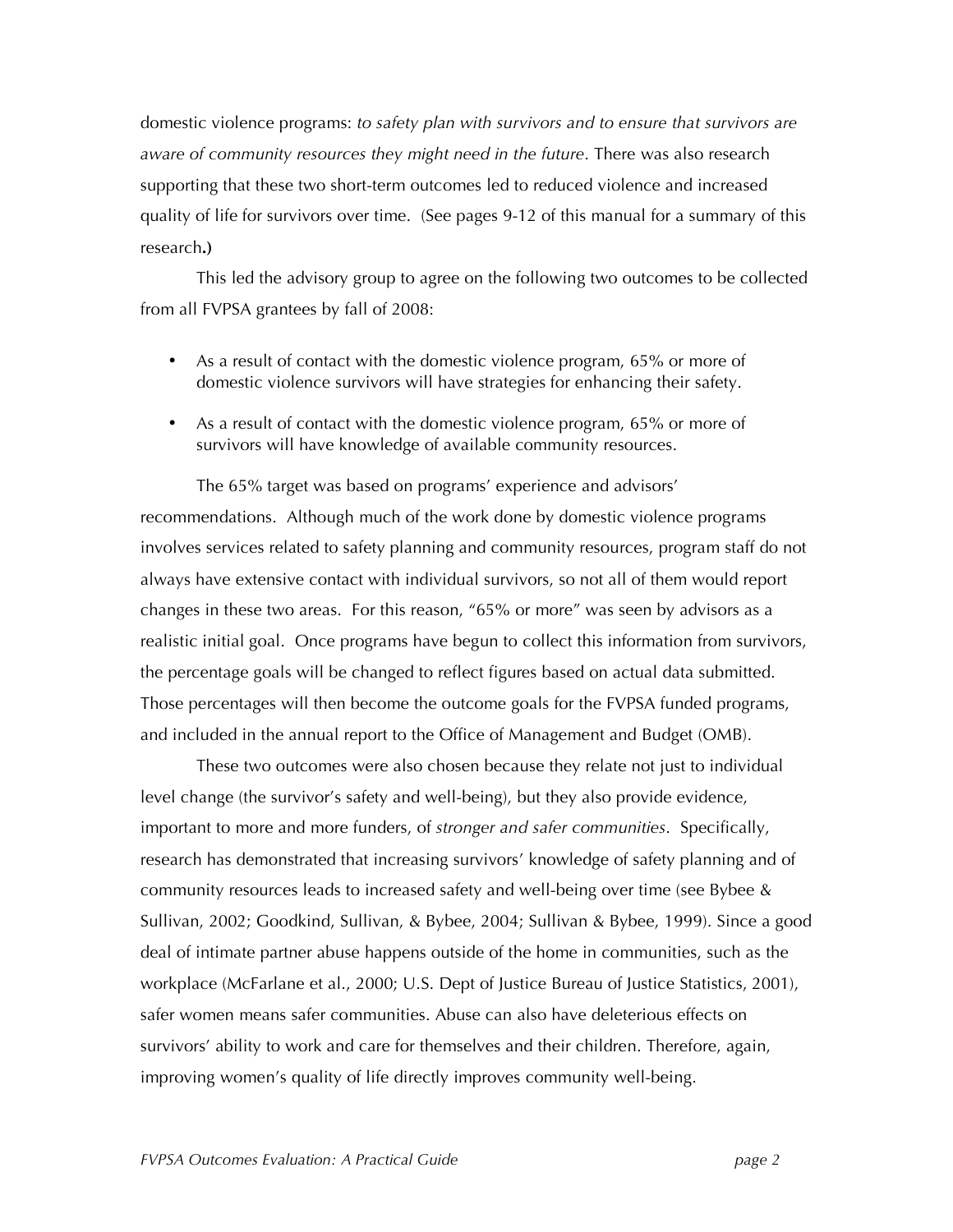After the national advisory group agreed upon the two outcomes, discussion centered on how local programs could measure the extent to which those outcomes occurred, without overburdening them more than necessary. Some of the advisory board members were also participating in the national Documenting Our Work (DOW) Project, and that project provided extremely helpful building blocks for the current effort. The DOW Project had already developed tools that included measuring the two outcomes, and advisory members discussed how these tools might be shared nationally to assist programs with evaluating their work. A history of DOW and some of its pilot results are described in Chapter 6.

The national advisory group was clear in its recommendation that requirements for collecting and reporting on the two outcomes be phased in for programs, with adequate training and technical assistance provided. It was suggested that a two-year pilot project be implemented that would include working with states to determine the best ways to collect and report these data. This handbook was created as one component of this effort, and is intended to provide programs with practical strategies for conducting outcome evaluation.

While the manual focuses on collecting the two outcomes mandated for FVPSA grantees, the strategies can also be used for all outcome evaluations being conducted by domestic violence organizations. The intent is twofold:

- ♦ First, programs are feeling external pressure from funding sources to conduct outcome evaluation, and it is our sincere hope and expectation that the information gained through the methods in this guidebook will be useful in carrying out such evaluations in a way that is not overly burdensome.
- ♦ Second, and more importantly, we hope and expect that the strategies outlined in this manual will be helpful for programs to conduct evaluations that will be meaningful to their work and that will lead to providing the most effective services possible to survivors of domestic violence.

Most immediately, however, we have designed this manual to help programs collect the two new outcomes for FVPSA grantees.

This manual is divided into three sections. The first focuses on conceptual issues to consider before conducting an outcome evaluation, and ends with the description of *Documenting Our Work* (DOW). The second section provides practical information about data collection, analysis, interpretation, and presentation of findings. The third section (the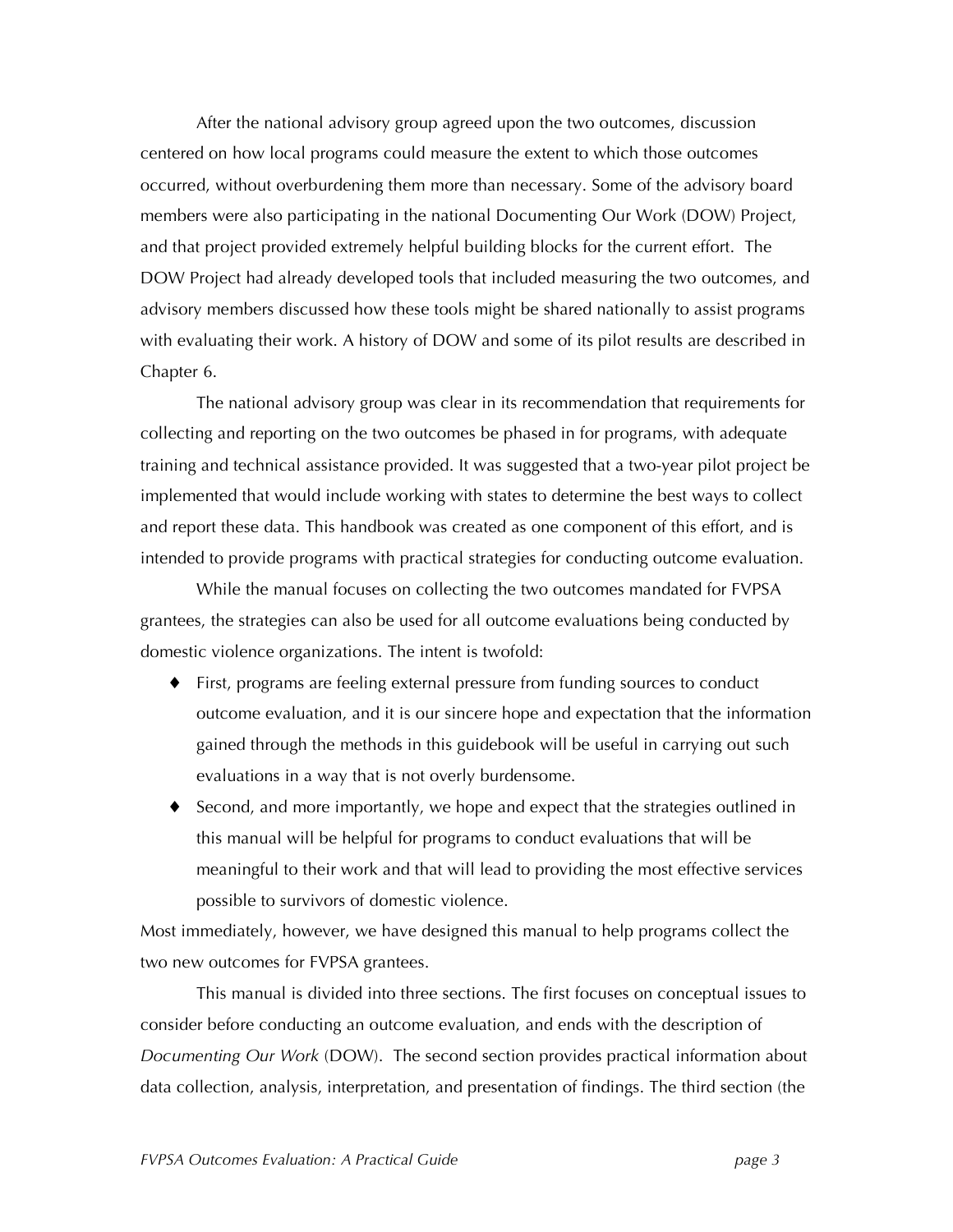Appendix) includes the actual DOW tools you might want to use, modify or shorten for your evaluation work, as well as other background and supplemental material we hope you find helpful.

### *A Word About The Terminology Used In The Manual*

While all those being victimized by an intimate partner deserve effective advocacy, protection, and support, the overwhelming majority of domestic violence survivors are women battered by intimate male partners. For that reason, survivors are referred to as "women" and "she/her" throughout this manual.

A conscious decision was also made to use the term "survivor" instead of "victim" throughout this manual. Although there is debate about the use of these terms in the field, the authors are more comfortable describing women, not in terms of their victimization, but rather by their strengths, courage and resilience.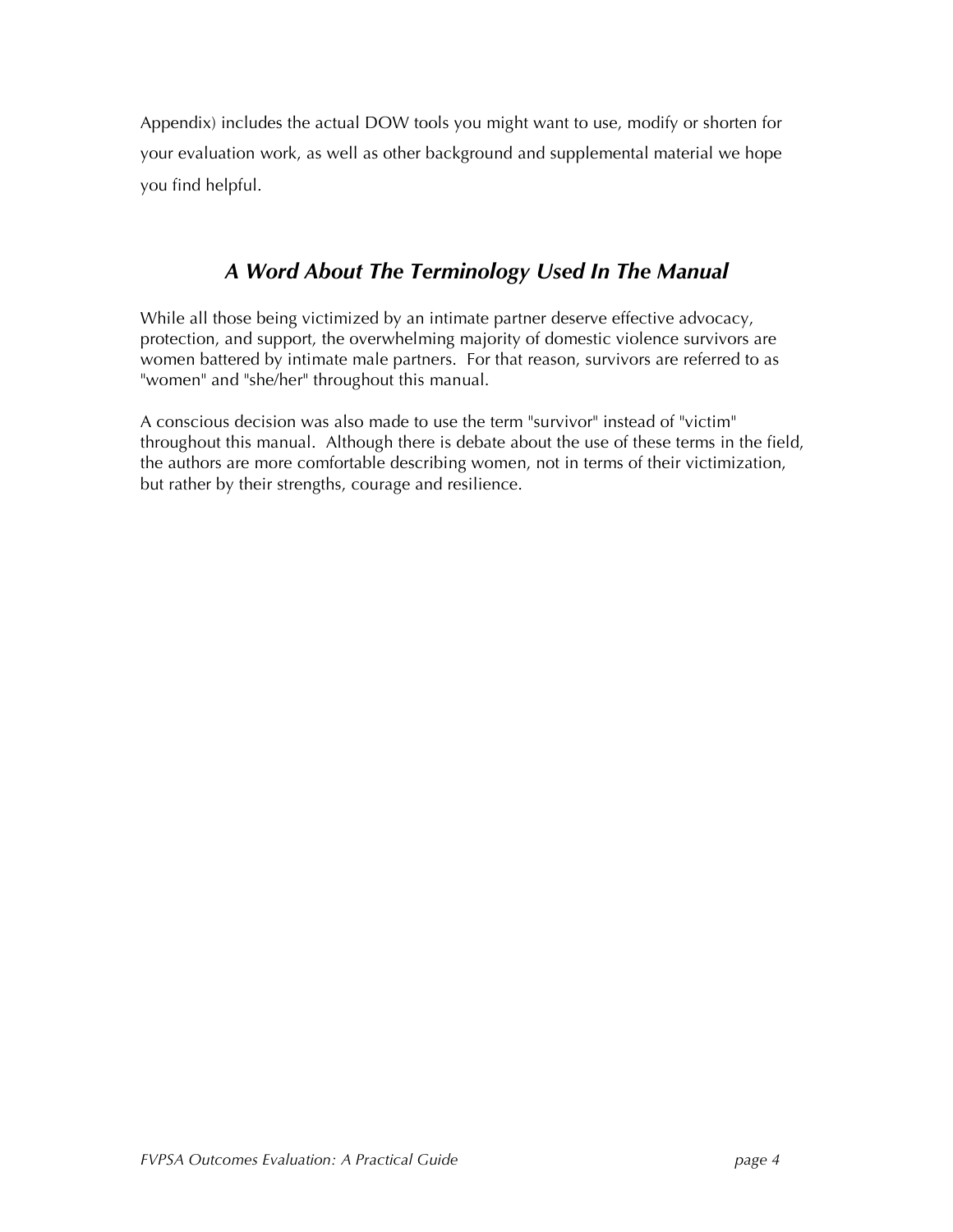## **SECTION 1**

# *CONCEPTUAL ISSUES*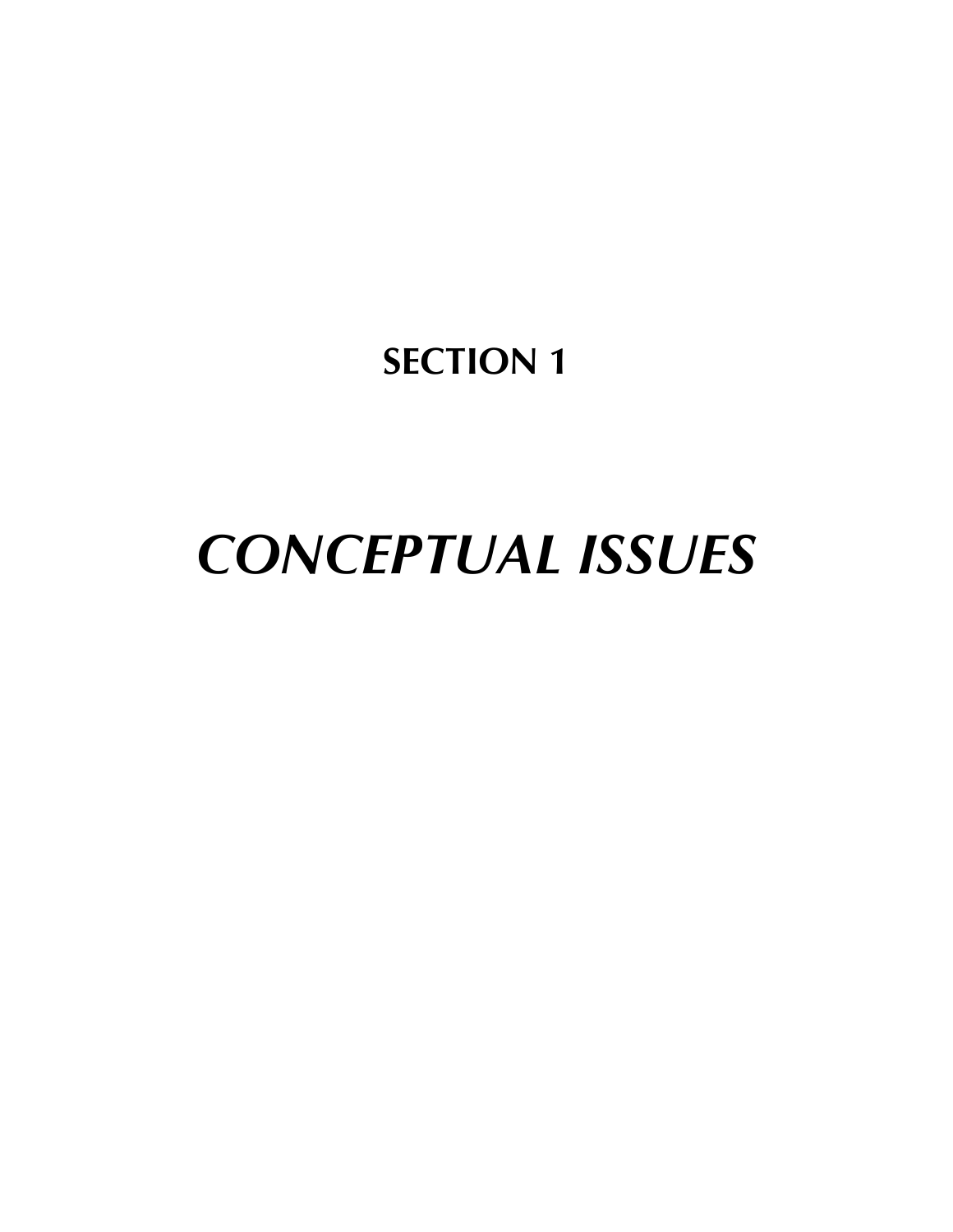### *Chapter One* **Why We Want to Evaluate Our Work**

Although the thought of "evaluation" can be daunting, if not downright intimidating, there are some good reasons why we want to evaluate the job we are doing. The most important reason, of course, is that we want to understand the impact of what we are doing on women's lives. We want to build upon those efforts that are helpful to women with abusive partners; at the same time, we *don't* want to continue putting time and resources into efforts that are *not* helpful or important. Evaluation is also important because it provides us with "hard evidence" to present to funders, encouraging them to continue and increase our funding. Most of us would agree that these are good reasons to examine the kind of job we're doing...*BUT*...we are still hesitant to evaluate our programs for a number of reasons.

### *Why Many Domestic Violence Programs Resist Evaluation (and reasons to reconsider!)*

*"Research has been used against women with abusive partners***."** It is true that people can manipulate or misinterpret research data. However, this is actually a reason why we need to understand and conduct our own evaluations. To effectively argue against the misinterpretation of other research, we must at least have a general understanding of how data are collected, analyzed, and interpreted.

*(related): "I don't trust researchers***."** Too many programs have had bad experiences with researchers who come into their settings, collect their data, and are either never heard from again or who then interpret their findings without a basic understanding of domestic violence issues. In the academic arena we refer to this as "drive-by data collection," and we would strongly recommend programs turn such researchers away at the door. But please remember that working with a researcher to do program evaluation is optional. This handbook is designed to give you the basic information you will need to conduct your own outcome evaluation.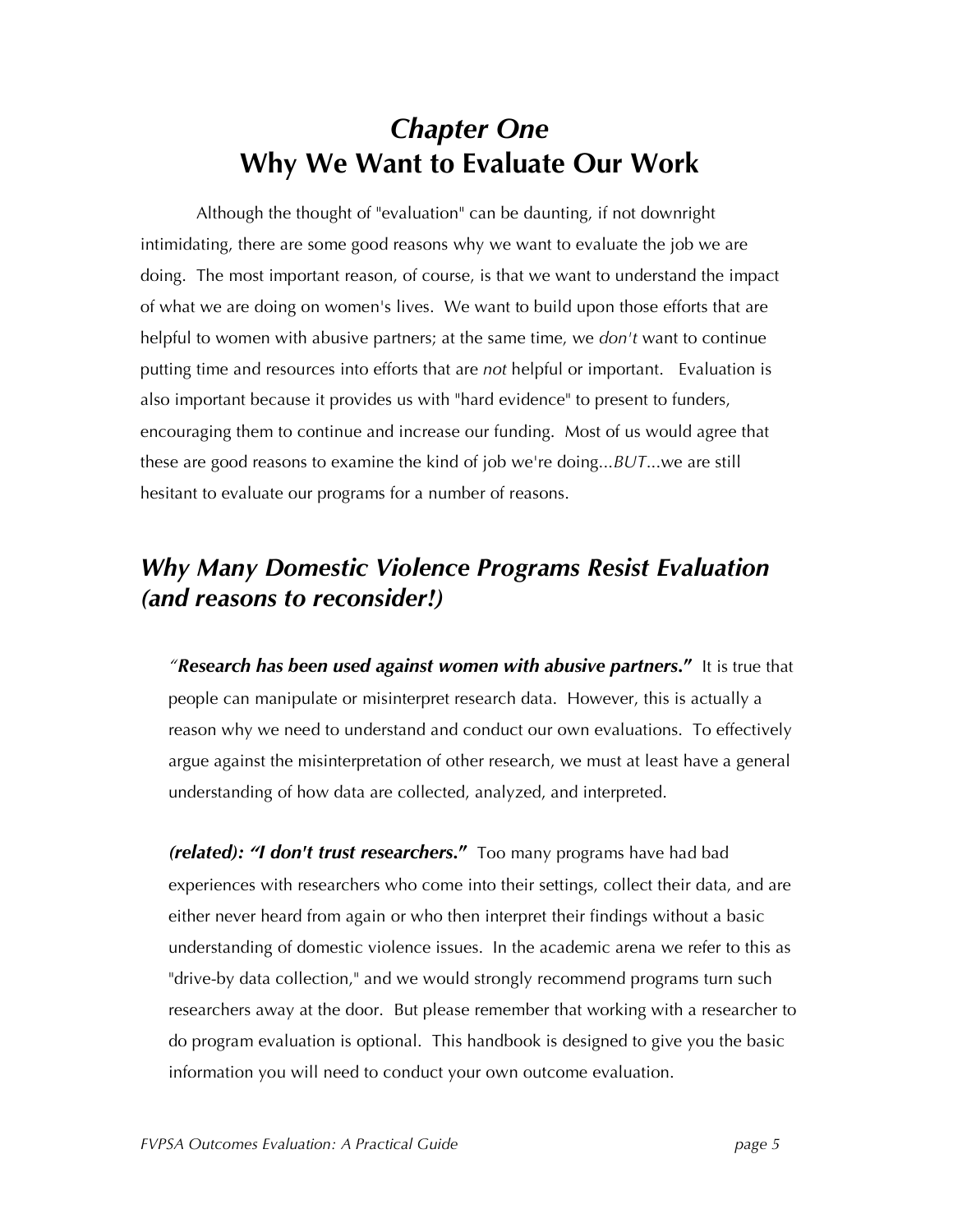"*Funders (or the public) will use our findings against us***."** A common concern we have heard from program staff is that our own evaluations could be used against us because they might not "prove" we are effective in protecting women from intimate violence. This fear usually comes from people who think that the funders (or the public) expect us, on our own, to end intimate violence against women. We would argue that it is unrealistic to expect victim service programs to end victimization -- that is the role of perpetrator service programs as well as the larger community. We do, however, need to know if we are effectively meeting goals that *are* realistic.

*"I have no training in evaluation!"* That's why you're reading this manual. There is a scary mystique around evaluation -- the idea that evaluation is something only highly trained specialists can (or would want to!) understand. The truth is, this manual will provide you with most, if not all, of the information you need to conduct a program evaluation.

"*We don't have the staff (or money) to do evaluation***."** It is true that evaluating our programs takes staff time and money. One of the ways we need to more effectively advocate for ourselves is in educating our funding sources that evaluation demands must come with dollars attached. However, this manual was created to prevent every program from having to "re-invent the wheel." Hopefully the strategies outlined in the following chapters will assist you in conducting evaluation without having to devote more time and money than is necessary to this endeavor.

#### "*Everyone knows you can make data say anything you want to, anyway***."**

This actually isn't true. Although data are open to interpretation, such interpretation has its limits. For example, if you ask survivors, out of context, how often they slapped their assailants in the last year, and 78% reported they did so at least once, you could  $try$  to make the argument that women are abusive toward men (which is why it is so important to word questions accurately and ask contextual questions). On the other hand, if you collected this same information and then claimed women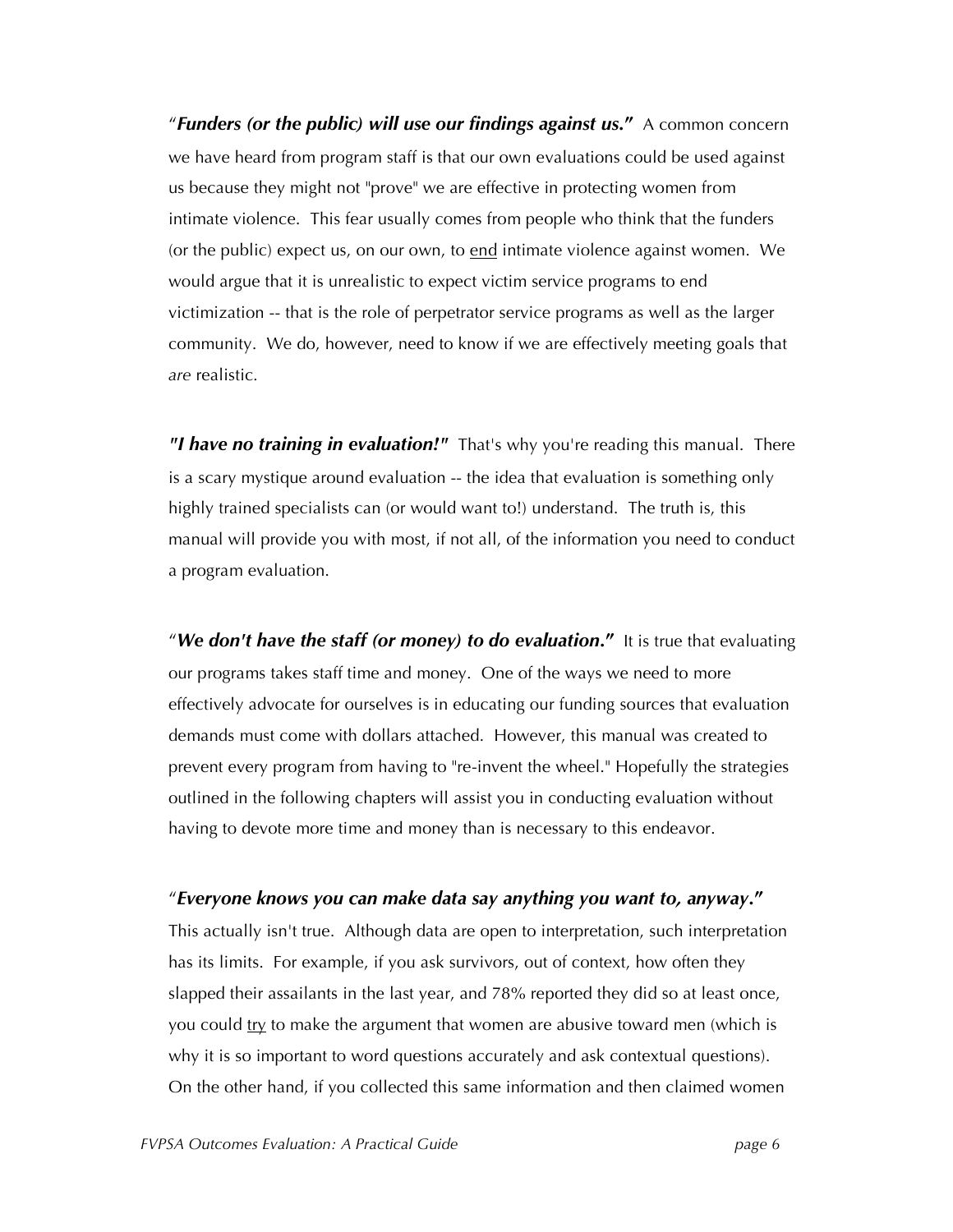never slapped their assailants under any circumstances, you would not have the data to back you up. Data can be manipulated, but only so far. And the more you understand research and evaluation the more easily you will be able to point out when and how data are misinterpreted.

"*We've already done evaluation [last year, 10 years ago]; we don't need to do it again***."** Things change. Programs change, and staff change. We should continually strive to evaluate ourselves and improve our work.

#### **\*\*\*\*\*\*\*\*\*\*\*\*\*\*\*\*\*\*\***

Knowledge is power. And the more service providers and advocates know about designing and conducting evaluation efforts the better those efforts will be. Evaluating our work can provide us with valuable information we need to continually improve our programs.

The next chapter provides a quick description of the distinction between research and evaluation, and an overview of some of the knowledge we have gained to date from recent research. As we will explain more fully in the next chapter, it can be helpful to know what prior research has found about the effectiveness of services for battered women, so that we can feel confident we are measuring the appropriate *short-term outcomes* that will lead to desired *long-term outcomes*.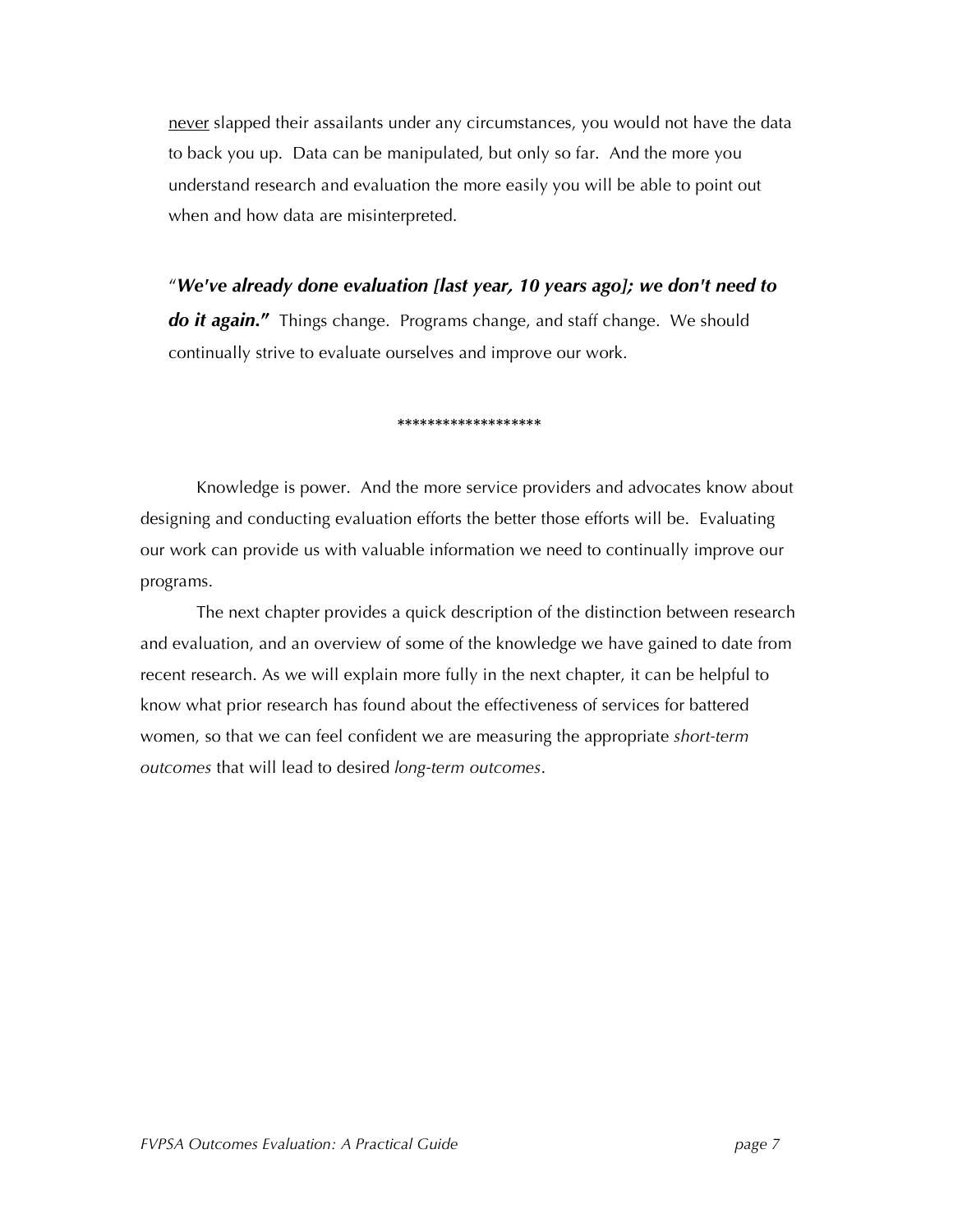### *Chapter Two* **The Difference Between Research and Evaluation**

Many people find the distinction between "research" and "evaluation" to be confusing, but it's really not complicated.

- ♦ *Research is a broad term that refers to collecting information about a topic in an organized, systematic way.* It can answer many questions that are interesting and useful to us, such as how widespread domestic violence is in a particular country, or within a particular age group. It can answer simple questions such as these (although getting credible answers might be difficult), or much more complicated questions, such as "what are the primary factors that contribute to women's increased safety after an episode of abuse?"
- ♦ *Evaluation is a particular kind of research. It answers questions about programs or other kinds of efforts to provide services or create change in some way.* Again, the questions can be simple, such as "what did the program do?" or more complex, such as "how was the program helpful, and for which people?" Evaluation research, as the term suggests, tries to answer questions about a program's "value."

Both research and evaluation can provide very useful information for domestic violence programs. Research usually is conducted so that its results can be applied or "generalized" to broad segments of the population, such as all women who call the police after an abusive incident. Large evaluation studies may also be designed so that they can be applied to many programs of a particular type, such as shelter programs.

Most credible research and large evaluations—especially the ones that follow people over time, to determine long-term outcomes—can be complicated to conduct, require substantial funding, and are likely to need help from people who have received specialized training. Without extra resources they are probably beyond the capacity of most local domestic violence programs to do on their own. Very good and helpful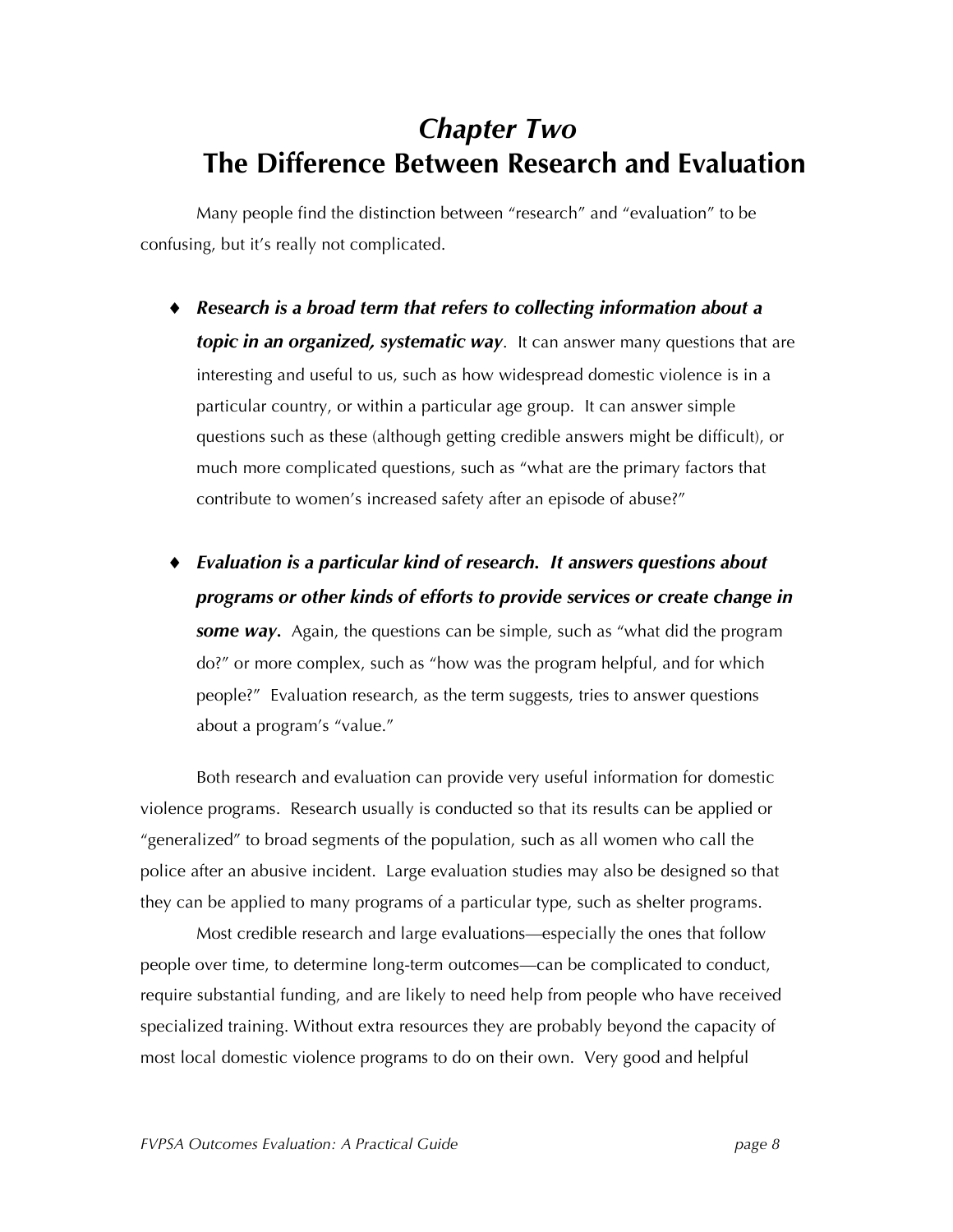evaluations can also be done, however, by local programs, and without a huge financial investment. That is what we hope this manual will help you to do.

Before we turn to more of the conceptual issues involved with your local evaluation, however, we want to provide an overview of some of the useful results of recent research and evaluation. Knowing about such results can suggest program ideas, as well as ideas for questions you can ask about what your program is doing (or not doing). Using these kinds of research and evaluation results is what is meant by "evidence-based practice"—something that makes sense and is being urged more and more frequently. It essentially means using the best scientific evidence you can find to decide how to provide services or do other things to help people and communities affected by domestic violence, and to prevent further violence from occurring.

### *The Impact of Domestic Abuse Victim Services on Survivors' Safety and Wellbeing: Research Findings to Date*

It can be helpful to know what research studies have found about the effectiveness of our efforts, so that we can feel confident we are measuring the appropriate *short-term outcomes* that will lead to desired *long-term outcomes* for survivors. Unfortunately very few studies to date have examined the long-term impact of victim services on survivors over time. However, the studies that *have* been conducted have consistently found such services to be helpful.

Shelter programs have been found to be one of the most supportive, effective resources for women with abusive partners, according to the residents themselves (Bennett et al., 2004; Bowker & Maurer, 1985; Gordon, 1996; Sedlak, 1988; Straus, Gelles, & Steinmetz, 1980; Tutty, Weaver, & Rothery, 1999). For example, Berk, Newton, and Berk (1986) reported that, for women who were actively attempting other strategies at the same time, a stay at a shelter dramatically reduced the likelihood they would be abused again.

One research study used a true experimental design and followed women for two years in order to examine the effectiveness of a community-based advocacy program for domestic abuse survivors. Advocates worked with women 4-6 hours a week over 10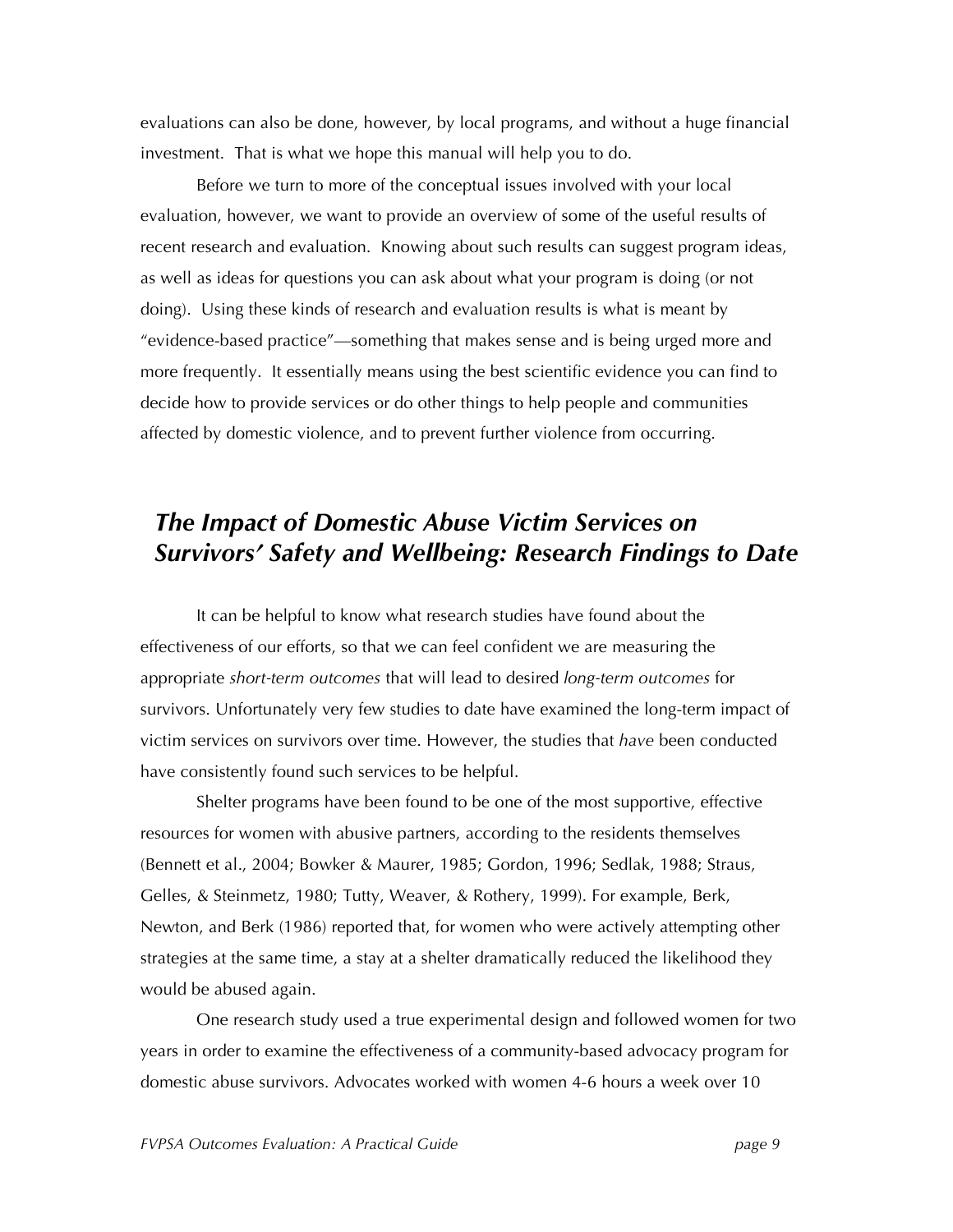weeks, in the women's homes and communities. Advocates were highly trained volunteers who could help women across a variety of areas: education, employment, housing, legal assistance, issues for children, transportation, and other issues. Women who worked with the advocates experienced less violence over time, reported higher quality of life and social support, and had less difficulty obtaining community resources over time. One out of four (24%) of the women who worked with advocates experienced no physical abuse, by the original assailant or by any new partners, across the two years of post-intervention follow-up. Only 1 out of 10 (11%) women in the control group remained completely free of violence during the same period. This low-cost, short-term intervention using unpaid advocates appears to have been effective not only in reducing women's risk of re-abuse, but in improving their overall quality of life (Sullivan, 2000; Sullivan & Bybee, 1999).

Close examination of which short-term outcomes led to the desired long-term outcome of safety found that *women who had more social support and who reported fewer difficulties obtaining community resources reported higher quality of life and less abuse over time* (Bybee & Sullivan, 2002). In short, then, there is evidence that if programs improve survivors' social support and access to resources, these serve as protective factors that enhance their safety over time. While local programs are not in the position to follow women over years to assess their safety, they *can* measure whether they have increased women's support networks and their knowledge about available community resources.

The only evaluation of a *legal* advocacy program to date is Bell and Goodman's (2001) quasi-experimental study conducted in Washington, DC. Their research found that women who had worked with advocates reported decreased abuse six weeks later, as well as marginally higher emotional well-being compared to women who did not work with advocates. Their qualitative findings also supported the use of paraprofessional legal advocates. All of the women who had worked with advocates talked about them as being very supportive and knowledgeable, while the women who did not work with advocates mentioned wishing they had had that kind of support while they were going through this difficult process. These findings are promising but given the lack of a control group they should be interpreted with extreme caution.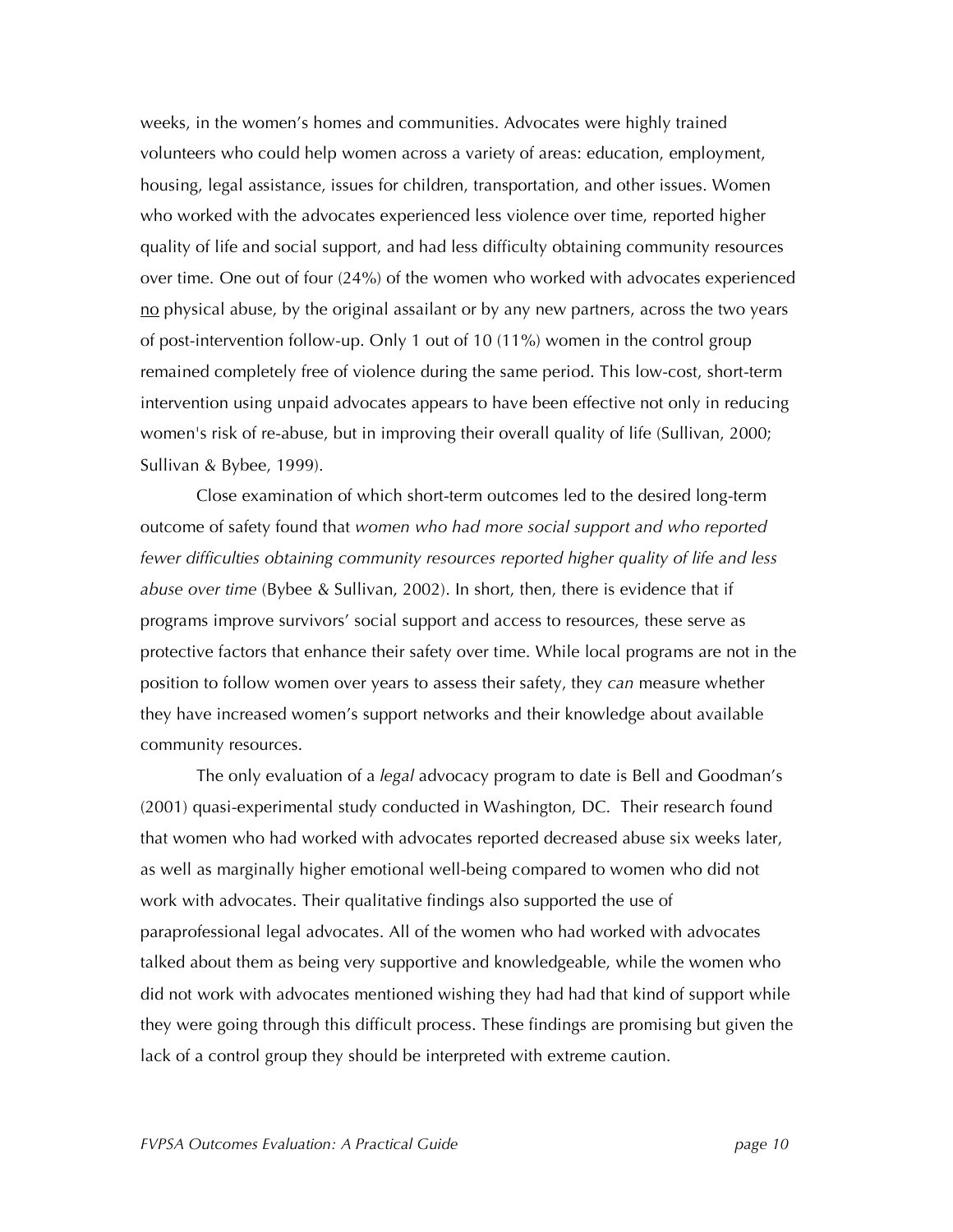Another research study examined domestic abuse survivors' safety planning efforts (Goodkind, Sullivan, & Bybee, 2004). Survivors were asked what strategies they had used to stop or prevent the abuser's violence. For every strategy mentioned, women were asked if it made the abuse better, worse, or had no effect. Not surprisingly, for every strategy that made the situation better for one woman, the same strategy made the situation worse for another. However, the two strategies that were *most likely to make the situation better* were contacting a domestic violence program, and staying at a domestic violence shelter. These results provide strong support for the importance of domestic violence programs.

It is also important, though, that women who were experiencing the most violence and whose assailants had engaged in the most behaviors considered to be indicators of potential lethality were the most actively engaged in safety planning activities, but remained in serious danger, despite trying everything they could. These findings highlight the importance of remembering that survivors are not responsible for whether or not they are abused again in the future. For some women, despite any safety strategies they employ, the abuser will still choose to be violent.

Evaluations of support groups have unfortunately been quite limited. One notable exception is Tutty, Bidgood, and Rothery's (1993) evaluation of 12 "closed" support groups (i.e., not open to new members once begun) for survivors. The 10-12 week, closed support group is a common type of group offered to survivors, and typically focuses on safety planning, offering mutual support and understanding, and discussion of dynamics of abuse. Tutty et al.'s (1993) evaluation involved surveying 76 women before, immediately after, and 6 months following the group. Significant improvements were found in women's self-esteem, sense of belonging, locus of control, and overall stress over time; however, fewer than half of the original 76 women completed the 6-month follow-up assessment ( $n = 32$ ), and there was no control or comparison group for this study. Hence, these findings, too, should be interpreted with extreme caution.

Tutty's findings were corroborated by a more recent study that did include an experimental design (Constantino, Kim, & Crane, 2005). This 8-week group was led by a trained nurse and focused on helping women increase their social support networks and access to community resources. At the end of the eight weeks the women who had participated in the group showed greater improvement in psychological distress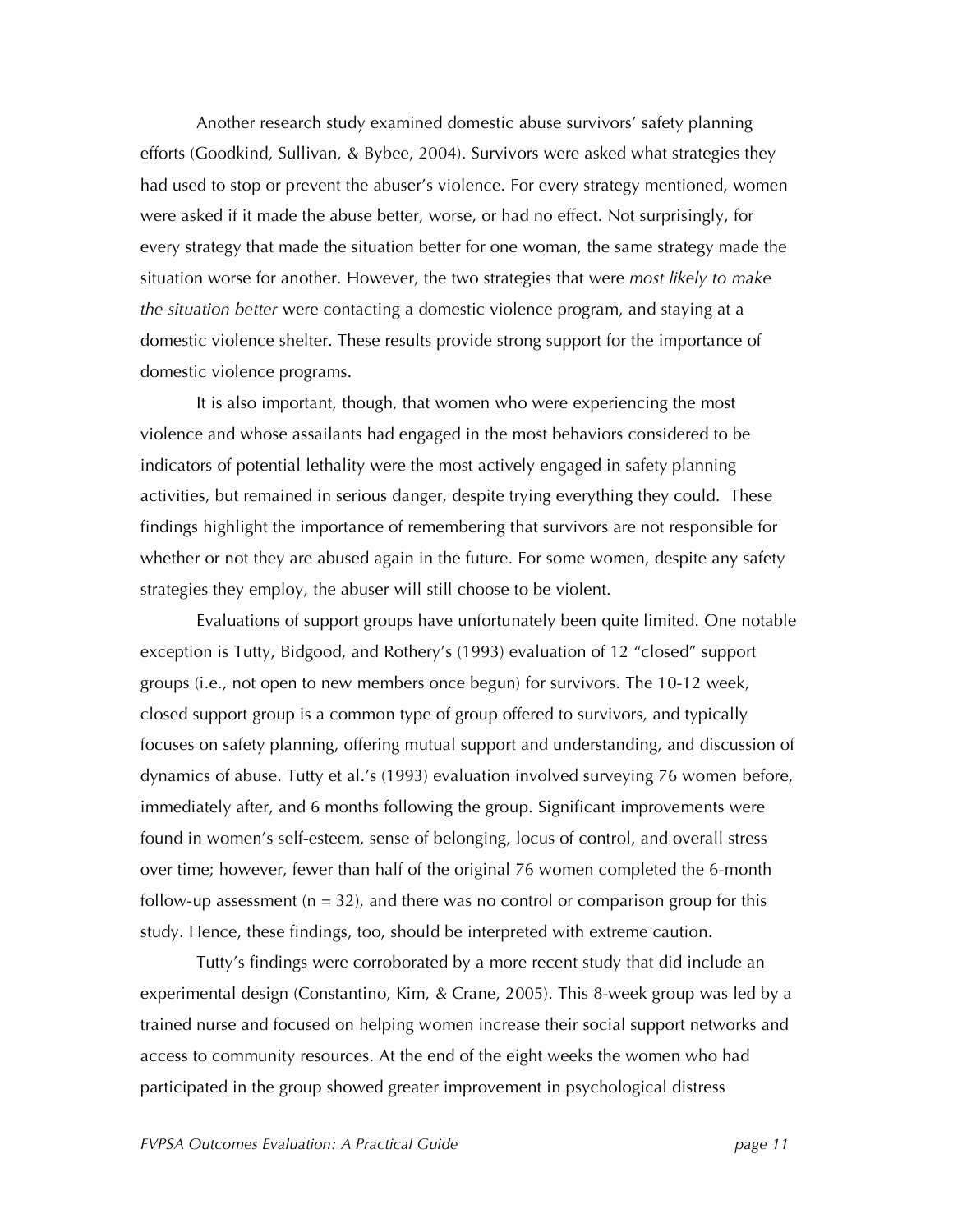symptoms and reported higher feelings of social support. They also showed less health care utilization than did the women who did not receive the intervention.

These research studies are presented to provide you with some evidence supporting the long-term effectiveness of the types of services you offer. If programs can show that they have had positive short-term impacts on women's lives that have been shown to lead to longer-term impacts on their safety and well-being, this should help satisfy funders that the services being provided are worthwhile. The two outcomes that will be required—help with safety planning and increased knowledge of community resources—are clearly vital short-term outcomes that have been demonstrated to contribute to improvements in longer-term safety and well-being. These are among the short-term impacts that this manual will help you to measure.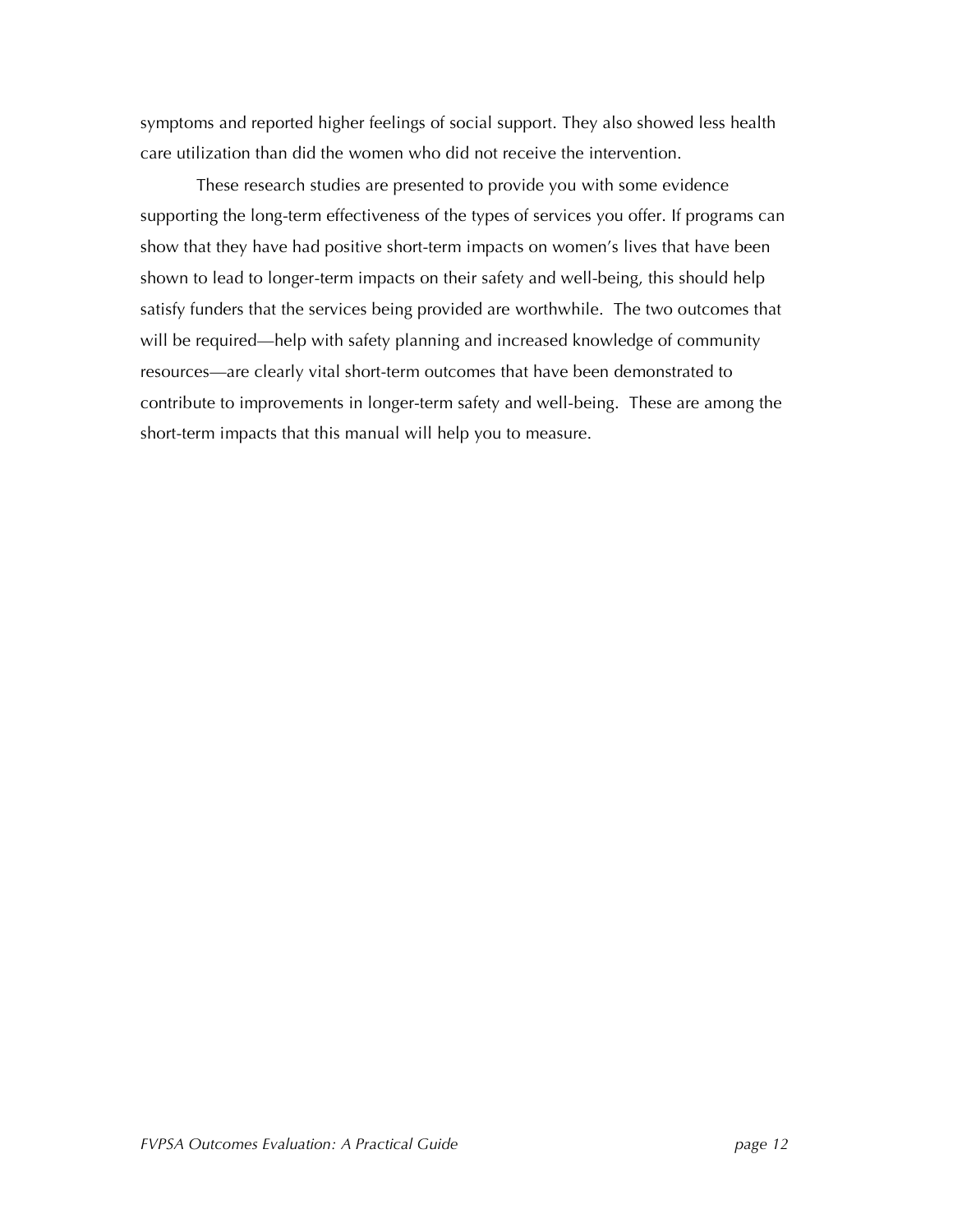### *Chapter Three* **Important Considerations Before Designing any Evaluation**

Before even beginning any evaluation efforts, all programs should consider three important issues: (1) how you will protect the confidentiality and safety of the women providing you information, (2) how to be respectful to women when gathering and using information, and (3) how you will address issues of diversity in your evaluation plan.

### *Confidentiality and Safety of Survivors*

The safety of the women with whom we work must *always* be our top priority. The need to collect information to help us evaluate our programs must always be considered in conjunction with the confidentiality and safety of the women and children receiving our services. It is not ethical to gather information just for the sake of gathering information; if we are going to ask women very personal questions about their lives, there should always be an important reason to do so, and their safety should not be compromised by their participation in our evaluation. The safety and confidentiality of women must be kept in mind when (1) deciding what questions to ask; (2) collecting the information; (3) storing the data; and (4) presenting the information to others.

### *Respecting Survivors Throughout the Process*

When creating or choosing questions to ask women who use our services, we must always ask ourselves whether we really need the information, how we will use it, whether it is respectful or disrespectful to ask, and who else might be interested in the answers. As an example, let's assume we are considering asking women a series of questions about their use of alcohol or drugs. The first question to ask ourselves is: How will this information be used? – To ensure women are receiving adequate services? To prevent women from receiving services? Both? If this information is not *directly* relevant to our outcome evaluation efforts, *do we really need to ask?*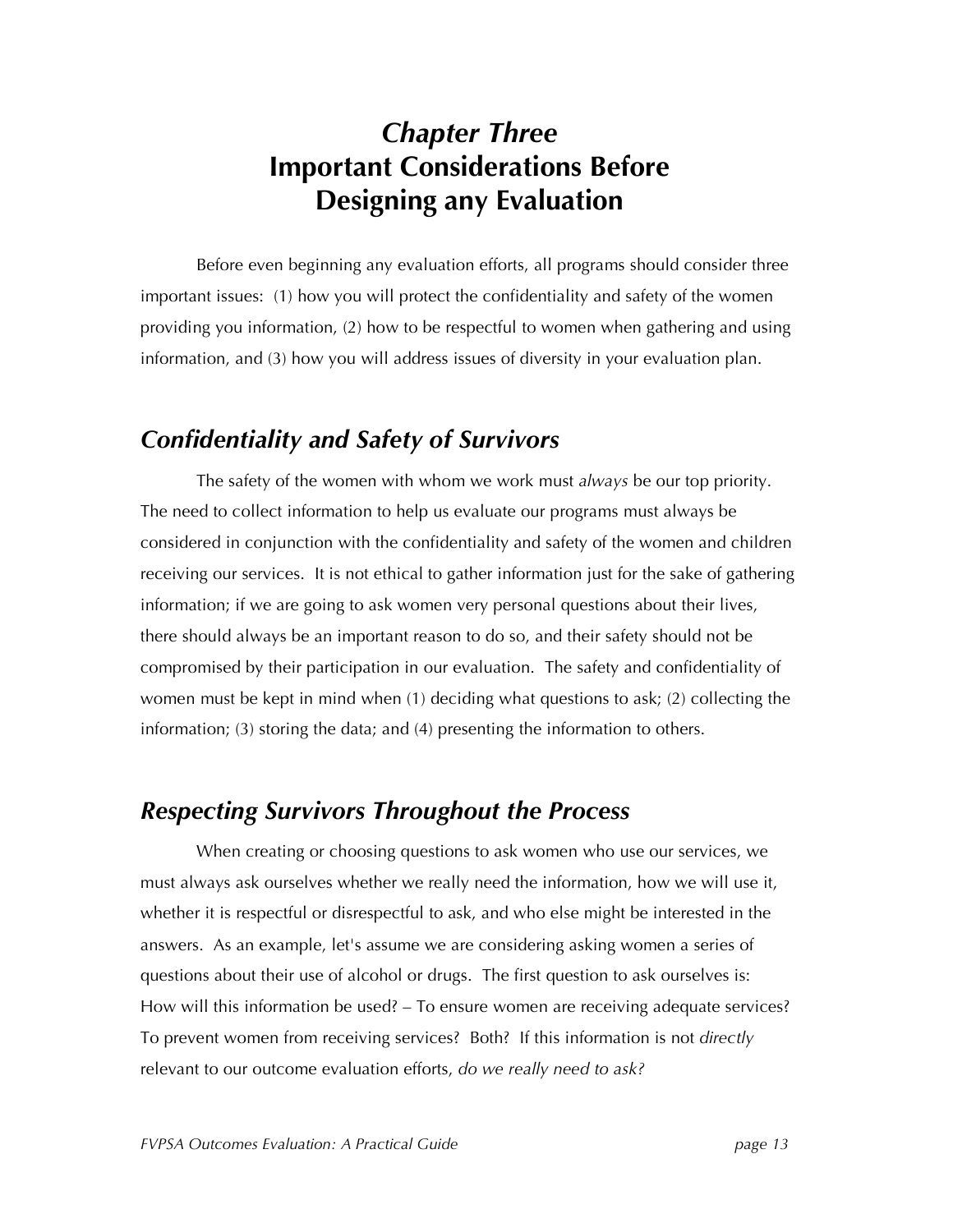Second, how should we ask these questions in a respectful way? First and foremost, women should always be told *why* we are asking the questions we're asking. And whenever possible, an advisory group of women who have used our services should assist in supervising the development of evaluation questions. The next question is: who else might be interested in obtaining this information? Assailants' defense attorneys? Child Protective Services? Women should always know what might happen to the information they provide. If you have procedures to protect this information from others, women should know that. If you might share this information with others, women need to know that as well. Respect and honesty are key.

**The words** *anonymous* **and** *confidential* **have different meanings. Although many people incorrectly use them interchangeably, the distinction between these two words is important.**

*Anonymous* - you do not know who the responses came from. For example, questionnaires without names or other traceable identifiers left in locked boxes are anonymous.

*Confidential* - you do know (or can find out) who the responses came from, but you are committed to keeping this information to yourself. A woman who participates in a focus group is not anonymous, but she expects her responses to be kept confidential.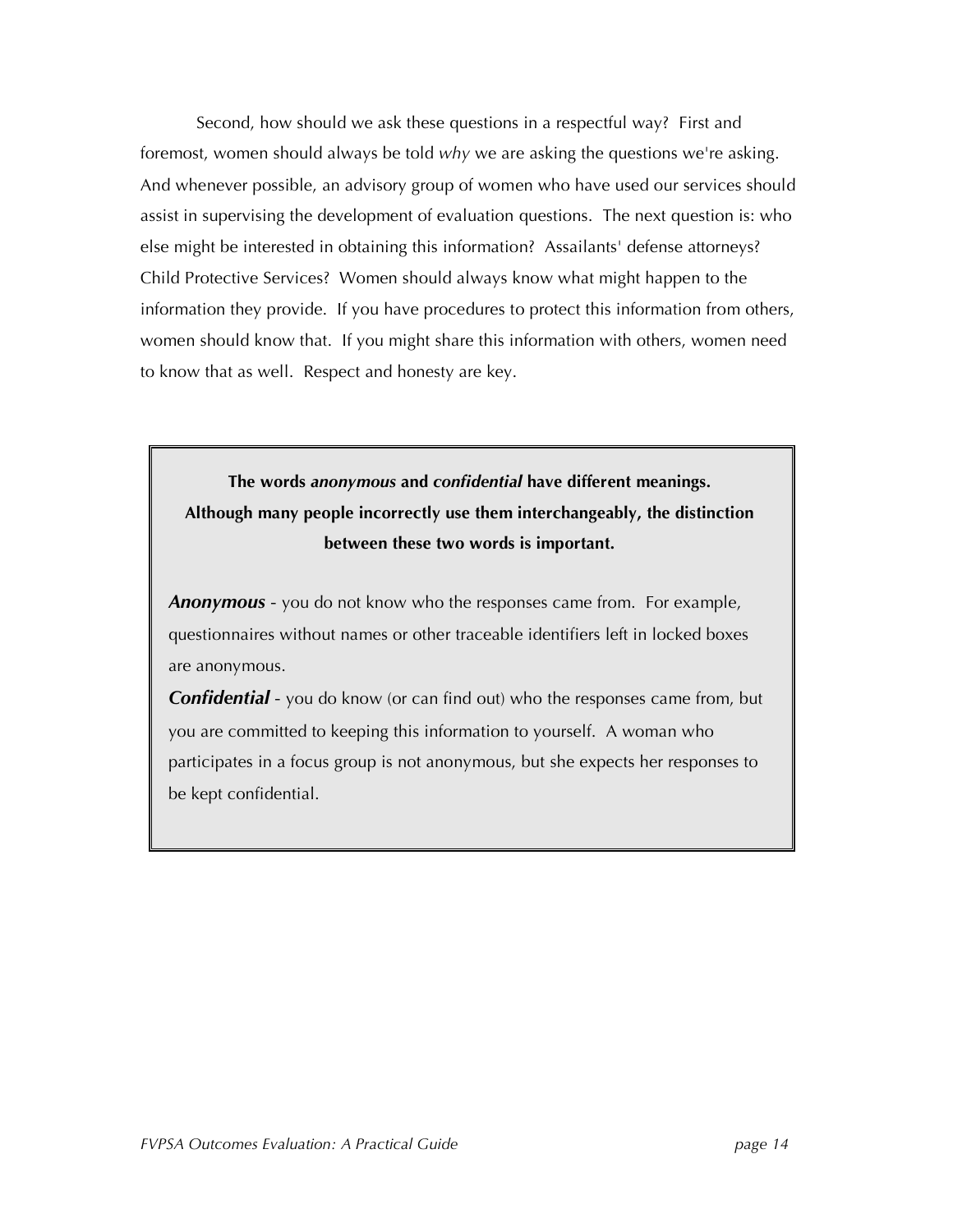### *Attending to Issues of Diversity*

Most domestic violence service delivery programs are aware that they must meet the needs of a diverse population of women, children, and men. This requires taking steps to ensure our programs are **culturally competent**, as well as flexible enough to meet the needs of a diverse clientele.

*Cultural competence is more than just "expressing sensitivity or concern" for individuals from all cultures (cultural sensitivity). A culturally competent program is one that is designed to effectively meet the needs of individuals from diverse cultural backgrounds and experiences.* It involves understanding not only the societal oppressions faced by various groups of people, but also respecting the strengths and assets inherent in different communities. This understanding must then be reflected in program services, staffing, and philosophies.

In addition to diversity in culture, there is a great deal of other variability among the individuals needing domestic violence service delivery programs, including diversity across:

- age
- ♦ citizenship status
- ♦ gender identity
- ♦ health (physical, emotional, and mental)
- $\blacklozenge$  language(s) spoken
- ♦ literacy
- $\bullet$  physical ability and disability
- ♦ religious and spiritual beliefs
- ♦ sexual orientation
- socioeconomic status

Although process evaluation is commonly thought of as the best way to understand the degree to which our programs meet the needs of women from diverse experiences and cultures (see Chapter 3), outcome evaluation should also attend to issues of diversity.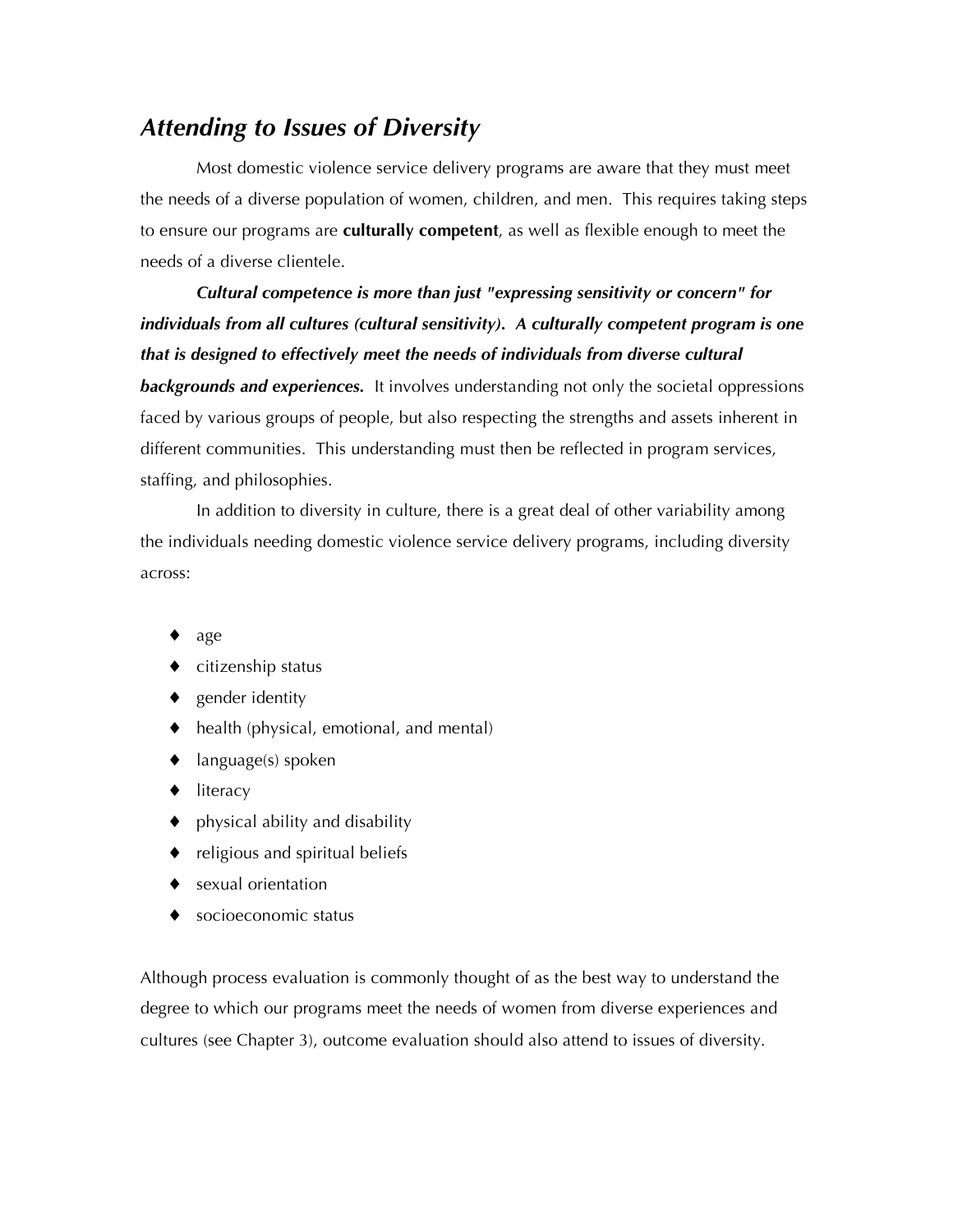*This handbook takes the position that outcome evaluation must be designed to answer the question of whether or not women attained outcomes they identified as important to them.* So for example, before asking women if they obtained a protective order, you must first ask if they *wanted* a protective order. Before asking if your support group decreased a woman's isolation, you would want to know if she felt isolated *before* attending your group. Not all women seek our services for the same reasons, and our services must be flexible to meet those diverse needs. Outcome evaluation can inform you about the different needs and experiences of women and children, and this information can be used to inform your program as well as community efforts.

Attending to issues of diversity in your outcome evaluation strategies involves: (1) including the views and opinions of women and children from diverse backgrounds and experiences in all phases of your evaluation; (2) including "demographic" questions in your measures (e.g., ethnicity, age, primary language, number of children, sexual orientation) that will give you important information about respondents' background and situations; and (3) pilot testing your outcome measures with individuals from diverse cultures, backgrounds, and experiences.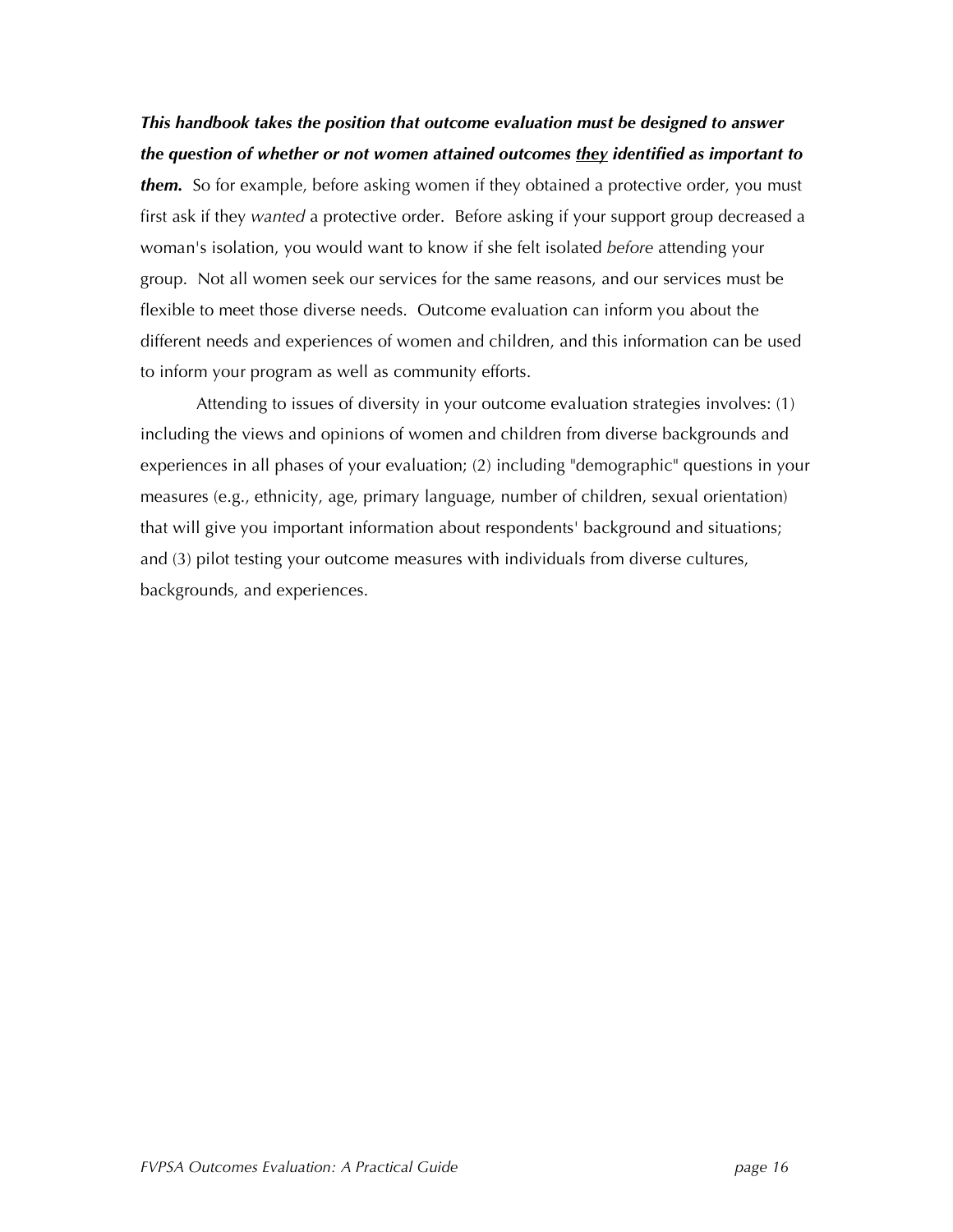### *Chapter Four*

### **A Brief Primer on the Difference Between Process and Outcome Evaluation**

Even though this handbook focuses primarily on outcome, not process, evaluation, there is enough confusion about the difference between the two to warrant a brief discussion of process evaluation. *Process evaluation assesses the degree to which your program is operating as intended.* It answers the questions:

- What (exactly) are we doing?
- How are we doing it?
- Who is receiving our services?
- Who *isn't* receiving our services?
- How satisfied are service recipients?
- How satisfied are staff? Volunteers?
- How are we changing?
- How can we improve?

These are all important questions to answer, and process evaluation serves an important and necessary function for program development. Examining how a program is operating requires some creative strategies and methods, including interviews with staff, volunteers, and service recipients, focus groups, behavioral observations, and looking at program records. Some of these techniques are also used in outcome evaluation, and are described later in this handbook.

When designing outcome measures, it is common to include a number of "processoriented" questions as well. This helps us determine the connection between program services received and outcomes achieved. For example, you might find that women who received three or more hours of face-to-face contact with your legal advocate were more likely to report understanding their legal rights than were women who only talked with your legal advocate once over the phone. Or you might discover that residents of your shelter were more likely to find housing when a volunteer was available to provide them with transportation.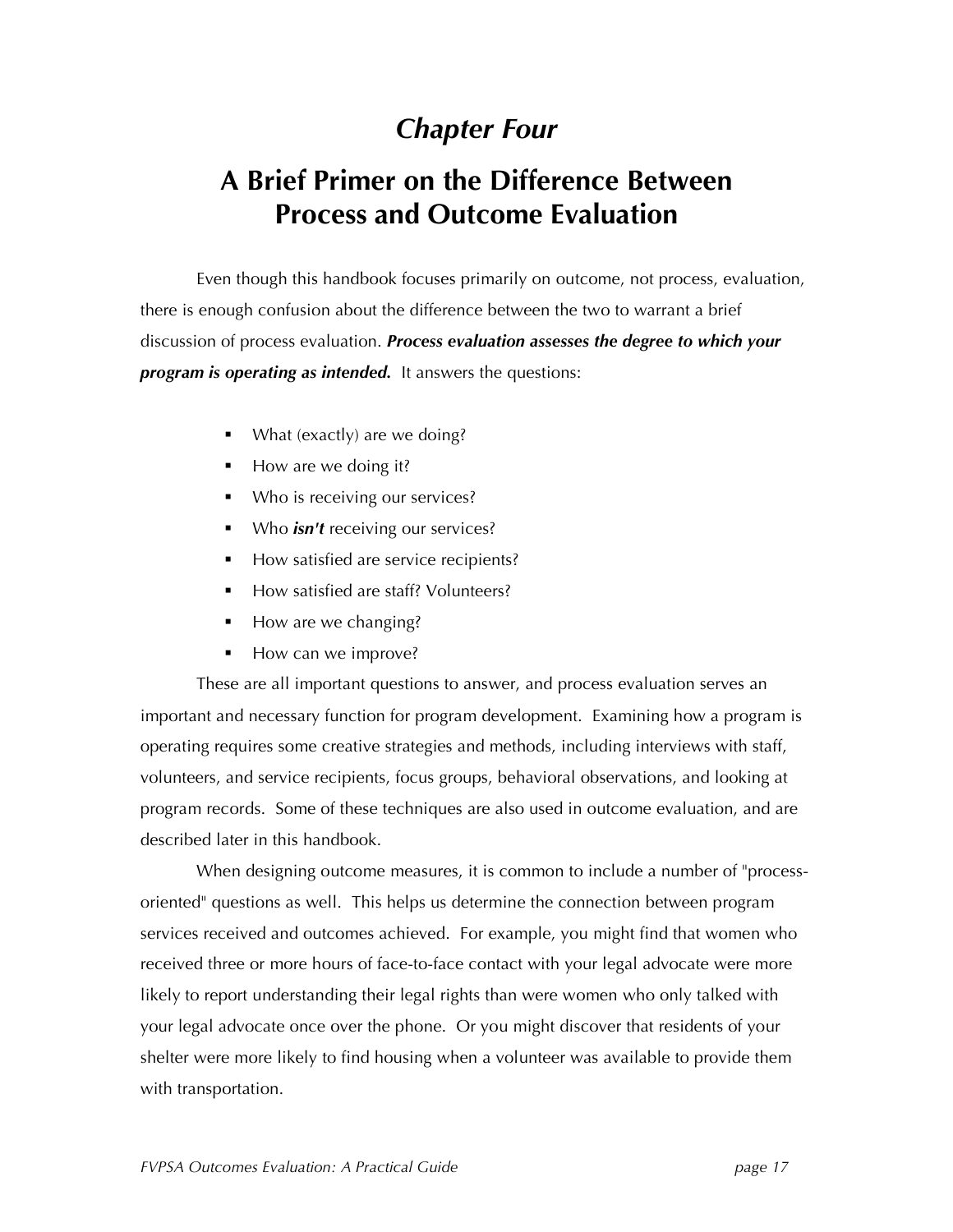Process evaluation is also important because we want to assess not just whether a woman received what she needed (outcome), but whether she felt "comfortable" with the staff and volunteers, as well as with the services she received. For example, it is not enough that a woman received the help she needed to obtain housing (outcome), if the advocate helping her was condescending or insensitive (process). It is also unacceptable if a woman felt "safe" while in the shelter (outcome) but found the facility so dirty (process) she would never come back.

#### *In summary…*

- ♦ *PROCESS EVALUATION helps us assess what we are doing, how we are doing it, why we are doing it, who is receiving the services, how much recipients are receiving, the degree to which staff, volunteers, and recipients are satisfied, and how we might improve our programs.*
- ♦ *OUTCOMES EVALUATION assesses program impact – What occurred as a result of the program? Outcomes, as we discuss in the next chapter, must be measurable, realistic, and philosophically tied to program activities*.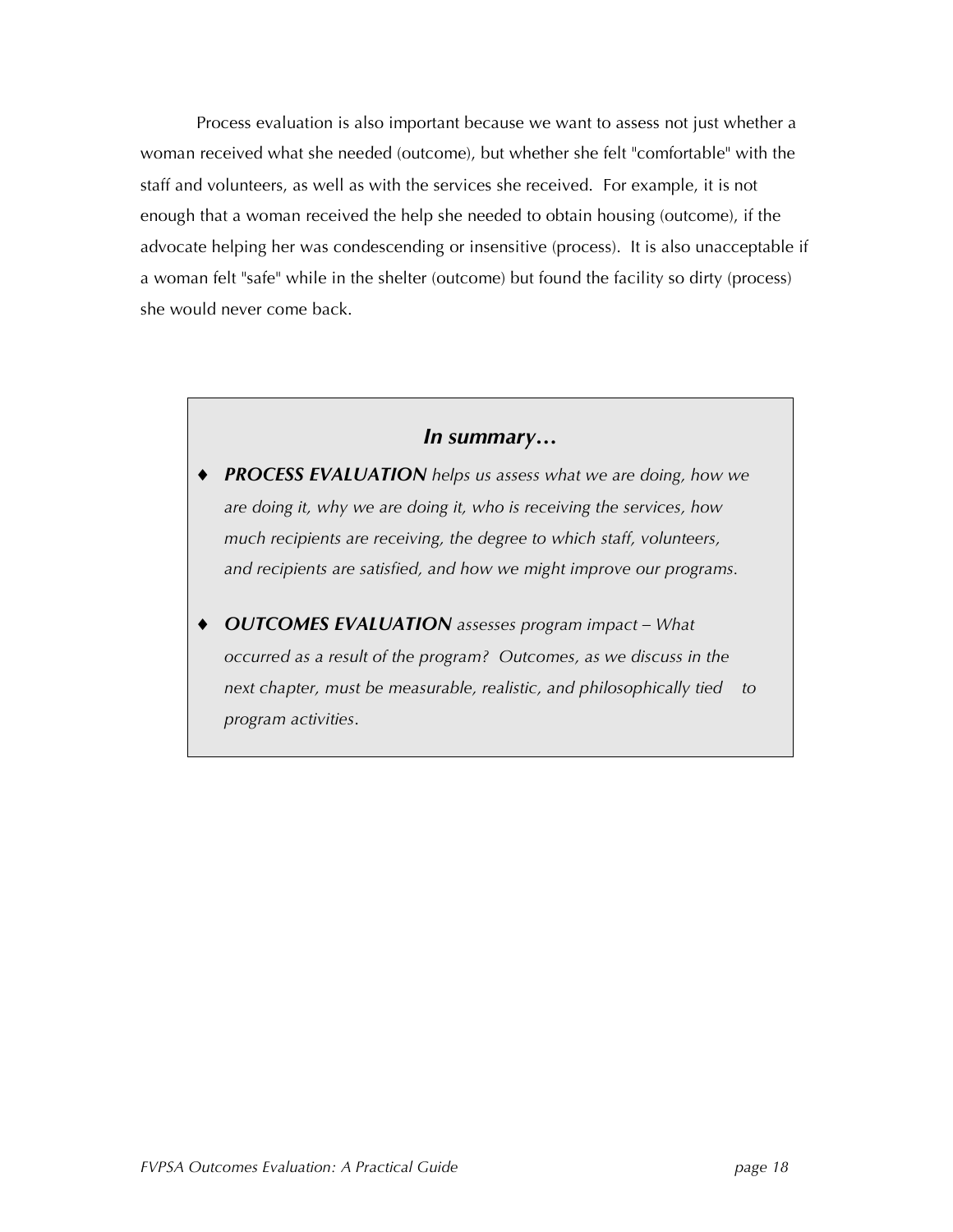### *Chapter Five* **Outcome Evaluation: What Effect Are We Having?**

It is extremely common for people to confuse process evaluation with outcome evaluation. Although process evaluation is important -- and discussed in the previous chapter -- it is **not** the same as outcome evaluation.

#### *OUTCOME EVALUATION*

*assesses what occurred as a direct result of the program. Outcomes must be measurable, realistic, and philosophically tied to program activities.*

One of the first places many people get "stuck" in the evaluation process is with all of the terminology involved.

#### **Objectives**

**Goals**

#### **Outcomes**

#### **Outcome Measures**

These terms have struck fear in the hearts of many, and are often the cause of abandoning the idea of evaluation altogether. One reason for this is that the terms are not used consistently by everyone. Some people see goals and objectives as interchangeable, for example, while others view objectives and outcomes as the same. What is more important than memorizing terminology is understanding the *meaning* behind the labels. This manual will describe the concepts behind the terms so even if a specific funder or evaluator uses different terminology than you do, you will still be able to talk with each other!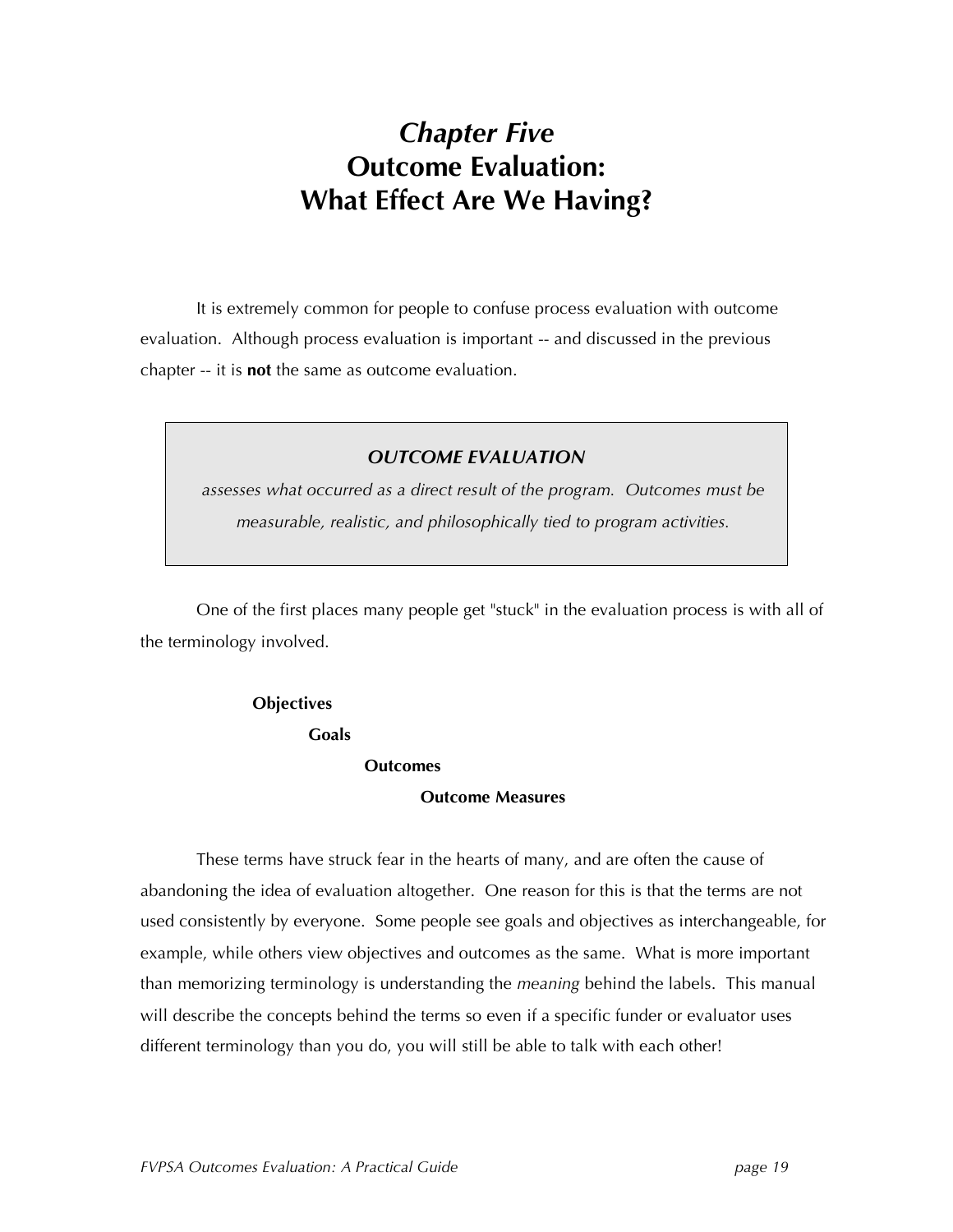### *The Difference Between Objectives and Outcomes*

Effective evaluation begins by first defining our overarching goals (sometimes also referred to as objectives). Goals or objectives (and we're using these terms interchangeably; not everyone does) are what we ultimately hope to accomplish through the work we do. Program goals, usually described in our mission statements, are long-term aims that are difficult to measure in a simple way.

We would say that the **OVERALL GOAL OR OBJECTIVE** of domestic violence victim service programs is to –

#### *enhance safety and justice for battered women and their children*

While it is not important that you agree with this overall objective, it is important that you choose goals and objectives that make sense for your agency. After the program's overall objective has been established, it is important to consider what we expect to see happen as a result of our program, that *is* measurable, that would tell us we are meeting our objective(s). These are program **OUTCOMES**.

**The critical distinction between goals and outcomes is that outcomes are statements reflecting** *measurable* **change due to your programs' efforts.** Depending on the individual program, **PROGRAM OUTCOMES** might include:

- $\blacktriangleright$  a survivor's immediate safety
- $\blacktriangleright$  the immediate safety of the survivor's children
- a survivor's increased knowledge about domestic violence
- ▶ a survivor's increased awareness of options
- ▶ a survivor's decreased isolation
- a community's improved response to battered women and their children
- $\blacktriangleright$  the public's increased knowledge about domestic violence
- ▶ a perpetrator's cessation of violence (NOTE: only for programs that focus specifically on the abuser)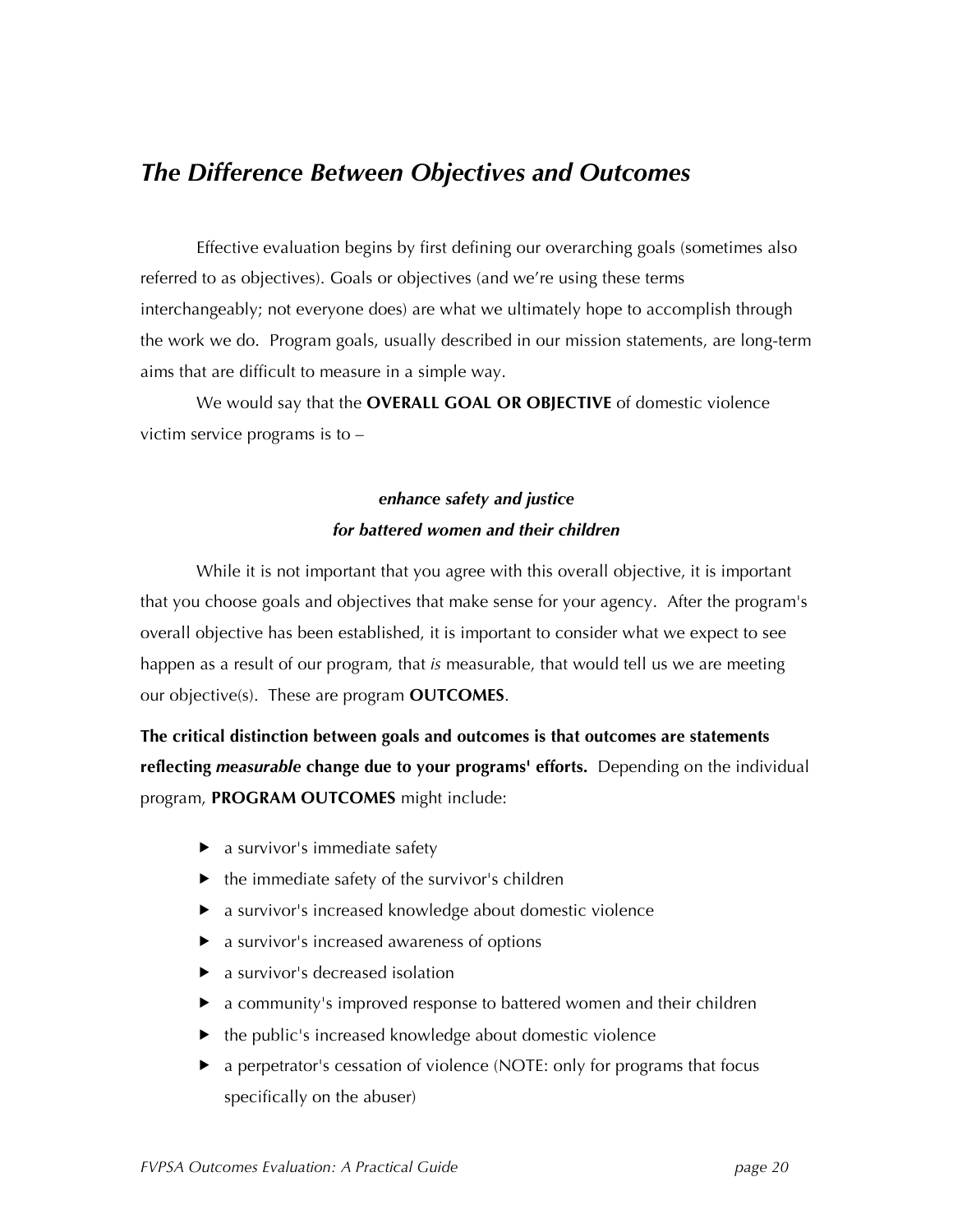There are two types of outcome we can evaluate: long-term outcomes and shortterm outcomes. Long-term outcomes involve measuring what we would expect to ultimately occur, such as:

- $\blacktriangleright$  increased survivor safety over time
- $\blacktriangleright$  reduced incidence of abuse in the community
- $\blacktriangleright$  reduced homicide in the community
- $\blacktriangleright$  improved quality of life of survivors

As we noted in Chapter 2, measuring long-term outcomes is very labor intensive, time consuming, and costly. Research dollars are generally needed to adequately examine these types of outcomes. More realistically, you will be measuring the short-term outcomes that we expect to *lead* to the longer-term outcomes.

### *Why We Caution Against Following Survivors Over Time as Part of Outcome Evaluation*

Some funders are now asking grantees to follow their clients over time (sometimes for as long as six months or a year) to obtain longer-term outcome data. While we understand the desire for such data, this again is where we must differentiate between the roles and capabilities of service programs and researchers. Safely tracking, locating, and interviewing survivors over time is extremely costly, time-consuming, and resourceintensive to do correctly. And we have yet to hear of a case where the funder mandating this new activity is also providing additional money to pay for this additional work.

In the study mentioned in Chapter 3 that involved interviewing survivors every six months over two years, the investigators were able to successfully locate and interview 94% of the participants at any time point. The investigators compared the women who were easy to find with the women who were more difficult to track, and discovered that the "easy to find" women were more likely to be white, were more highly educated, were more likely to have access to cars, were less depressed, and had experienced less psychological and physical abuse compared to the women who were more difficult to find (Sullivan et al., 1996).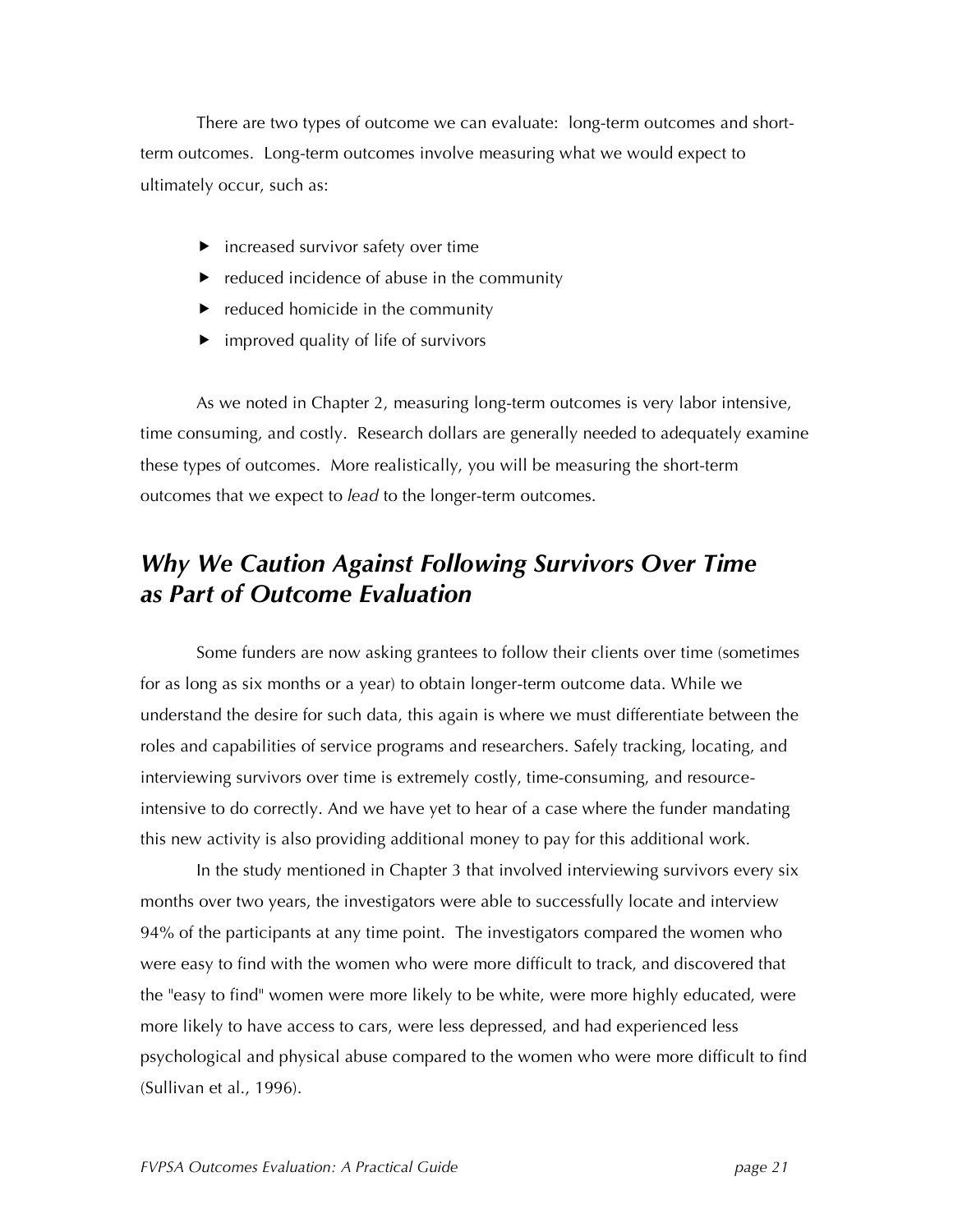The moral of the story is: If you do follow-up interviews with clients, be careful in your interpretation of findings. The survivors you talk to are probably not representative of all the people using your services. It is therefore our position that programs should not waste the resources to gather information that is not likely to be accurate. Rather, they should spend more time and attention engaging in outcome evaluation that is likely to give them useful and trustworthy data.

### *Choosing Outcomes That Make Sense to Our Programs*

One of the reasons that many domestic violence victim service program staff have difficulty applying outcome evaluation to their work is that traditional outcome evaluation trainings and manuals do not apply to our work. Instead they focus on programs that are designed to *change the behaviors of their clients*: for instance, literacy programs are designed to increase people's reading and writing skills, AA programs are designed to help people stay sober, and parenting programs are designed to improve the manner in which people deal with their children. We, however, are working with victims of someone else's behavior. They did not do anything to cause the abuse against them, and we therefore are not about changing their behaviors. For our work, then, we need to take a more expanded view of what constitutes an outcome:

> **An OUTCOME is a change in knowledge, attitude, skill, behavior, expectation, emotional status, or life circumstance** *due to the service being provided.*

Some of our activities are designed to increase survivors' *knowledge* (for example, about the dynamics of abuse, typical behaviors of batterers, or how various systems in the community work). We also often work to change survivors' *attitudes* if they come to us blaming themselves for the abuse, or believing the lies they have been told repeatedly by the abuser (e.g., that they are crazy, unlovable, or bad mothers). We also teach many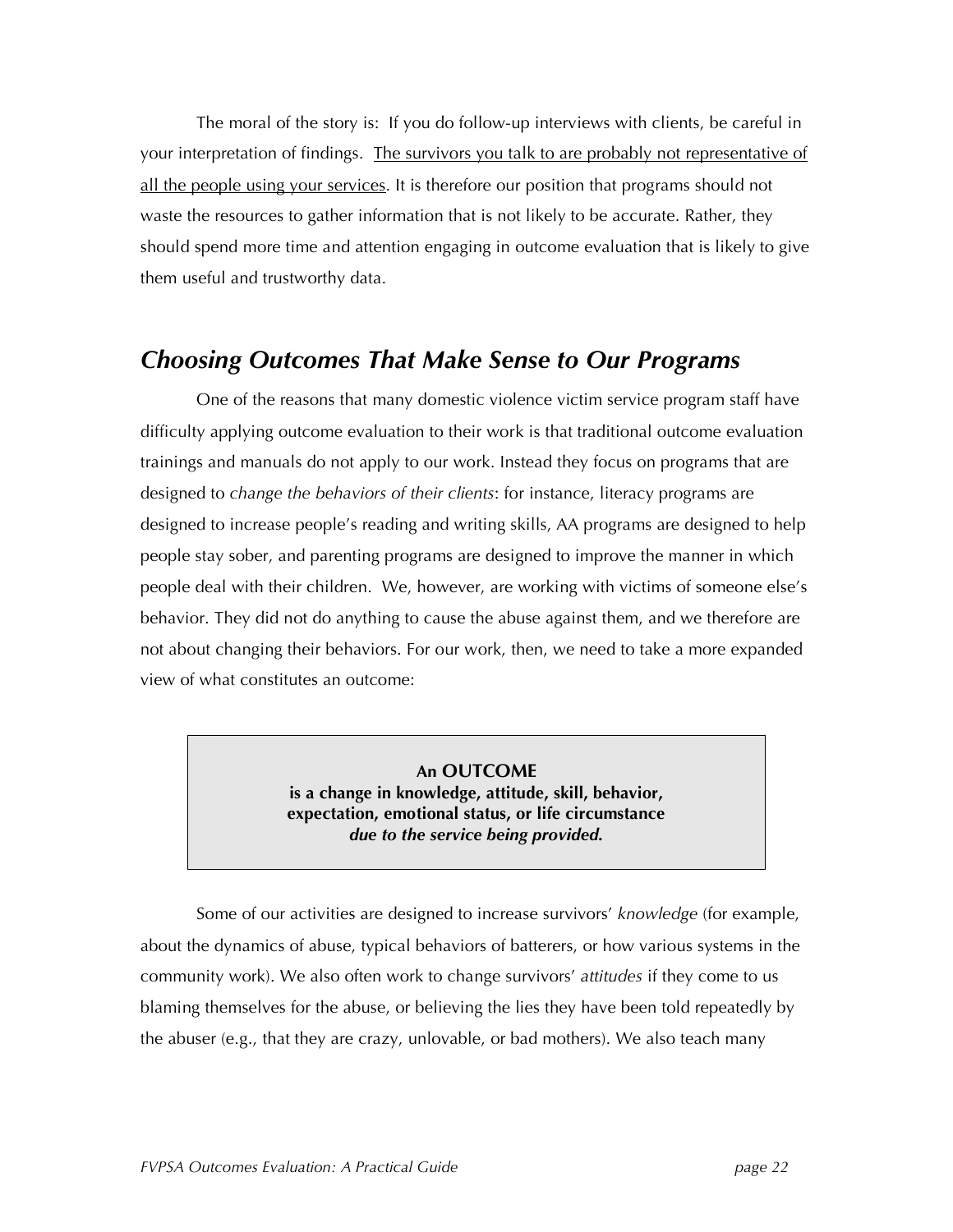clients *skills*, such as budgeting and planning, how to behave during court proceedings or how to complete a resume, and some clients do modify their *behavior* if they come to us wanting to stop using drugs or alcohol, or wanting to improve their parenting.

Domestic violence victim service programs also change people's *expectations* about the kinds of help available in the community. For some clients we may lower their expectations of the criminal legal system (for example if they think their abuser will be put in prison for a long time for a misdemeanor) while for others we might raise their expectations (for example if they are from another country and have been told by the abuser that there are no laws prohibiting domestic violence).

Many of our services are designed to result in improved *emotional status* for survivors, as they receive needed support, protection and information, and finally, we change some clients' *life circumstances* by assisting them in obtaining safe and affordable housing, becoming employed, or going back to school.

> **REMEMBER: An OUTCOME is a change in knowledge, attitude, skill, behavior, expectation, emotional status, or life circumstance** *due to the service being provided.*

Because survivors come to us with different needs, from different life circumstances, and with different degrees of knowledge and skills, it is important that our outcomes first start with where each client is coming from. We do not, for example, want to say that 90% of our clients will obtain protection orders, because we know that many survivors do not want such orders or believe they would endanger them further. Instead, then, we might say that: Of the women who want and are eligible for protection orders, 90% will accurately complete and file them.

### *"Problematic" Outcome Statements to Avoid*

A common mistake made by many people designing project outcomes is developing statements that are either (1) not linked to the overall program's objectives, or (2) unrealistic given what the program can reasonably accomplish. Five common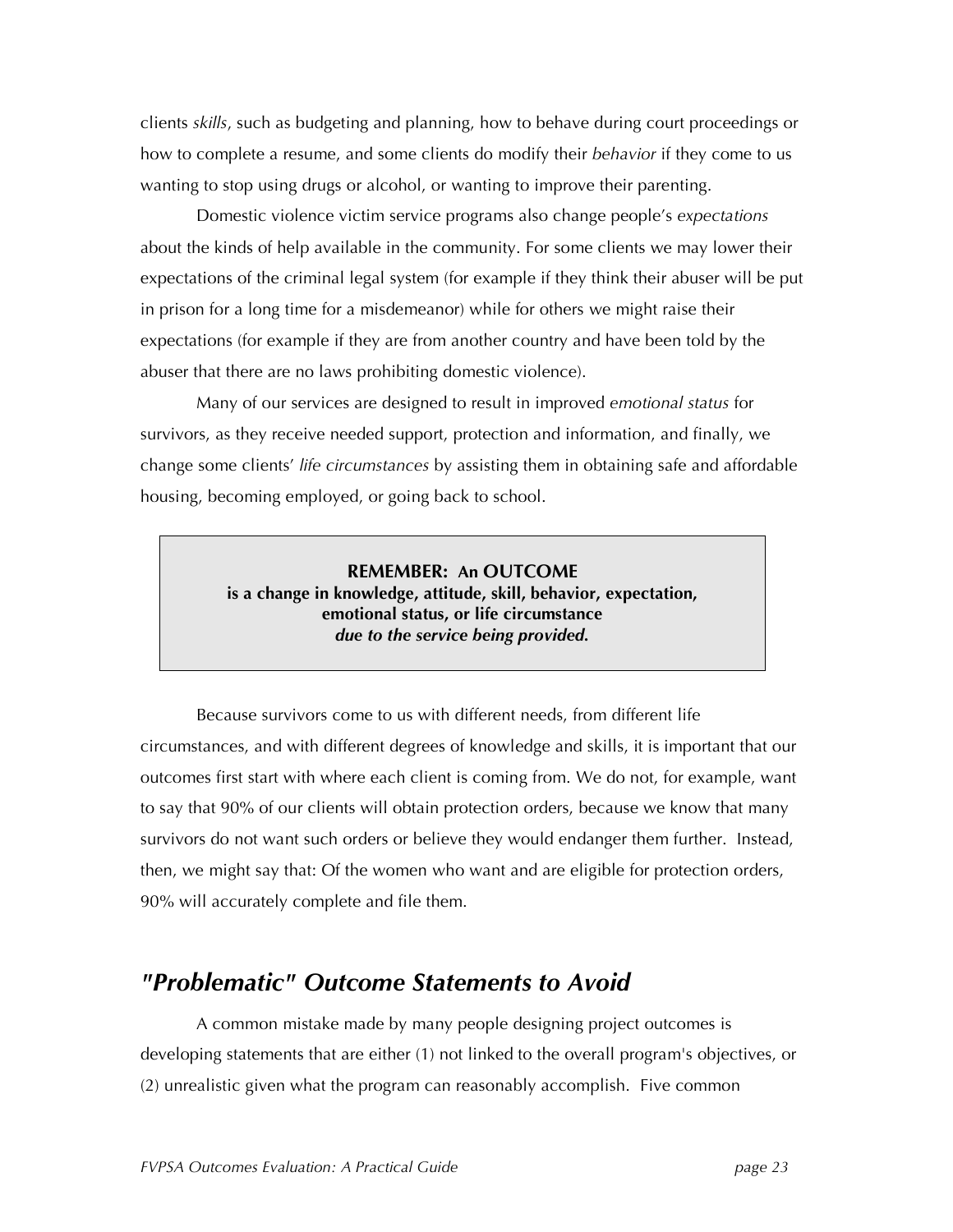problematic outcome statements are listed on the following pages, with explanations for why they should be avoided:

#### **Problematic Outcome Statement #1**

"50% of the women who use this service will leave their abusive partners."

*The expectation that all battered women should leave their abusive partners is problematic for a number of reasons, including: it wrongly assumes that leaving the relationship always ends the violence, and it ignores and disrespects the woman's agency in making her own decision. This type of "outcome" should either be avoided altogether or modified to read, 'xx% of the women using this service who want to leave their abusive partners will be effective in doing so.'*

#### **Problematic Outcome Statement #2**

"The women who use this program will remain free of abuse."

*Victim-based direct service programs can provide support, information, assistance, and/or immediate safety for women, but they are generally not designed to decrease the perpetrator's abuse. Suggesting that victim focused programs can decrease abuse implies the survivor is at least somewhat responsible for the violence perpetrated against her.*

#### **Problematic Outcome Statement #3**

"The women who work with legal advocates will be more likely to press charges."

*Survivors do not press charges; prosecutors press charges. It should also not be assumed that participating in pressing charges is always in the woman's best interest. Legal advocates should provide women with comprehensive information to help women make the best-informed decisions for themselves.*

#### **Problematic Outcome Statement #4**

"The women who work with legal advocates will be more likely to cooperate with the criminal justice system."

*Again, women should be viewed as competent adults making the best decision(s) they can for themselves. Women who choose not to participate in pressing charges should not be viewed as "noncompliant" or "uncooperative." Until the criminal justice system provides women with more protection, and eliminates gender and racial bias and other barriers to justice, it should not be surprising when women choose not to participate in the criminal justice process.*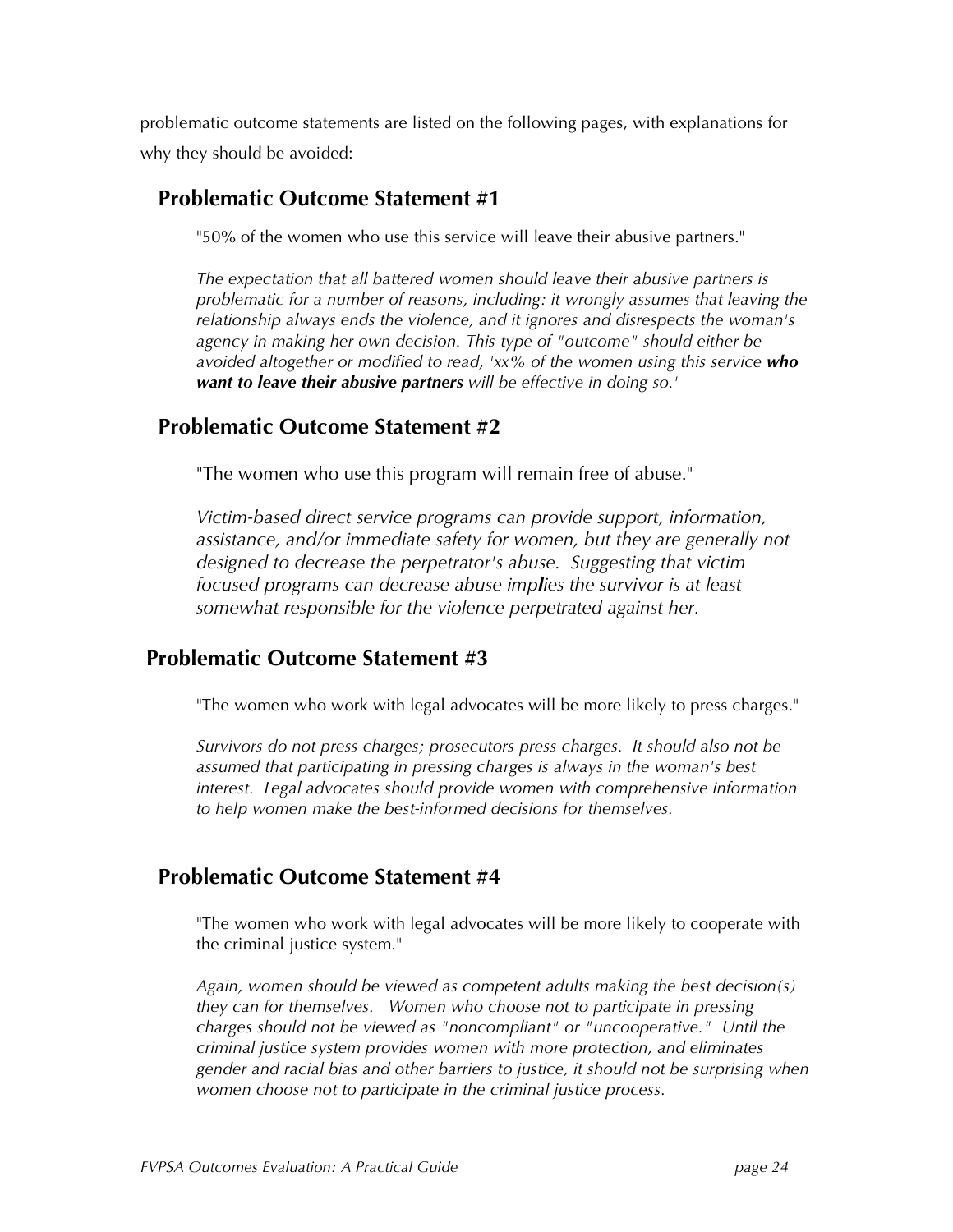#### **Problematic Outcome Statement #5**

"An outcome of this program will be that the number of calls to the police will decrease."

*First, if this is not a well-funded research study you probably will not have the resources to find out if calls to the police decrease. But more importantly, a decrease in the number of calls to the police does not necessarily mean violence has decreased. It could mean women are more hesitant to contact the police or that perpetrators are more effective in preventing women from calling the police.*

That some programs feel compelled by funders to create outcome statements such as these is understandable. However, the cost is too high to succumb to this urge. It is one of our goals to educate the public about domestic violence, and that includes our funders. If funders have money to spend to eradicate domestic violence, we must educate them about the appropriate ways to spend that money. We can not do that effectively unless they understand why abuse occurs in relationships, and that survivors are not responsible for ending the abuse.

### *The Hard-to-Measure Outcomes of Domestic Violence Programs*

Why is it so difficult to evaluate domestic violence programs? In addition to the obvious answer of "too little time and money," many domestic violence programs' goals involve outcomes that are difficult to measure. An excellent resource for designing outcomes within non-profit agencies is "*Measuring program outcomes: A practical approach*," distributed by the United Way of America (see List of Additional Readings in the back of this manual for more information). In an especially applicable section entitled "Special problems with hard-to-measure outcomes" (p. 74), the United Way manual lists nine situations that present special challenges to outcome measurement. They are included here, since one or more are evident in most domestic violence programs. Where applicable, the statement is followed by the type of domestic violence service that is especially susceptible to this problem: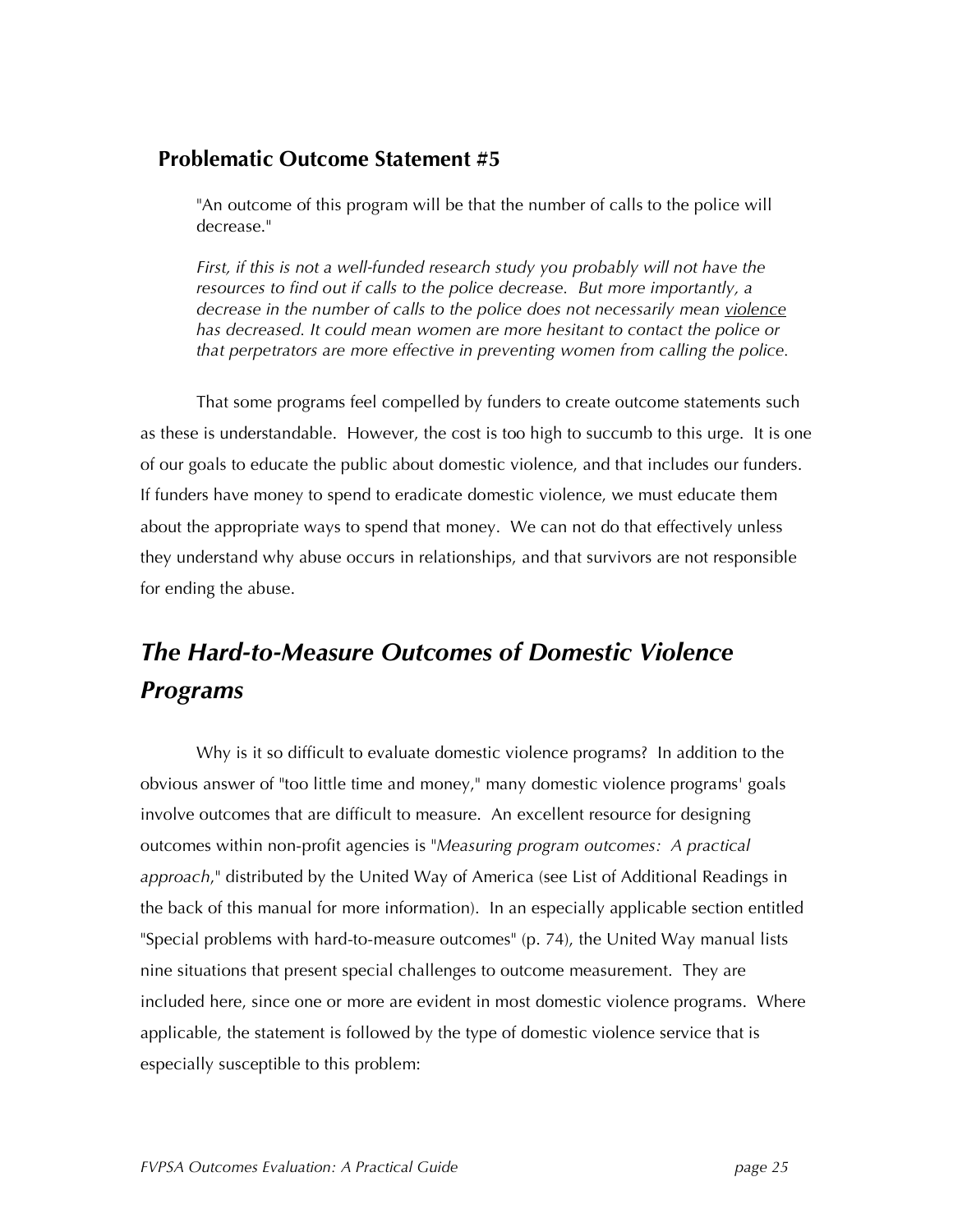- 1. Participants are anonymous, so the program cannot later follow up on the outcomes for those participants. *24-hour crisis line*
- 2. The assistance is very short-term. *24-hour crisis line*; *sometimes support groups, counseling, shelter services, some legal advocacy*
- 3. The outcomes sought may appear to be too intangible to measure in any systematic way. *24-hour crisis line, counseling, support groups, some shelter services*
- 4. Activities are aimed at influencing community leaders to take action on the part of a particular issue or group, such as advocacy or community action programs. *systems advocacy programs*
- 5. Activities are aimed at the whole community, rather than at a particular, limited set of participants. *public education campaigns*
- 6. Programs are trying to prevent a negative event from ever occurring.
- 7. One or more major outcomes of the program cannot be expected for many years, so that tracking and follow-up of those participants is not feasible.
- 8. Participants may not give reliable responses because they are involved in substance abuse or are physically unable to answer for themselves.
- 9. Activities provide support to other agencies rather than direct assistance to individuals.

On the one hand, it is heartening to know that (1) the United Way of America recognizes the challenges inherent to some organizations' efforts, and (2) it is not [simply] our lack of understanding contributing to our difficulty in creating logic models for some of our programs. On the other hand, just because some of our efforts are difficult to measure does not preclude us from the task of evaluating them. It just means we have to try harder! We have included logic models for some of the common domestic violence services being offered, in case those would be helpful to you with other funders. They can be found in Appendix A.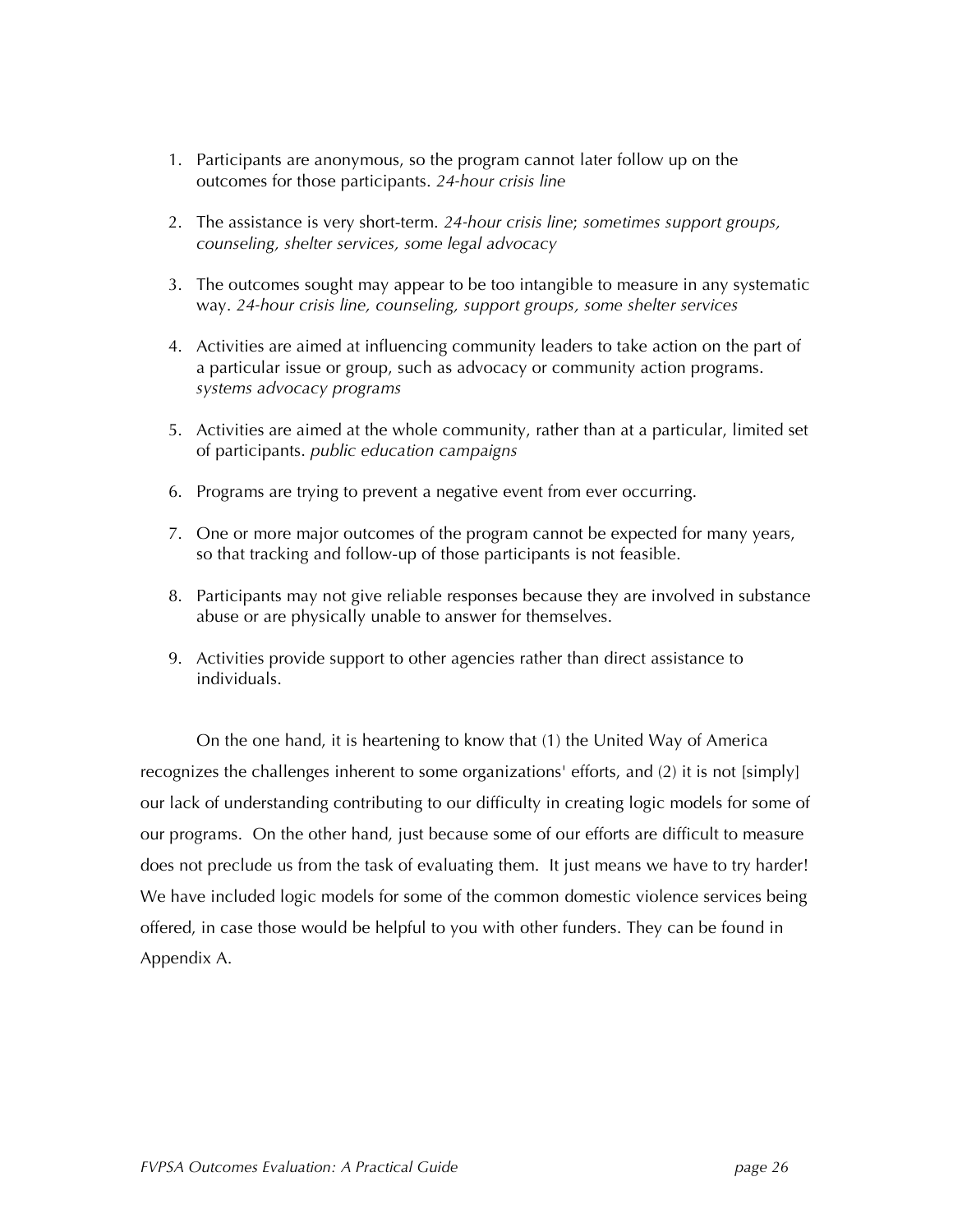### *So, What is an Outcome Measure?*

Outcome measures are sources of information that tell us whether or to what extent an outcome has been achieved. So, for example, if the desired outcome is that women who use our services will know more about community resources, how would we know whether that had occurred? We might develop a brief survey for them to complete, or we might interview them face-to-face with a questionnaire....these different ways to determine whether the outcome has been achieved are called outcome **measures** because they *measure*, or document, whether the change has occurred.

Common types of outcomes measures are:

- ▶ Paper and pencil surveys
- ▶ Ouestionnaires completed in interview format
- $\blacktriangleright$  Mail surveys
- ▶ Telephone surveys
- ▶ Staff documentation (for example, documentation regarding how many protection orders were filed)

In the late 1990s the Documenting Our Work (DOW) project was initiated nationally to examine the efforts, successes and challenges of the Battered Women's Movement. One component of that project was to design outcome evaluation strategies that local programs could use to evaluate their work. Because the DOW project is directly relevant to the FVPSA outcomes project, the next chapter describes DOW and its findings in more detail.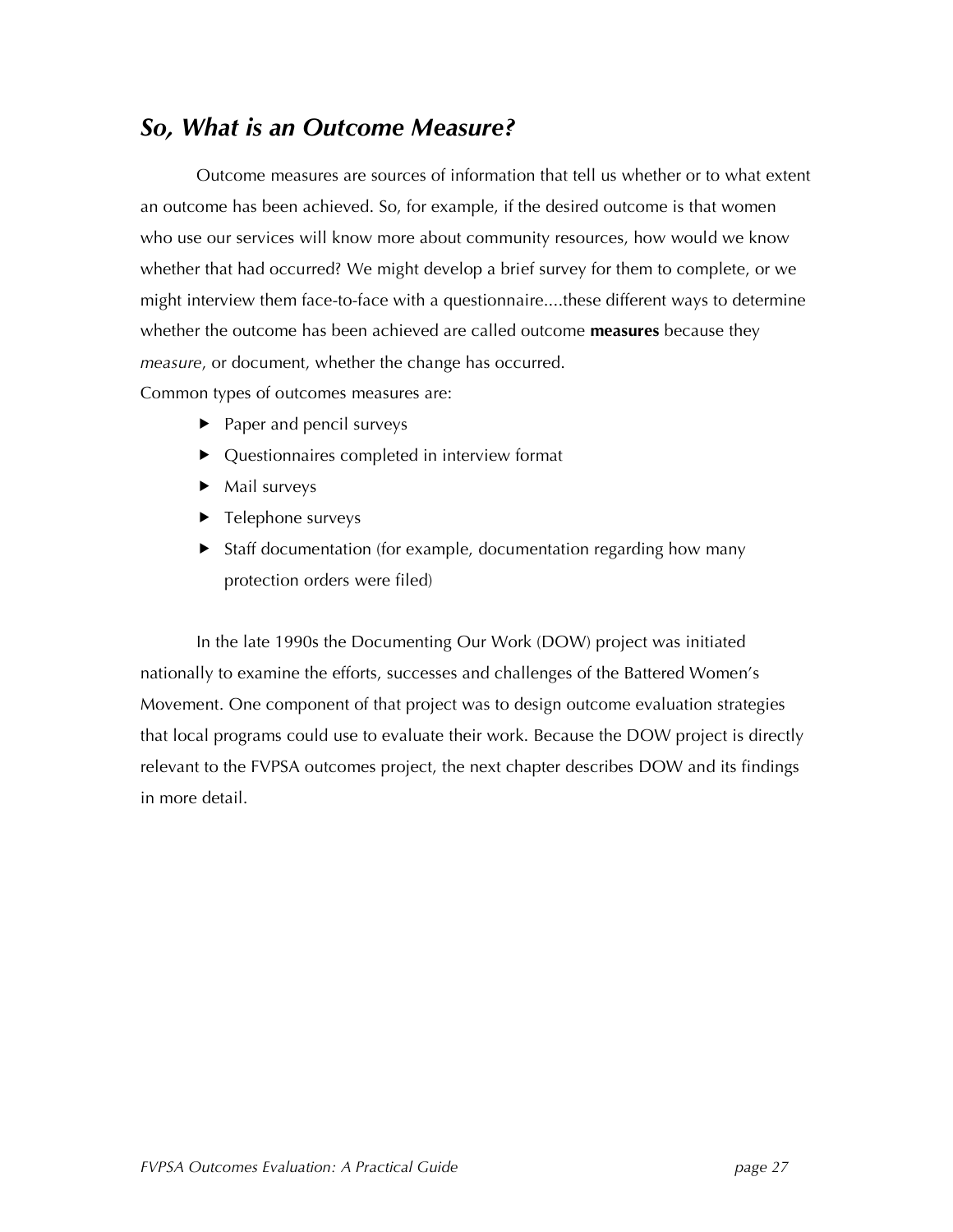### *Chapter Six* **The Documenting Our Work Project**

We describe the *Documenting Our Work* project here in some detail for several reasons:

- It provides useful examples of short-term outcomes measures.
- $\blacktriangleright$  It includes the two outcomes that will be required by FVPSA.
- ▶ It involves collecting information from survivors, which includes documentation of the services they wanted.
- $\blacktriangleright$  It was created by people who work in the domestic violence movement.
- $\blacktriangleright$  It involved testing the forms and making changes based on the results.

### *A Brief History of Documenting Our Work*

The National Resource Center on Domestic Violence (NRC) initiated the Documenting Our Work (DOW) Project in 1998 following discussions among state coalition directors, women of color activists, and FVPSA state administrators. They agreed on the need to carefully develop tools for the domestic violence field that would document its work with and on behalf of battered women at both the state and local levels. There was a commitment to use this documentation to strengthen and inform program, policy and research, to increase our understanding of its impact on individuals and communities, and to help guide future directions. The NRC formed a multi-disciplinary advisory group of evaluators, coalition directions, local program directors, and state administrators to begin exploring definitions, goals and objectives, and measures.

During the initial stages of the project, a tremendous amount of information was collected from the field through targeted focus groups with representative from underserved communities, from advisory group meetings and conference calls, and through discussions with others engaged in documentation and outcome measurement.

One result of the Documenting Our Work Project was the development of a number of tools that programs and coalitions can use to evaluate themselves. They are: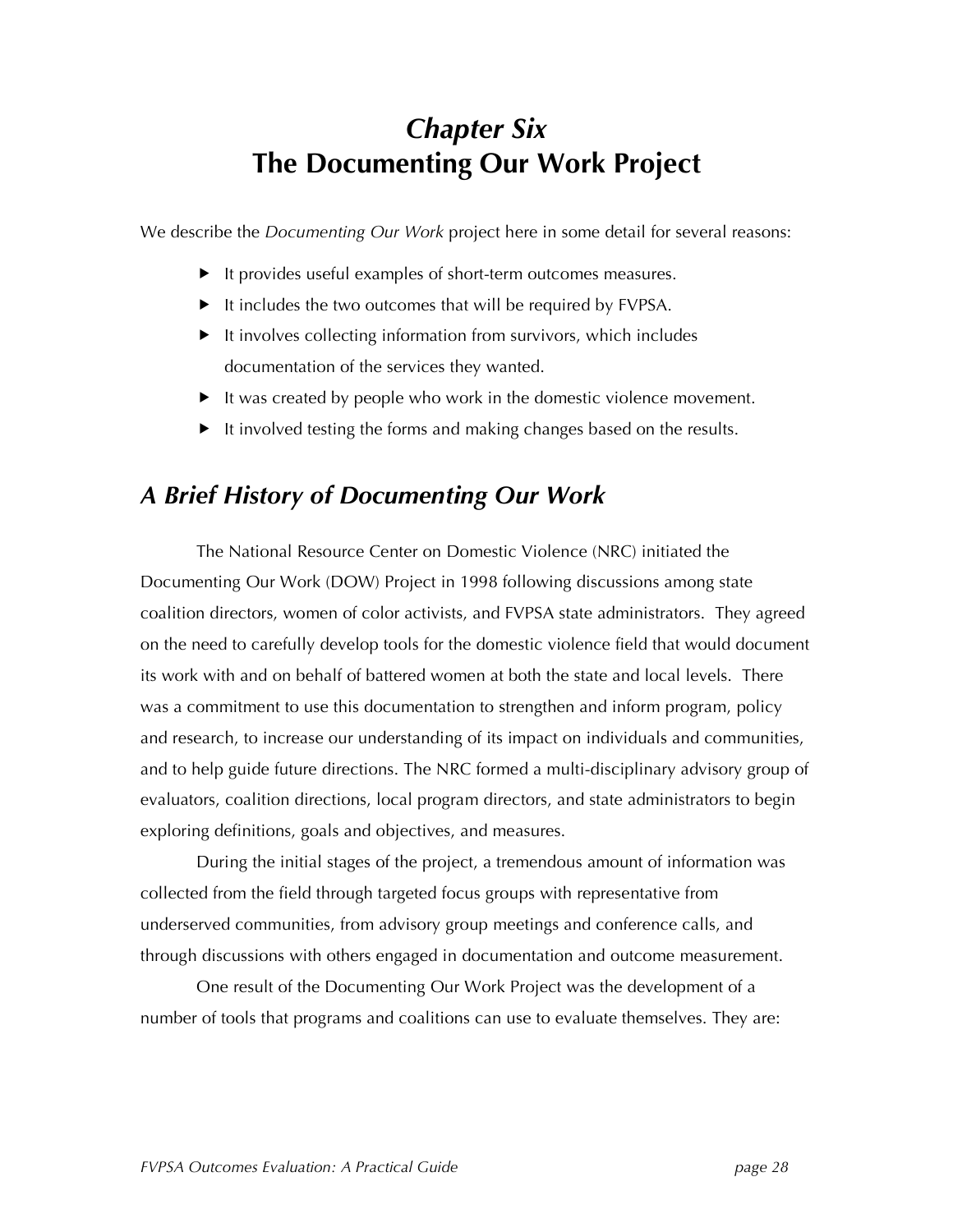#### *State Coalitions Tools*

- 1. A tool for community partners to complete that documents the coalition's community collaboration efforts;
- 2. A tool for staff to complete that documents the coalition's community change efforts; and
- 3. A tool for staff to complete that is an internal assessment of the coalition's goals and activities.

#### *Local Program Tools*

- 1. A tool for community partners to complete that documents the program's community collaboration efforts;
- 2. A tool for community members to complete that documents how the program is perceived and supported in the community;
- 3. A tool for staff to complete that documents the program's systems change efforts; and
- 4. A tool for staff and volunteers to complete about their experience working in the program: their activities, training, support, involvement in decisions, and other issues.

Local program assessment tools that have been designed for survivors to complete include surveys evaluating the following services: Shelter, Support Services and Advocacy, Support groups, and Counseling. A 24-hour hotline form was also developed that staff members complete at the end of crisis calls. In examining the DOW client-centered surveys it became clear that questions were already embedded in them that could be modified slightly to measure the two FVPSA outcomes. Specifically, wording could be in the form of statements that clients can either agree or disagree with:

- *Because of the services I have received from this program so far, I feel I know more about community resources.*
- *Because of the services I have received from this program so far, I feel I know more ways to plan for my safety.*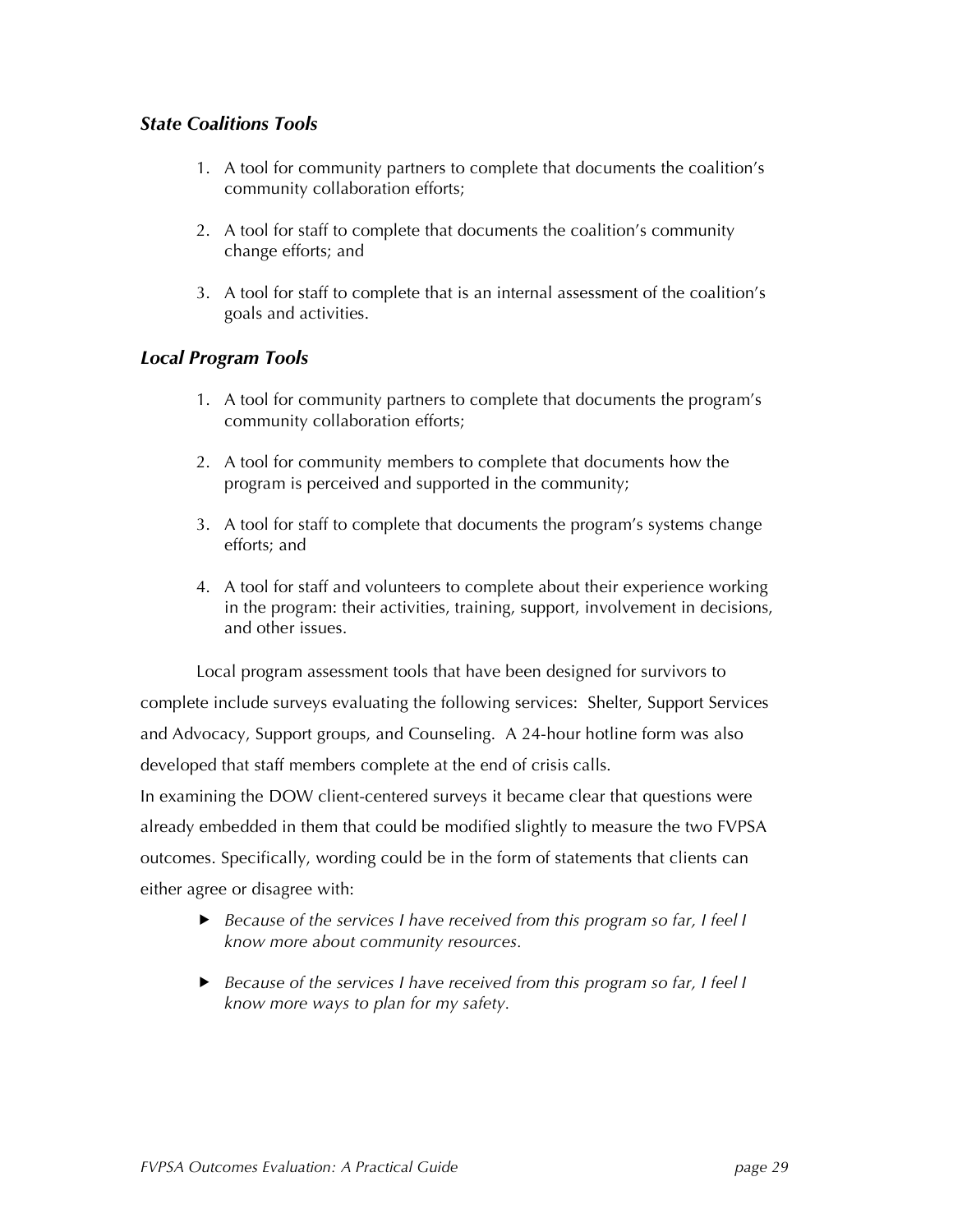The DOW tools had also been pilot-tested across programs from four different states in order to determine if they were brief, clear, easy to use, and viewed favorably by both survivors and program staff members. Some of the findings from that pilot are presented below.

#### *Results of the DOW Pilot of Shelter Forms*

Two forms were created for shelter residents. The first survey, designed to be completed by residents shortly after arriving at the shelter, included questions about how women heard about the shelter, what their preconceived ideas about it were, and the kinds of help they were looking for. The second survey, which is completed shortly before women leave shelter, asks about the extent to which women's needs were met by the program. Questions also pertain to how long the woman was at shelter, her experience with rules and other residents, and whether she would recommend the program to a friend in similar need. The forms were completed by 75 women across programs in four states.

- 44% completed form 1 only
- 19% completed form 2 only
- 37% completed both forms

A few brief findings from the pilot are presented here, to give you a flavor of the types of helpful information programs can get from their clients.

*Residents were asked what the experience was like for them upon entering shelter. Women responded:*

| Staff made me feel welcome               | 95%    |
|------------------------------------------|--------|
| Staff treated me with respect            | 93%    |
| The space felt comfortable               | $85\%$ |
| Other women made me feel welcome         | 78%    |
| It seemed like a place for women like me | 73%    |

#### **Table 1. When I First Arrived…**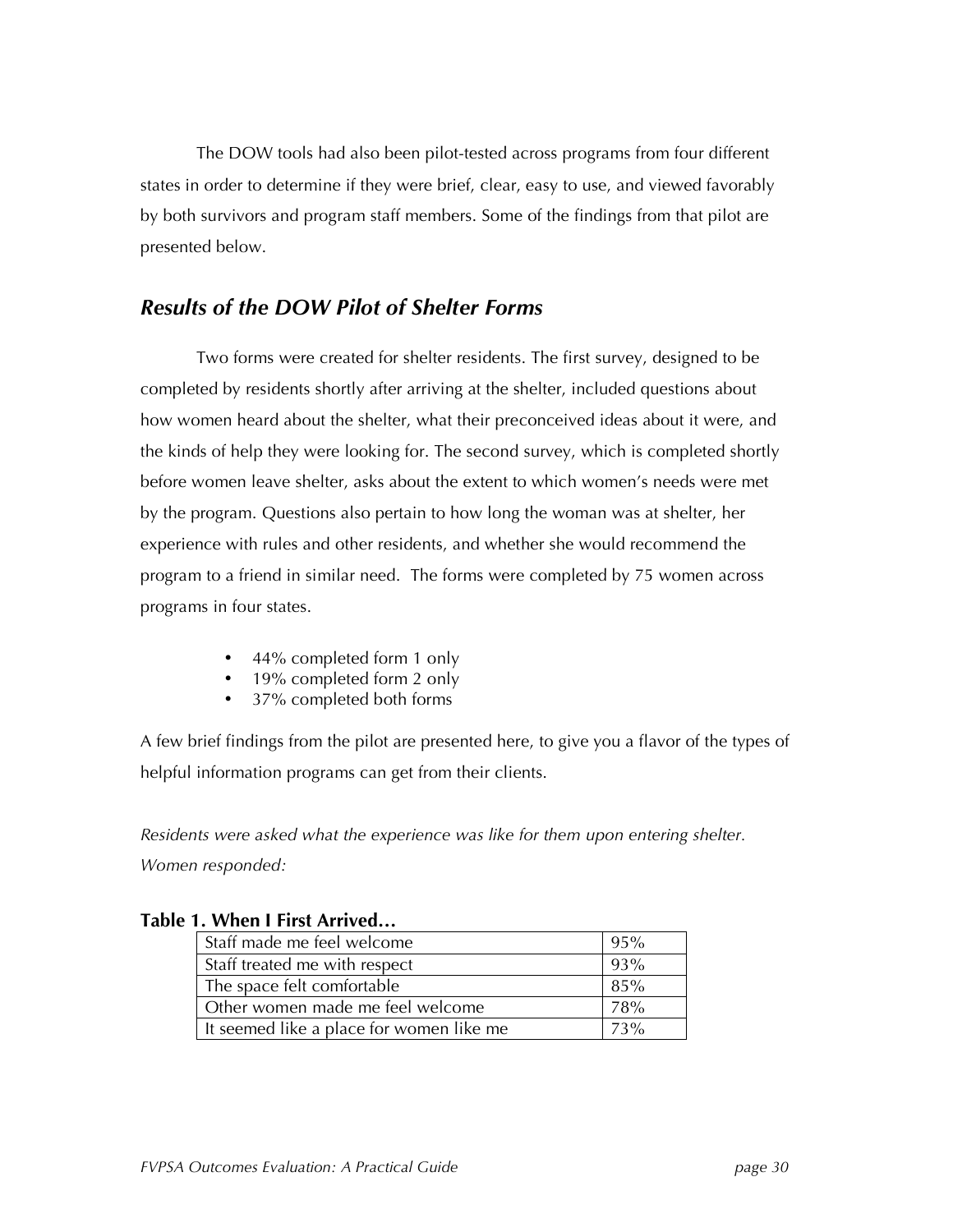Shelter staff seeing these results would feel pleased that survivors felt welcomed and treated with respect when they first entered the program.

*Another interesting finding was that 23% of the women had "concerns" about*

*contacting shelter.* The most common concerns were:

- Shame or embarrassment about abuse
- Safety at the shelter
- Fear of the unknown—didn't know what to expect

Women were also asked to check off all of the kinds of help they were looking

for while in shelter. Their responses are in the next table.

| Table 2. Kinds of Help Women Wanted at Shelter Entry |  |  |
|------------------------------------------------------|--|--|
|------------------------------------------------------|--|--|

| Safety for myself                                        | 88%    |
|----------------------------------------------------------|--------|
| Paying attention to my children's wants and needs*       | 88%    |
| Learning about my options and choices                    | 85%    |
| Paying attention to my own wants and needs               | 85%    |
| Understanding about domestic violence                    | 83%    |
| Counseling for myself                                    | 83%    |
| Learning how to handle the stress in my life             | $81\%$ |
| Finding housing I can afford                             | 81%    |
| <b>Emotional support</b>                                 | 80%    |
| Connections to other people who can help me              | 78%    |
| Safety for my children*                                  | 73%    |
| Support from other women                                 | 70%    |
| Dealing with my children when they are upset             |        |
| or causing trouble*                                      | 65%    |
| A job or job training                                    | 59%    |
| Health issues for myself                                 | $58\%$ |
| Strategies for enhancing my own and my children's safety | $56\%$ |
| Counseling for my children*                              | $56\%$ |
| Planning ways to make my relationship safer              | $51\%$ |
| Custody or visitation questions*                         | 50%    |
| Budgeting and handling my money                          | 49%    |
| Education/school for myself                              | 48%    |
| Education for my children*                               | 46%    |
| Health issues for my children*                           | 46%    |
| Transportation                                           | 46%    |
| Other government benefits                                | 44%    |
| Legal system/legal issues                                | 44%    |
| Reconnecting with my community                           | 42%    |
| Leaving my relationship                                  | 42%    |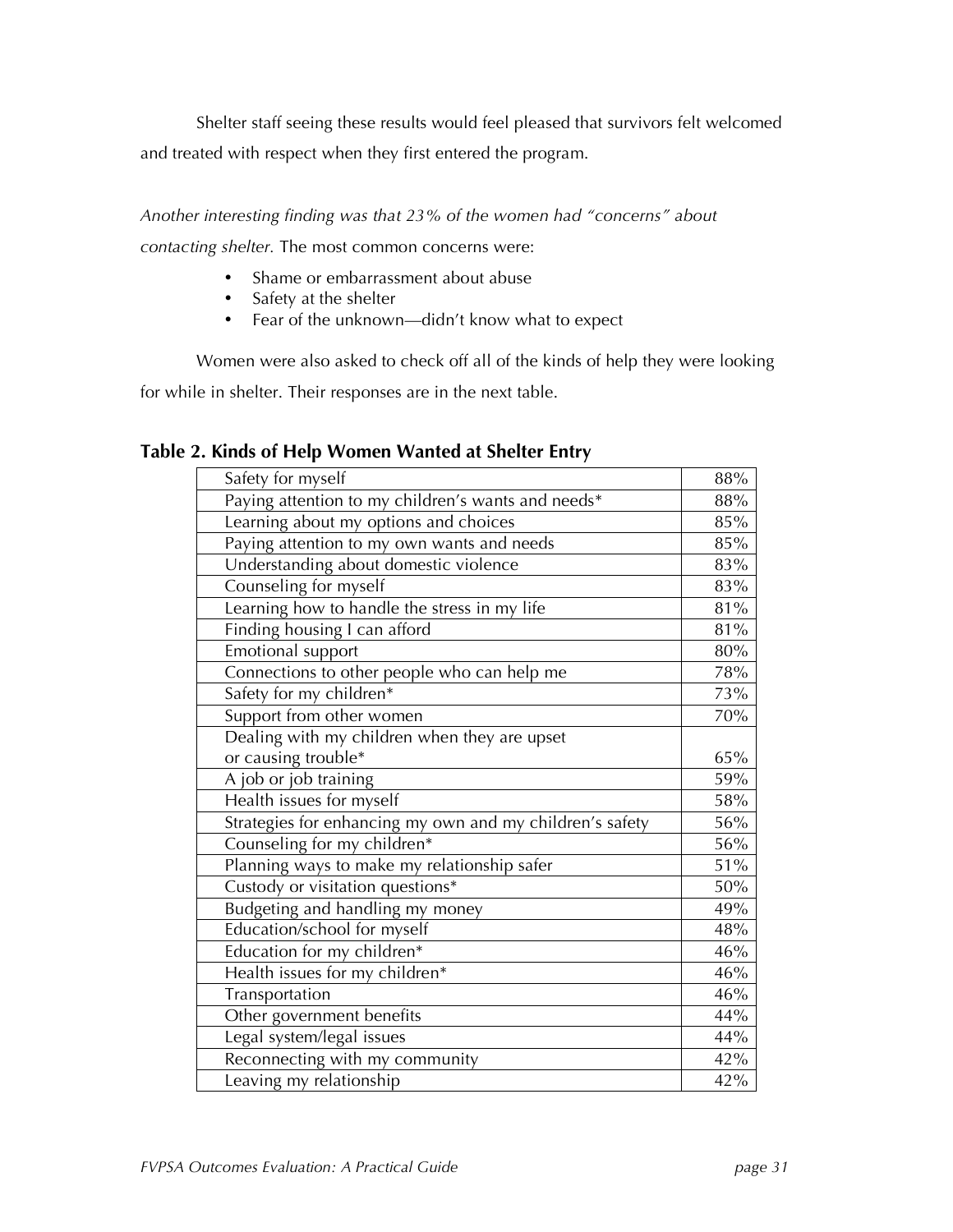| TANF (welfare) benefits               | 34%   |
|---------------------------------------|-------|
| Child protection system issues*       | 29%   |
| Protective/restraining order          | 27%   |
| My abuse-related injuries             | 20%   |
| My abuser's arrest                    | 17%   |
| My own arrest                         | 9%    |
| My children's abuse-related injuries* | 8%    |
| Immigration issues                    | $7\%$ |

**Table 2. Kinds of Help Women Wanted at Shelter Entry (continued)**

*\*Items were responded to by mothers only*

This simple listing can be enormously helpful for program planning—to make sure that the program emphasizes the services most needed by women, to the extent it can and for fund-raising. Most program staff would expect that women's safety would be at the top of the list. Some might be surprised, however, that help with "paying attention to my own wants and needs" was ranked so high among all of the choices available. Others might find it worth noting that help with "leaving my relationship" was checked by less than half of the women in this test. Although help with "immigration issues" was checked by a small percentage, this result is likely to vary by location. This type of response could alert a program to unknown gaps in service, and lead to increased resources.

Useful information was obtained from the survey completed by women upon shelter *exit* as well. For example, women were asked to indicate, for every need they had while in shelter, whether they received all the help they needed, some of the help they needed, or none of the help they needed with that issue. Some of the findings are in the following table.

| Type of help needed:                  | All | <b>Some</b> |
|---------------------------------------|-----|-------------|
| Safety for myself                     | 98% | 2%          |
| Learning about my choices and options | 67% | 30%         |
| Learning to handle stress in my life  | 65% | 27%         |
| Finding affordable housing            | 51% | 34%         |
| Budgeting and handling my money       | 38% | 26%         |
| Job or job training                   | 36% | 24%         |

**Table 3. Extent of Help Women Received While in Shelter \***

*\* Results are only for women who indicated they wanted this type of help*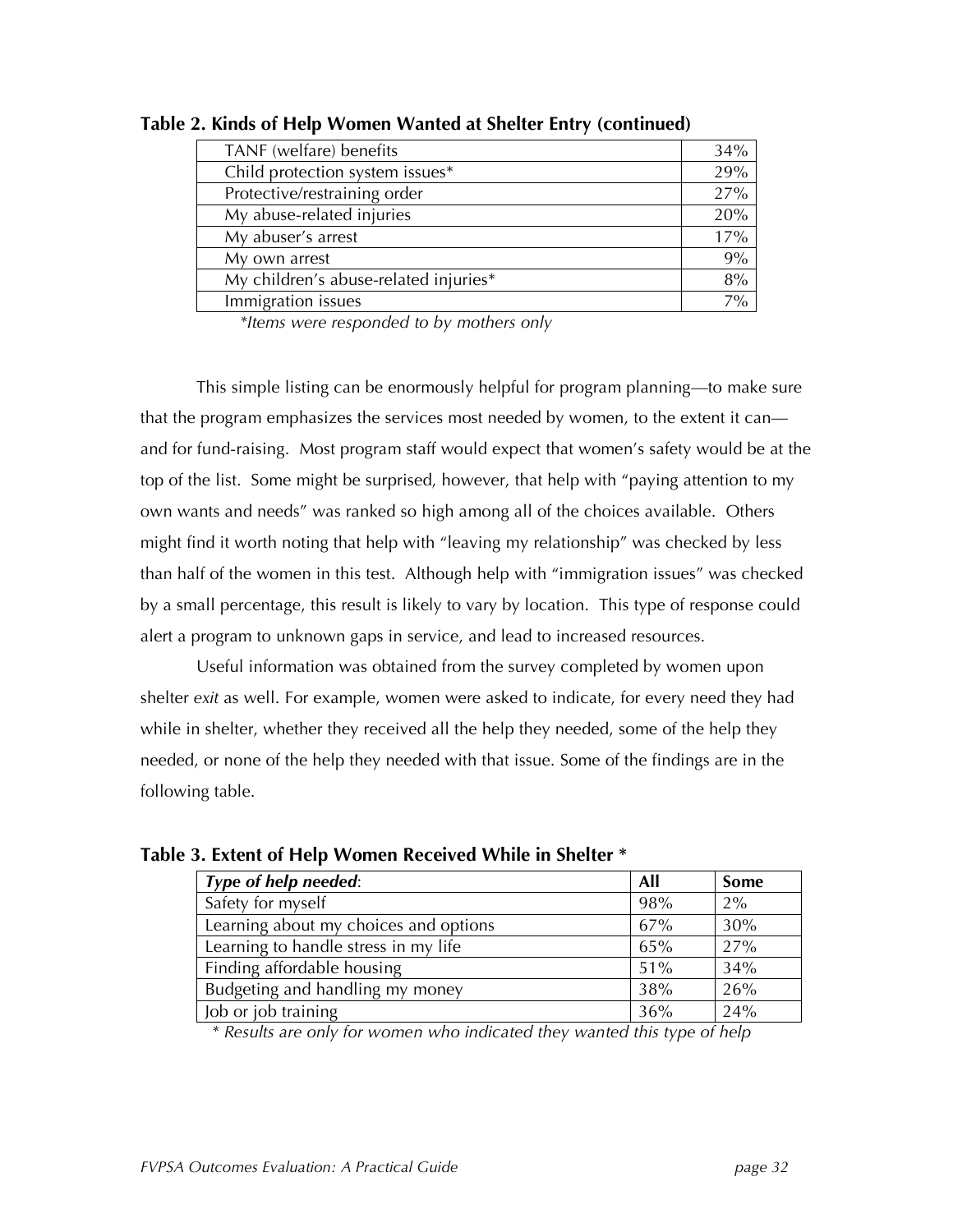It is important that these results distinguish those who wanted the service from those who did not. It shows that 98% of the women who wanted safety for themselves got all of that kind of help that they wanted. This was also true for 71% of the women who wanted help with "understanding about domestic violence" (not shown in the table); the remainder reported that they got "some of" that kind of help. Interestingly, all of the women who stayed in shelter for two months or more got *all* the help they wanted with understanding domestic violence.

The survey women complete upon shelter exit is also extremely useful for outcome evaluation. A number of the items on the survey ask specifically about how the shelter experienced affected women's lives. Some of these outcome findings are in the next table.

#### **Table 4. Because of My Experience in the Shelter, I Feel:**

(%s do not total 100 because women could check more than one)

| Better prepared to keep myself and my children safe <sup>1</sup> | 92% |
|------------------------------------------------------------------|-----|
| More comfortable asking for help                                 | 90% |
| I have more resources to call upon when I need them              | 87% |
| More hopeful about the future                                    | 87% |
| I know more about my options                                     | 87% |
| More comfortable talking about things that bother me             | 82% |
| That I will achieve the goals I set for myself                   | 79% |
| I can do more things on my own                                   | 79% |
| More confident in my decision-making                             | 76% |

These are certainly positive results—especially when a quarter of the women had been in shelter a week or less. Over three-quarters of the women who stayed in the shelter felt more confident of their decisions and abilities, and nearly nine out of ten felt better informed and more comfortable asking for help. These are among the outcomes most shelter staff would hope that residents would attain. In addition, the overwhelming majority of women who participated in the pilot indicated that they had obtained safety and emotional support during their time in the shelter.

<sup>&</sup>lt;sup>1</sup> This option was on the original shelter  $#2$  form, and clearly was the one most frequently selected by women in the pilot test. However, discussion with advisors concluded that it sounded too much like the women had control over their safety (and their abusive partners' use of violence against them, in particular), so it has been changed to "I know more ways to plan for my safety" on the latest version of the form.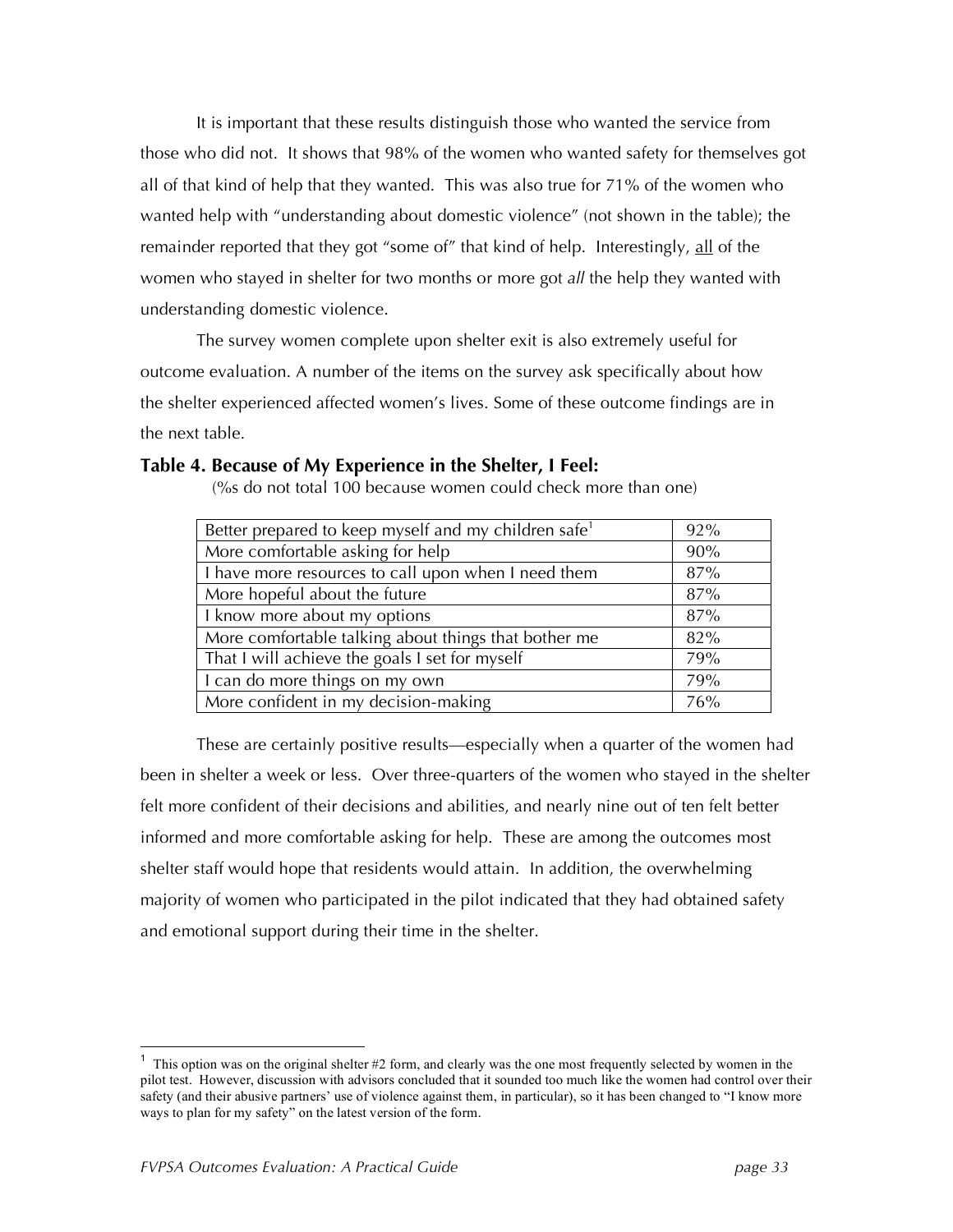These findings can be used to identify training needs, or to provide examples to illustrate training issues programs already cover. For example, at shelter entry 73% of the respondents checked "[the shelter] seemed like a place for women like me." However, when this item was examined across different racial and ethnic groups it was found that Latinas were less likely than other women to check this response -just 57% did. This finding might be shared with staff, so that culturally appropriate welcoming strategies could be emphasized. Alternatively, this finding might highlight a resource issue – a need for more bicultural staff, or modifications in shelter décor.

The questions on Shelter form #2 that asked about the help women and children received can also identify training-related needs. For example, about 4 out of 5 women indicated they wanted help "learning how to handle the stress in my life." Of those, however, 8% indicated they did not get help with this issue, and another 27% did not get as much help as they wanted. This might be a useful topic to elaborate on in training with staff and volunteers. Similarly, half of the women wanted help with "budgeting and handling my money," but over a quarter of this group did not get any help with this issue. Information about budgeting can be invaluable for women trying to move toward independence and self-sufficiency for the first time; making sure that staff and volunteers are prepared to assist effectively may be a very useful part of comprehensive services.

These are just a few examples out of many ways that collecting this information from survivors in shelter can help programs become more responsive to women's needs.

#### *Results of the DOW Pilot of Support Services & Advocacy Forms*

This survey was created to obtain brief, specific feedback from women receiving support services. The forms capture the types of help clients wanted, as well as what they received. Survivors also indicate how many times they met with an advocate, their feelings about how respected and supported they felt, and overall how satisfied they were with the services.

Three states participated in piloting these forms, and 42 women responded. Most (77%) were under the age of 35, and 40% were women of color.

The following table presents the types of assistance women reported wanting from the domestic violence program's support services: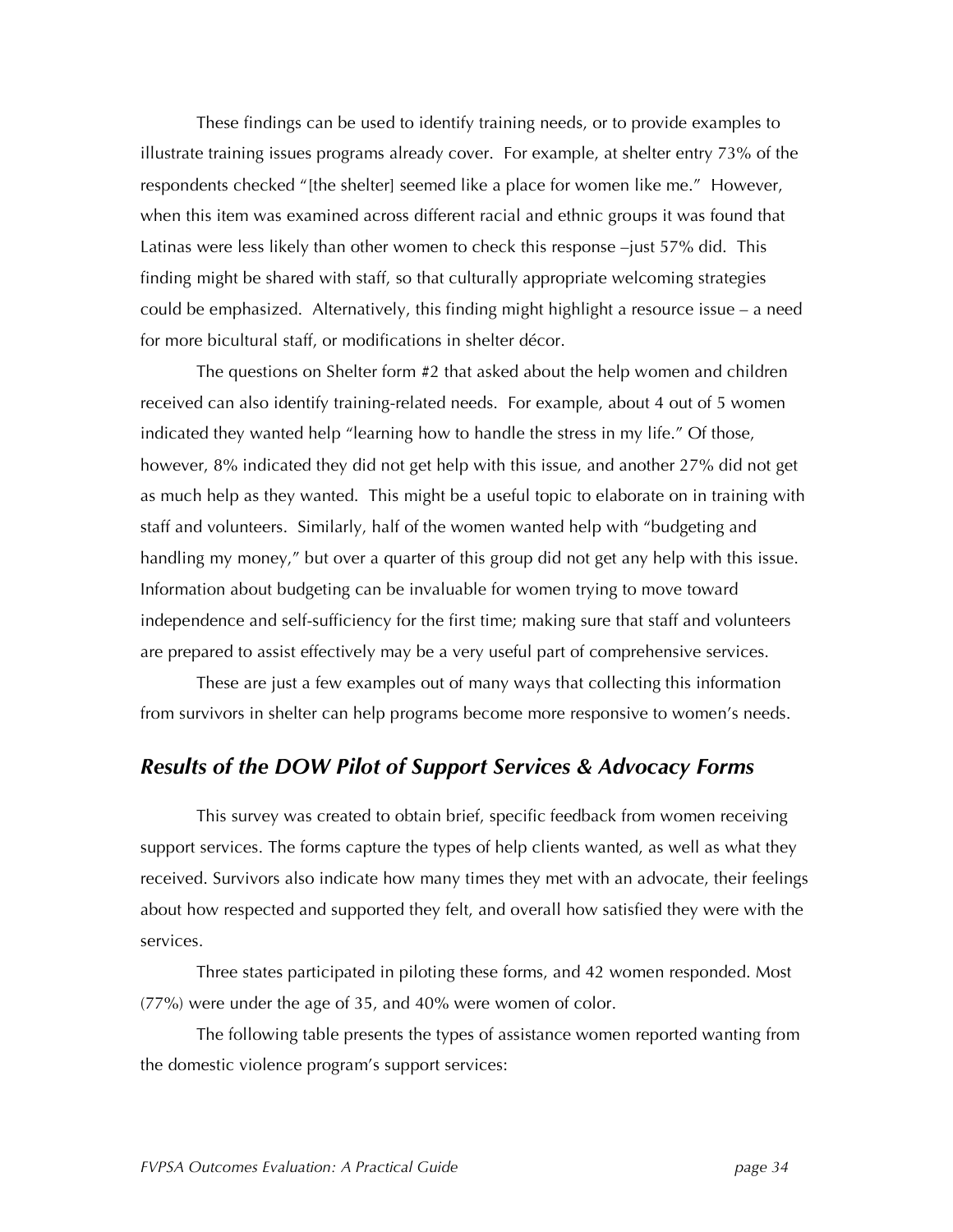#### **Table 5. Types of Advocacy Women Mentioned Wanting**

(Percents do not total 100 because women could check more than one)

| Help getting safe and adequate housing                 | 52%   |
|--------------------------------------------------------|-------|
| Information about the legal system process             | 38%   |
| Information about my legal rights and options          | 29%   |
| Help with a protective order                           | 26%   |
| Help with police issues                                | 21%   |
| Help arranging transportation to meet my needs         | 21%   |
| Someone to go with me to court                         | 19%   |
| Help with government benefits (e.g. welfare/TANF)      | 19%   |
| Help getting access to mental health services          | 19%   |
| Help supporting the court case against the person who  |       |
| abused me                                              | 17%   |
| Access to an attorney                                  | 17%   |
| Help with budgeting                                    | 14%   |
| Help keeping custody of my children                    | 14%   |
| Help getting child support                             | 14%   |
| Help getting access to child care                      | 14%   |
| Help getting a job                                     | 12%   |
| Help getting access to health care                     | 12%   |
| Help with health insurance for my children             | 10%   |
| Help understanding my rights and options related to    |       |
| residency                                              | 10%   |
| Help with probation issues                             | $7\%$ |
| Help preparing to testify in court                     | $7\%$ |
| Help meeting my needs related to my disability         | $7\%$ |
| Help with safe visitation for my children              | $7\%$ |
| Help with child protection hearings or requirements    | $7\%$ |
| Help with my children's school (e.g. records, changing |       |
| schools)                                               | $7\%$ |
| Help getting medical benefits (e.g. Medicaid)          | $7\%$ |
| Help dealing with my arrest                            | $5\%$ |
| Help getting job-related training                      | 5%    |
| Help meeting my child's disability-related needs       | 5%    |
| Help getting residency status                          | $5\%$ |
| Help getting benefits as an immigrant                  | $2\%$ |
| Help getting access to substance abuse services        | $2\%$ |

This information can be quite helpful for program planning and for fund-raising. The fact that the most common help women reported needing was affordable housing might surprise some community members and funders, and could positively influence a program's application for more money to devote to this. Also, 7% of the women wanted help with their own disability and 5% needed help for their child's disability. While not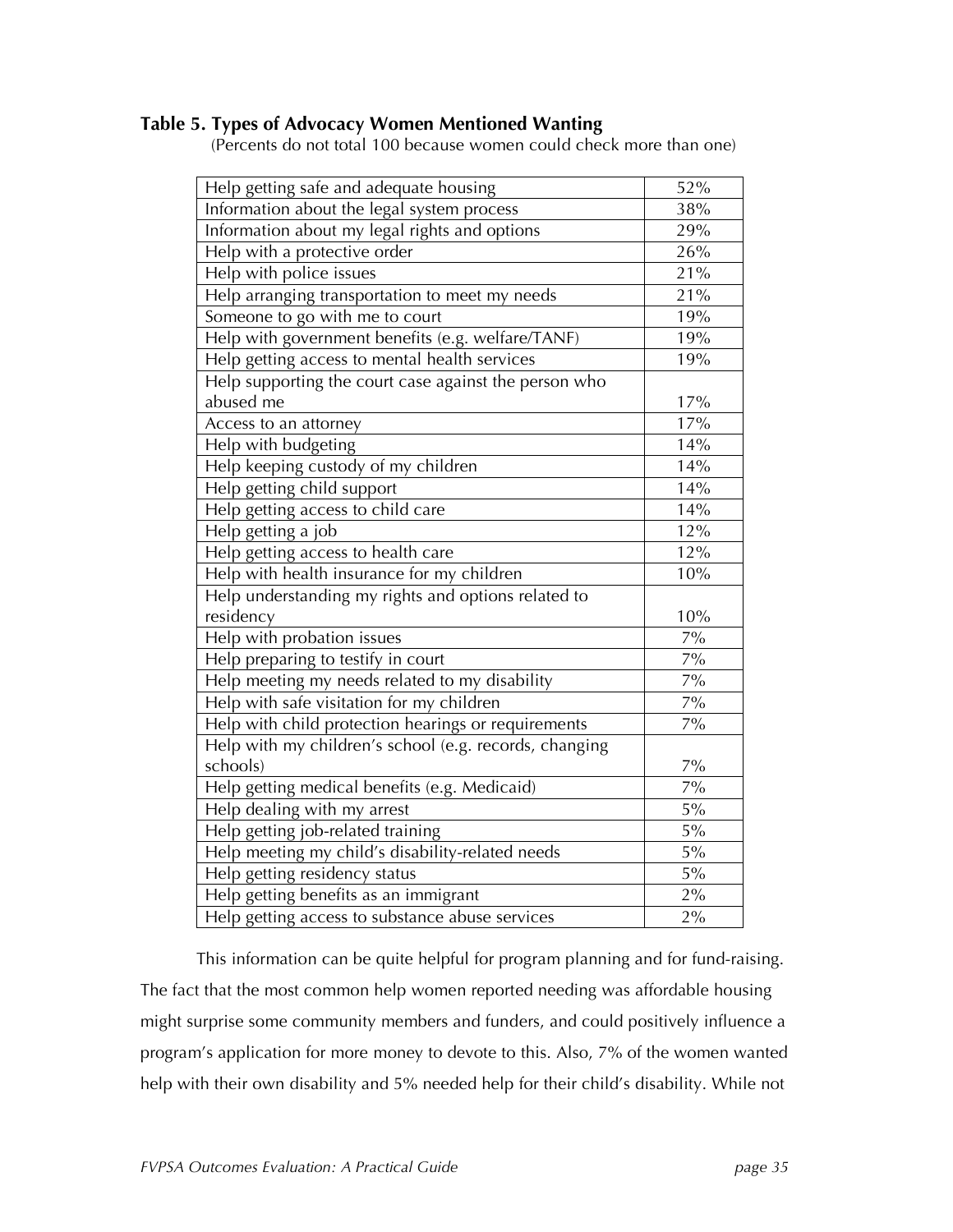large percentages, this could still represent a significant number of families in need of these specialized services.

Outcome information for support services was quite interesting as well, as shown in the following table. Notice that the numbers are generally lower than what was reported by shelter residents. This could be a function of fewer contacts with advocates, but deserves additional attention.

| More comfortable asking for help                    | 67% |
|-----------------------------------------------------|-----|
| I have more resources to call upon                  | 66% |
| I know more about my options                        | 66% |
| More hopeful about my future                        | 64% |
| Better prepared to keep myself and my children safe | 59% |
| Like I can do more things on my own                 | 57% |

#### **Table 6. Because of the Services I received, I feel…**

## *Results of the DOW Pilot of Support Group Forms*

The support group and counseling form was piloted by programs in four states

for about two months. The responses here are based on 160 women:

- 56% participated in support groups only
- 19% participated in counseling only
- 21% participated in both counseling and support groups

As can be seen in the following table, women sought out these supportive

services for different reasons. Some of the most common reasons were:

#### **Table 7. What Women Wanted at the Beginning of Support Groups**

| Talk to people who understand my experience | 78% |
|---------------------------------------------|-----|
| Feel better about myself                    | 77% |
| Learn more about domestic violence          | 74% |
| Support to make some changes in my life     | 70% |
| Understand myself better                    | 69% |
| Hear what other women have done             | 66% |
| Feel more hopeful about my life             | 64% |
| Help with issues related to my children     | 54% |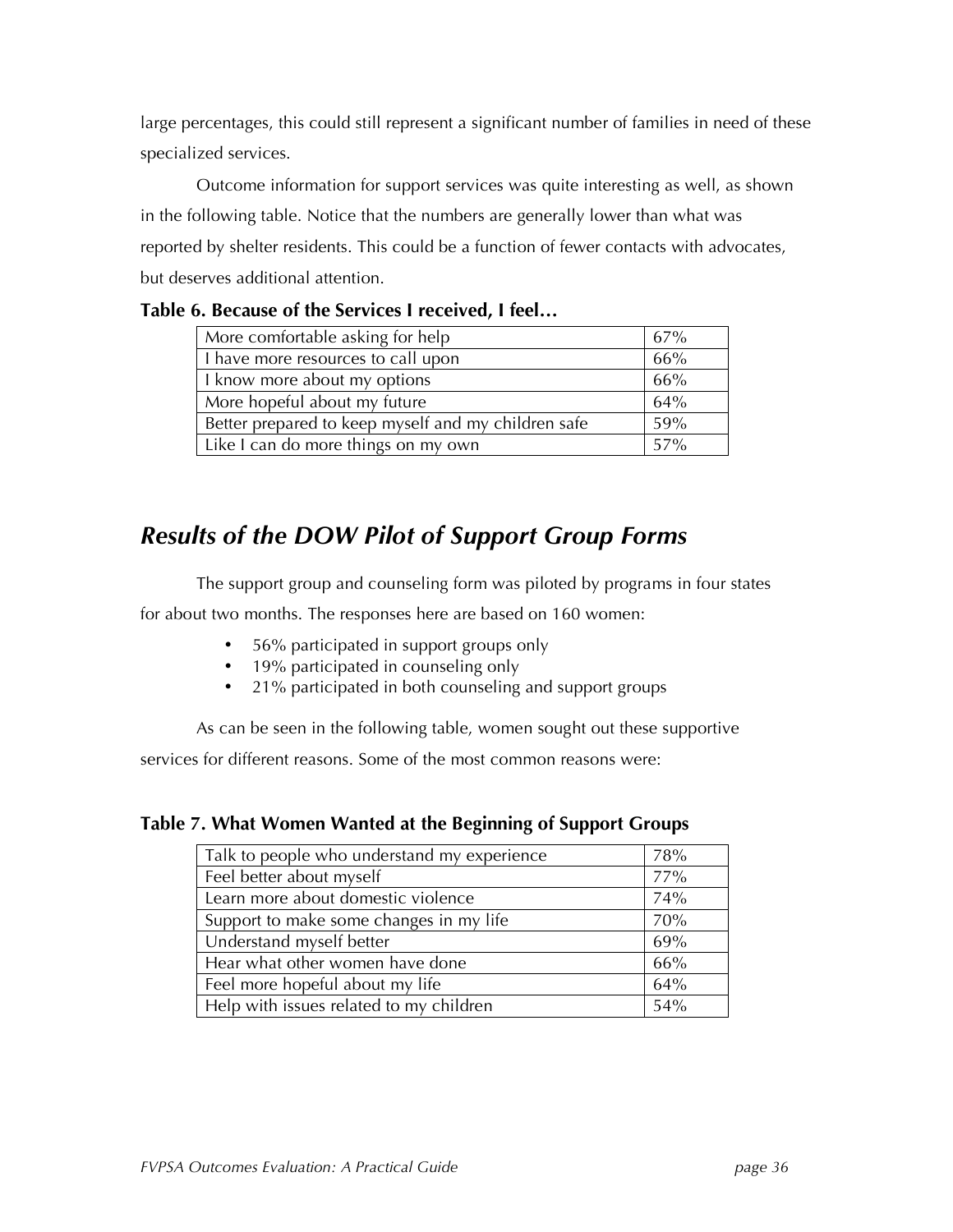Once again women also completed a section of the survey that asked about the effects of the services on the women's lives. Findings were fairly similar to what was seen from women receiving advocacy services:

| Better about myself                 | 77% |
|-------------------------------------|-----|
| More comfortable asking for help    | 67% |
| I have more resources to call upon  | 66% |
| I know more about my options        | 66% |
| More hopeful about the future       | 64% |
| Like I can do more things on my own | 57% |

**Table 8. Because of the services I received, I feel…**

In the pilot study, women's overall rating of support groups was quite high. Specifically, their ratings were:

- $\blacktriangleright$  Very helpful 80%
- $\blacktriangleright$  Helpful 16%
- $\blacktriangleright$  A little helpful 3%
- Not at all helpful  $-1\%$

The Documenting Our Work pilot study found that these surveys were easy for most women to complete, easy for staff to administer, and resulted in a wealth of information of interest to program staff. However, in the pilot study, programs sent all of their forms to Eleanor Lyon to analyze and report on. Some programs have noted that, while they would like to use these forms on a regular basis, they fear they lack the resources to handle all of the data themselves. As a result of this, the FVPSA national advisory board discussed blending the DOW project with the FVPSA outcome pilot project. That pilot project is discussed in the next chapter.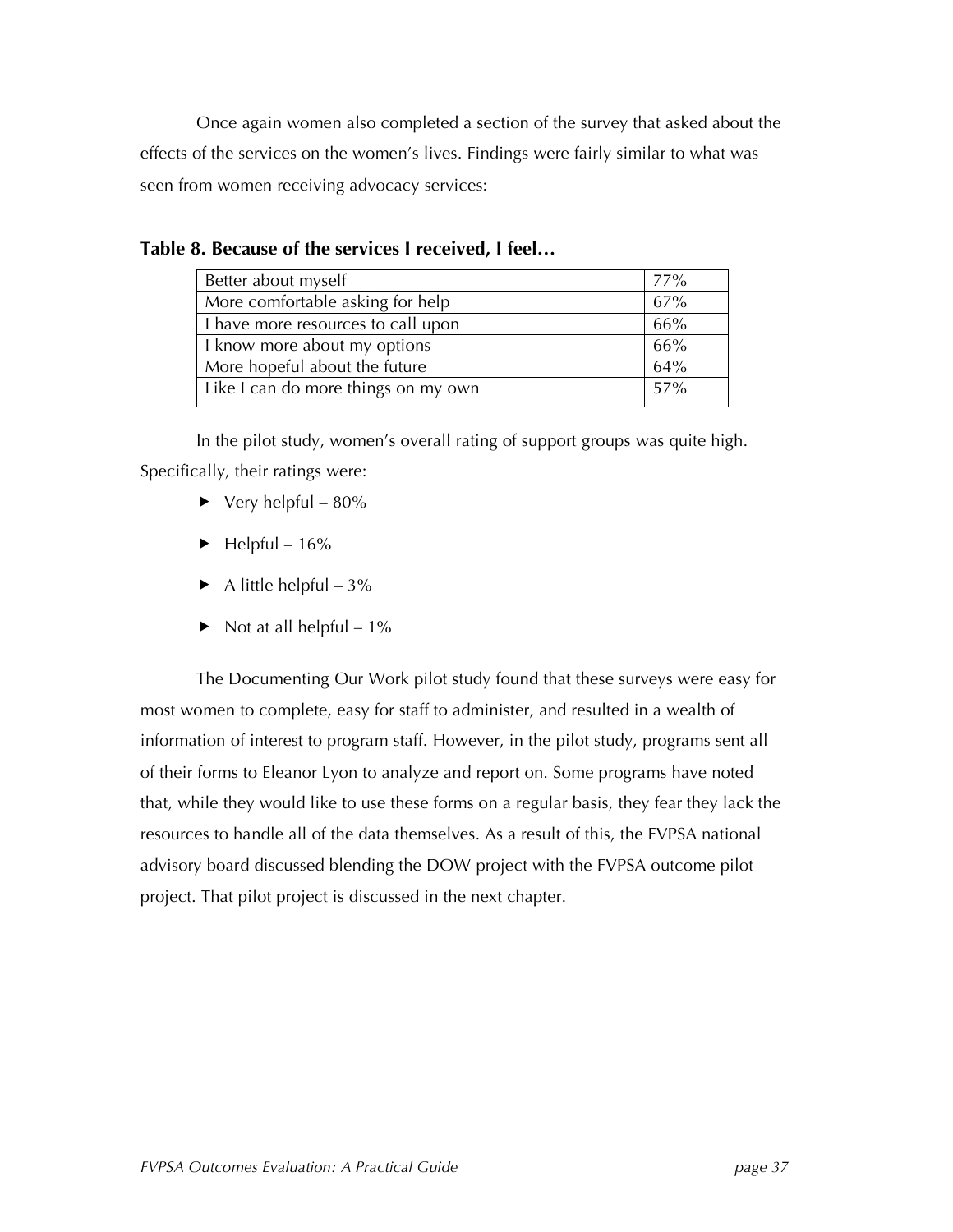## *Chapter Seven* **The FVPSA Outcomes Pilot Project**

In the fall of 2006, four states agreed to participate in the FVPSA Outcomes Pilot Project. The state domestic violence coalitions and FVPSA state administrators of Missouri, Nebraska, Pennsylvania and Wisconsin agreed to work with Eleanor Lyon and Cris Sullivan to provide training and technical assistance to their local programs as they phased in the new outcome requirements. All local programs were encouraged (but not mandated) to use the full DOW forms in order for us to examine, over time, how they worked when program staff not only collected the data, but analyzed it as well.

In May of 2007 we asked the four pilot state coalitions to mail a brief survey to their local programs, which were then sent anonymously to the evaluators for analysis. The brief surveys asked program staff to indicate, for each type of service they offered:

- Whether the program was using the full DOW forms, shortened versions, or different forms;
- How easy the forms were for staff to use;
- How clients felt about completing the forms;
- What percentage of clients they were receiving forms from;
- How long data entry was taking:
- How the database was working for them; and
- Whether they had used any of the findings yet.

Missouri conducted the survey through Survey Monkey, and Pennsylvania had just informally evaluated the process so did not use the forms (but their open-ended responses are included in this chapter). We received 16 responses from Missouri, 13 from Nebraska, and 20 from Wisconsin (TOTAL = 49, plus open-ended comments from 28 Pennsylvania programs).

As can be seen in the table below, most of the programs in Missouri, Nebraska and Wisconsin were using all but the counseling forms, with few or no modifications. (This information was not available from Pennsylvania)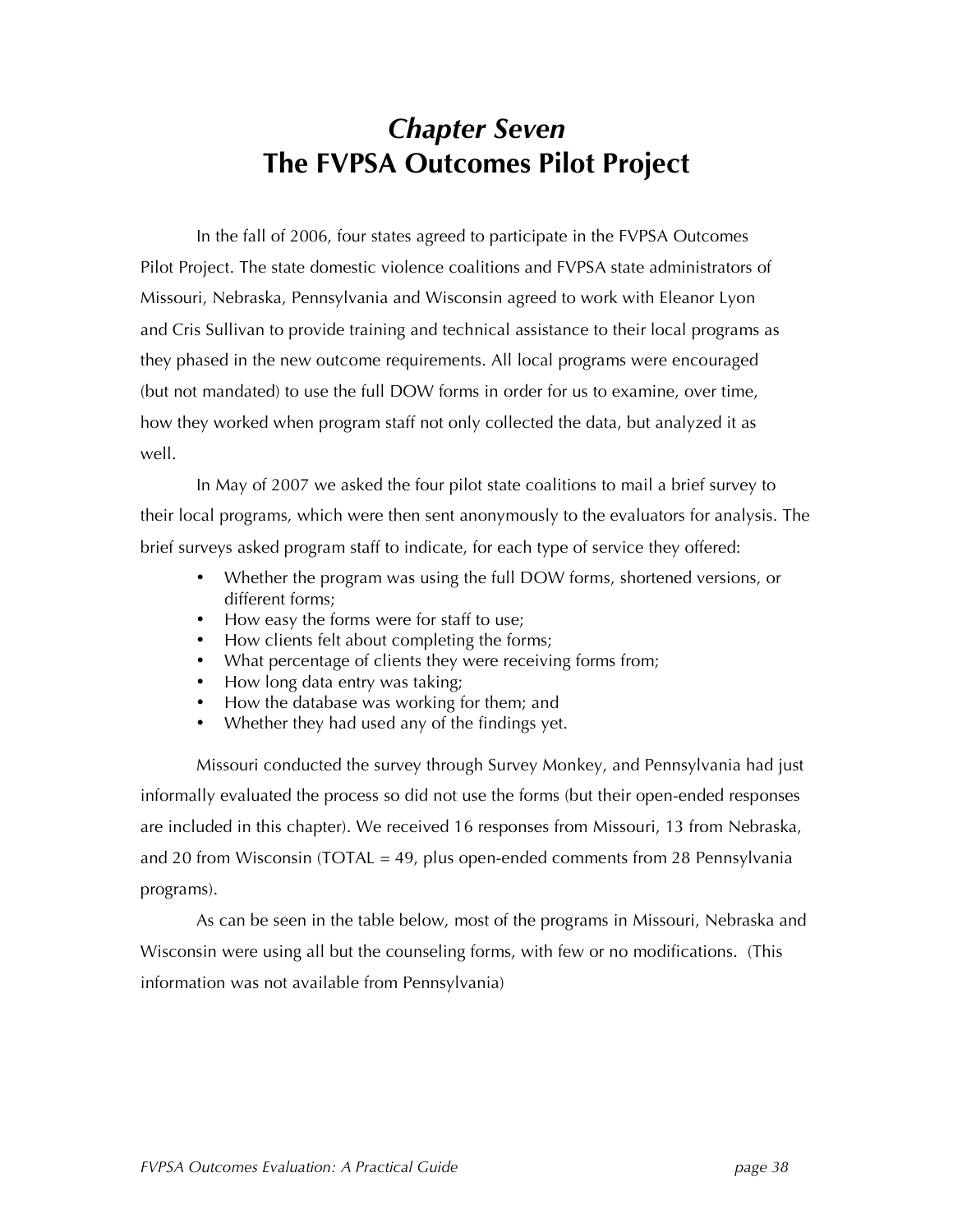| <b>FORM</b>           | Yes,<br>as is | Yes, slightly<br>modified | Yes, but<br>significantly<br>modified | No, we<br>use our<br>own form | No,<br>we don't<br>measure |
|-----------------------|---------------|---------------------------|---------------------------------------|-------------------------------|----------------------------|
| Shelter #1            | 69%           | 10%                       |                                       | 2%                            | 6%                         |
| Shelter $# 2$         | 67%           | 10%                       |                                       | 2%                            | 4%                         |
| Support &             | 73%           | 10%                       | $2\%$                                 | $2\%$                         | 4%                         |
| <b>Advocacy</b>       |               |                           |                                       |                               |                            |
| <b>Support Groups</b> | 67%           | 12%                       |                                       | $4\%$                         | 2%                         |
| Counseling            | 31%           | 2%                        |                                       | 2%                            | 35%                        |

Staff perceptions of clients' feelings about completing the forms varied quite a bit. Slightly over a third (38%) said clients' reactions were "mostly positive," while the same number (38%) said clients' reactions were "neither positive nor negative." Ten percent thought clients felt "mostly negative" and 15% did not know how clients felt about completing the forms. Positive comments included such statements as:

"For the most part, the women have been very understanding when it is explained to them that these surveys will only take a few minutes of their time and will help assist us in assisting them with areas that they need the most help. They also like the fact that these forms are confidential and no identifying information is on them."

"We have been surprised by how many persons are completing the surveys. Especially surprising is how many are willing to mail them in. The clients have told the ED that they are appreciative that their opinions matter so much to us."

On the other hand, some programs noted a more negative response. These

comments generally focused on clients either finding the forms too cumbersome, or on not receiving the surveys back.

"It seems to be just one more form in the check-in and check-out paperwork for them."

"Comments from women completing the forms - overwhelmed, that we are not truly interested in their needs, only interested in filling out paper work; the forms are confusing and lengthy, to date - most of the forms that were given to women to fill out, have not been returned to us."

"Some of the comments that we have gotten from women completing the forms are that they are too long/cumbersome. And women have also stated that for the questions where you circle a response from 0 to 4, it seems like the scoring is backwards. In the forms, 1 is strongly agree and 4 is strongly disagree and generally when you are filling out surveys the higher numbers tend to be positive and the lower numbers are more negative."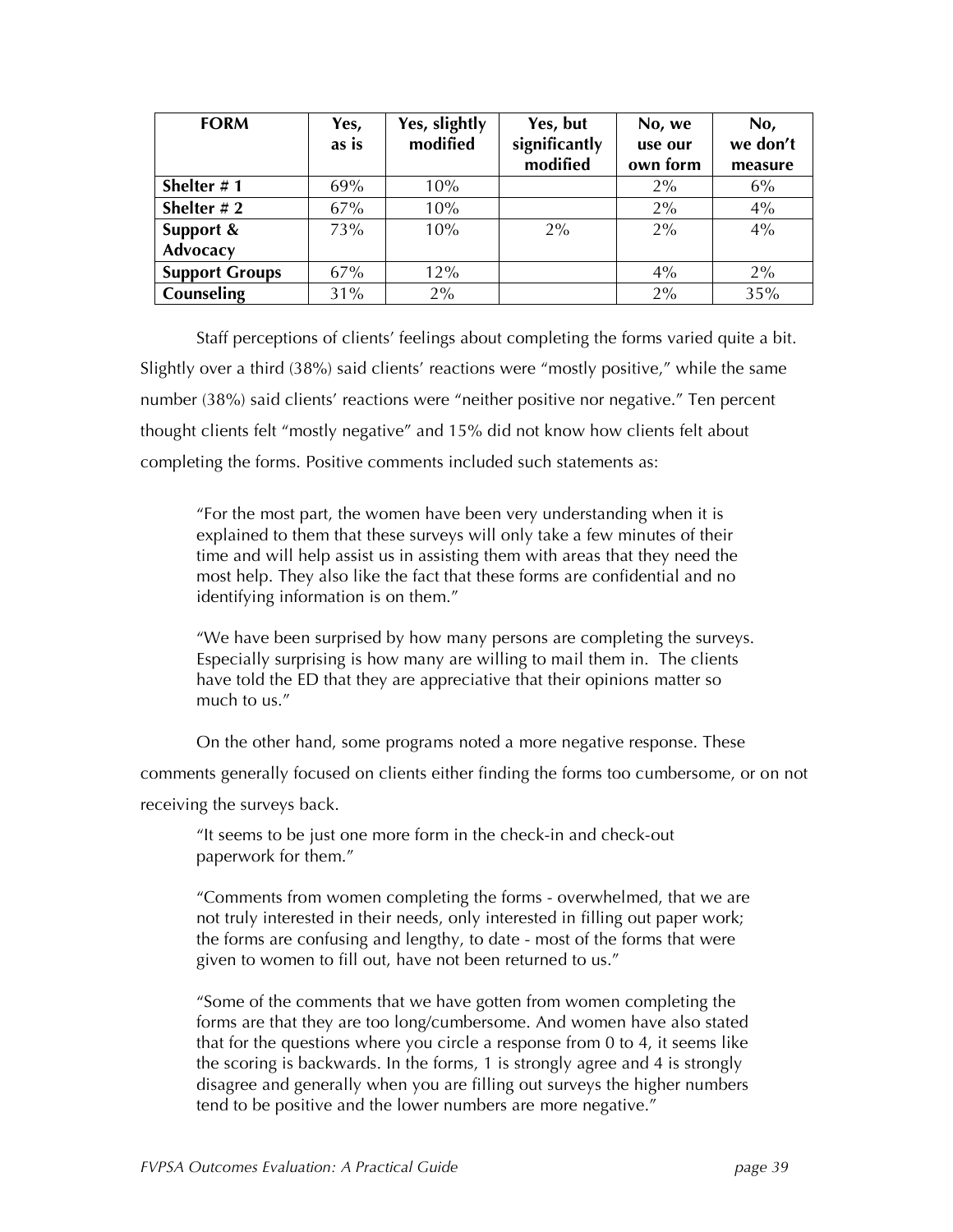A number of programs mentioned the issue of response categories being confusing, so forms were modified in May of 2007 to rectify this. Some of the other comments indicate that more training may be needed in helping staff determine when and how often to ask clients to complete surveys, as well as how to improve their return rate.

Staff were also asked how clients responded to the surveys, including being asked to participate in them. The majority (62%) of respondents said that clients were "overall positive," while 38% said clients were "very mixed, with quite a few clients having concerns or hesitations." No one endorsed that clients were overall negative.

When asked how smoothly data collection was going for staff, slightly over half (54%) of the respondents endorsed that "there's a little confusion but we're working it out pretty well." Slightly fewer (44%) said that "staff understand the system and it's going smoothly." Only 2% indicated that "there's a great deal of confusion." Positive comments generally focused on staff appreciating hearing directly from clients:

"Staff likes the forms, they are not intrusive and will be an asset to the program for our strengths and weaknesses and program expansion."

"The Outcomes surveys are to be utilized on a continuous basis and while this has taken some time for staff to adjust to, they appreciate the ongoing feedback from clients."

Negative comments generally focused on time concerns, as well as lack of

understanding regarding when and how often to collect the information.

"They are not as confused as they are feeling like it is more paperwork that they are having a hard time finding time for."

"It's hard to find time to fill out the surveys and staff gets frustrated on finding the time."

Respondents were then asked what percentage of clients they were receiving forms

from. Responses varied considerably across programs, as can be seen in the table below.

| <b>Clients</b>          | $0-10%$ | $11 - 25\%$ | $26 - 50\%$ | $51 - 75\%$ | 76-90% | $91-100%$ |
|-------------------------|---------|-------------|-------------|-------------|--------|-----------|
| <b>Shelter</b>          | 10%     | 5%          | 12%         | 29%         | 32%    | 12%       |
| <b>Support services</b> | 17%     | 22%         | 22%         | 17%         | 10%    | 12%       |
| <b>Support groups</b>   | 14%     | 8%          | 18%         | 21%         | 21%    | 18%       |
| <b>Counseling</b>       | 48%     | 12%         | 24%         | 8%          | 8%     | 0%        |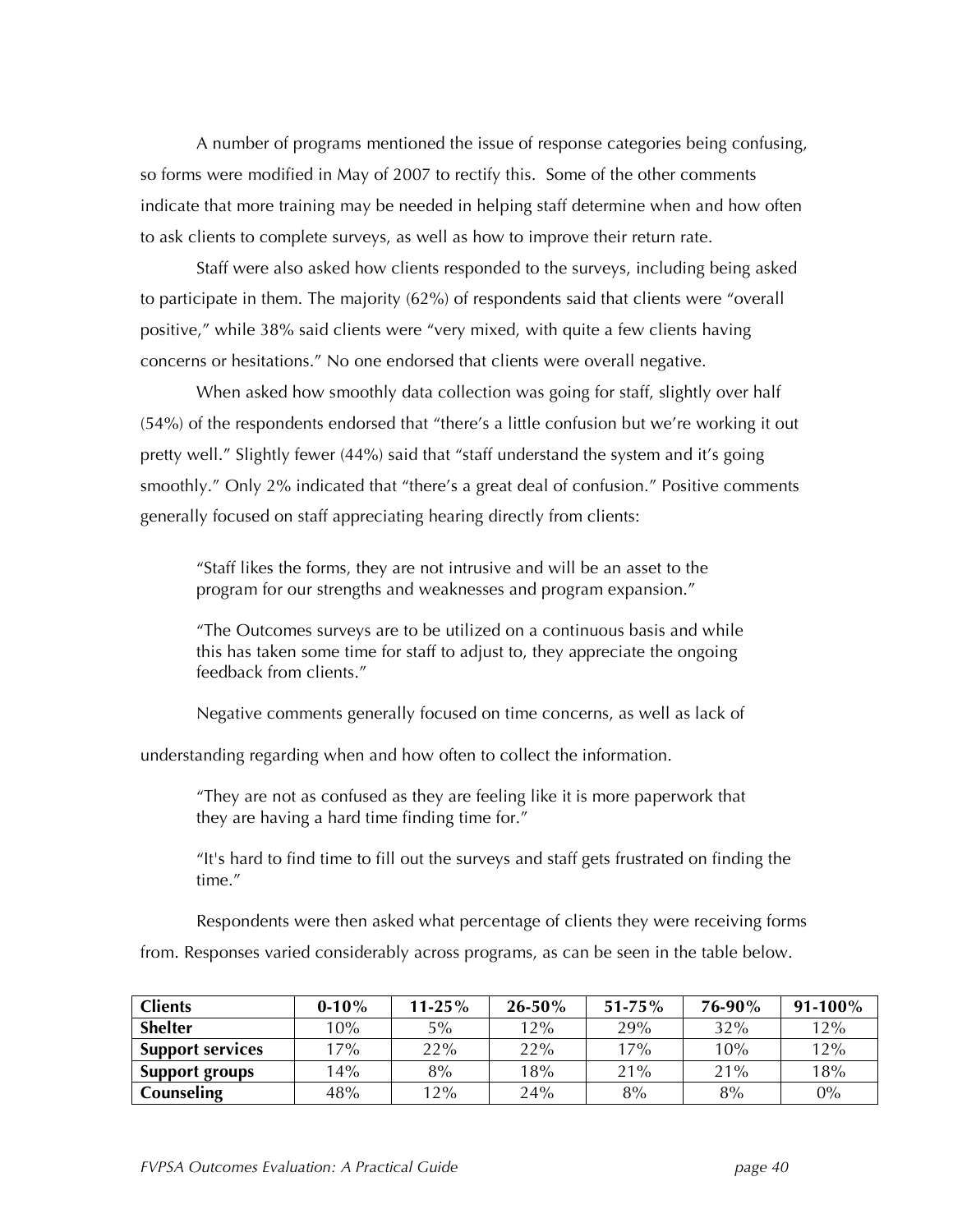Staff then indicated how data entry had been going for them. When asked how simple the spreadsheets were to enter data into, respondents said:

41% very simple 35% a little complicated at first, but now it's simple 16% still a little complicated 8% too complicated

The open-ended responses varied from extremely positive to extremely negative.

Some program staff found the entire process quite simple, as seen below:

"Easy format and self-explanatory."

"I have had no problems opening the databases and entering data. I <u>love</u> the database. If I could change one thing, though, it would be the way the cursor moves. For example, for the large sections that require a numerical response, data entry would be faster and easier if the cursor moved down rather than across."

"Have had no difficulty in opening database. Entered data for 1 form as a test. Will be entering the remainder forms in this coming week. I thought it would be difficult or cumbersome; it is actually quite easy.... THANK YOU!"

Others either could not get the database to open, could not figure out how to use it,

or worried about the time involved in using it.

"We haven't even begun this process. Our advocacy coordinator basically said 'You have got to be kidding me!?'"

"Unfortunately, this task has proven difficult for our program. We have attempted to download the database program numerous times and have had some problems opening, entering, and retaining data."

"We have not tried to open or enter data yet. We are having trouble finding a staff person who has the time to work on this."

These concerns suggest that more training may be needed around the database. Another complaint from a number of programs was that the database was not in Excel. The Excel database was completed and provided to programs in June of 2007.

The next questions in the survey focused on how long it took to enter forms into the database. Only those who had entered data answered this question, and the number of respondents is indicated next to each form: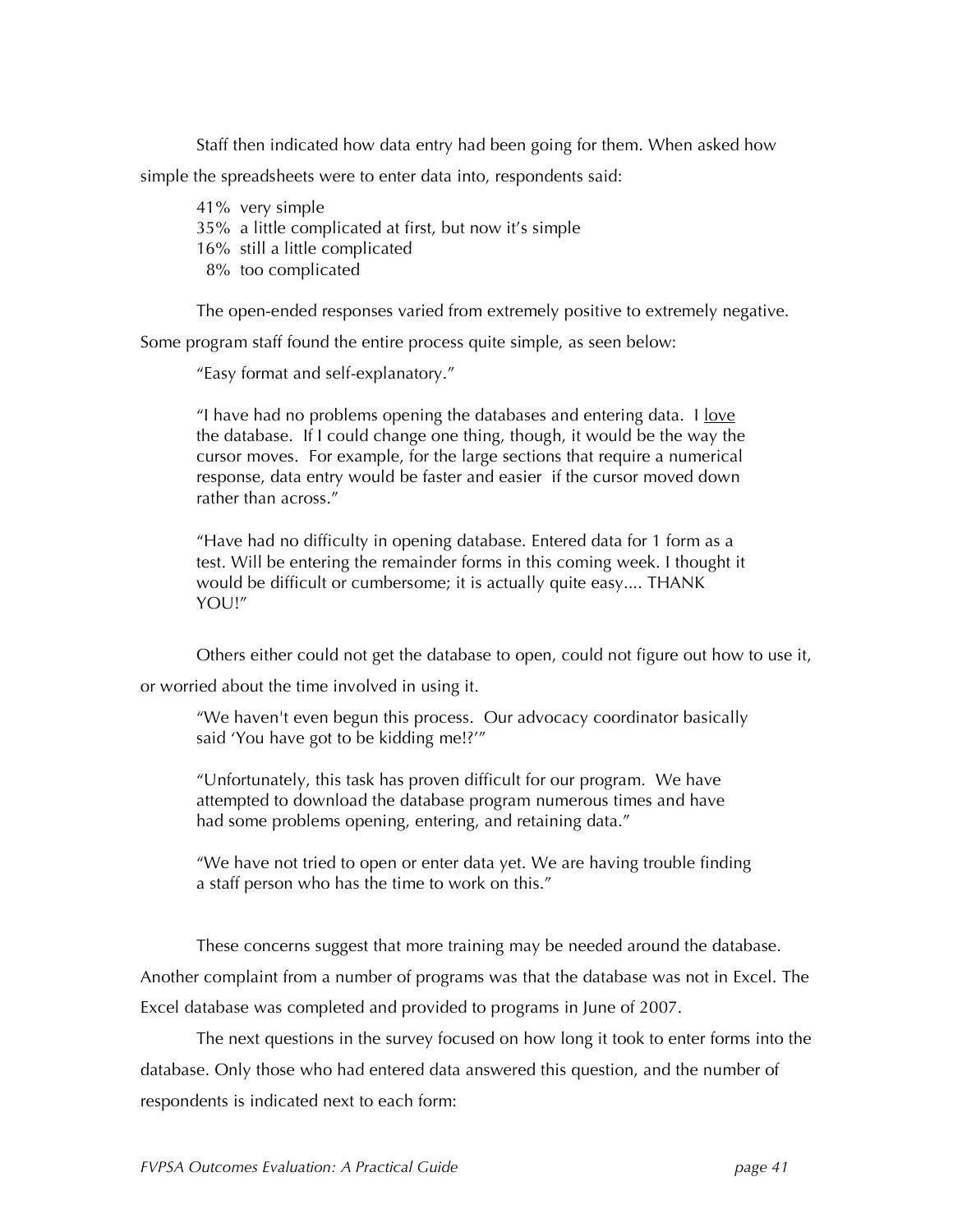|                                | 5 minutes or less $\vert$ 6-10 minutes $\vert$ 11-15 minutes |     |       | $\vert$ 15+ minutes |
|--------------------------------|--------------------------------------------------------------|-----|-------|---------------------|
| Shelter $\#2$ (n=25)           | 76%                                                          | 20% | 4%    |                     |
| <b>Support Services (n=27)</b> | 67%                                                          | 26% | $4\%$ | $4\%$               |
| Support Group $(n=24)$         | 88%                                                          | 8%  | $4\%$ |                     |
| Counseling $(n=8)$             | 88%                                                          |     | 12%   |                     |

In response to being asked if they had been able to use the data they had collected

so far, 42% responded yes. Open-ended responses included:

"I have used it in my monthly report to the agency's board of directors. Also, I plan to incorporate the information in my report to our local county agency when applying for continued funding in August."

"We have changed the way we handle certain issues and have tried to make ourselves more open to changes."

"Yes, we made a change in how our office assistant handles phone calls that will be more helpful to clients. We are anxious to get more data to be able to see what other changes are needed."

"Yes, use it to let staff know any areas of weakness or strengths in our services."

All of the verbatim responses to all open-ended questions in the survey can be found in Appendix B.

#### *Conclusions*

Overall the pilot went quite well, and we received extremely helpful feedback that was used to modify the forms, database, and manual. The majority of clients appear willing to complete the surveys, some enthusiastically. Quite a few staff are also finding the surveys to be helpful to their programs in a variety of ways, and the process of collecting the data seems to be getting more routinized. At the same time, and not surprisingly, some problems and concerns were raised. A number of the problems could be addressed with additional training and technical assistance. For example, some staff were asking women in crisis to complete the surveys, and/or were surveying clients too frequently. Other programs were having a hard time getting surveys returned, and a number of programs were having problems with the database. Other problems, however, are more related to program capacity and accessibility of the surveys. Some programs felt that they don't have the staff time to fully participate in this level of data collection, or have computer issues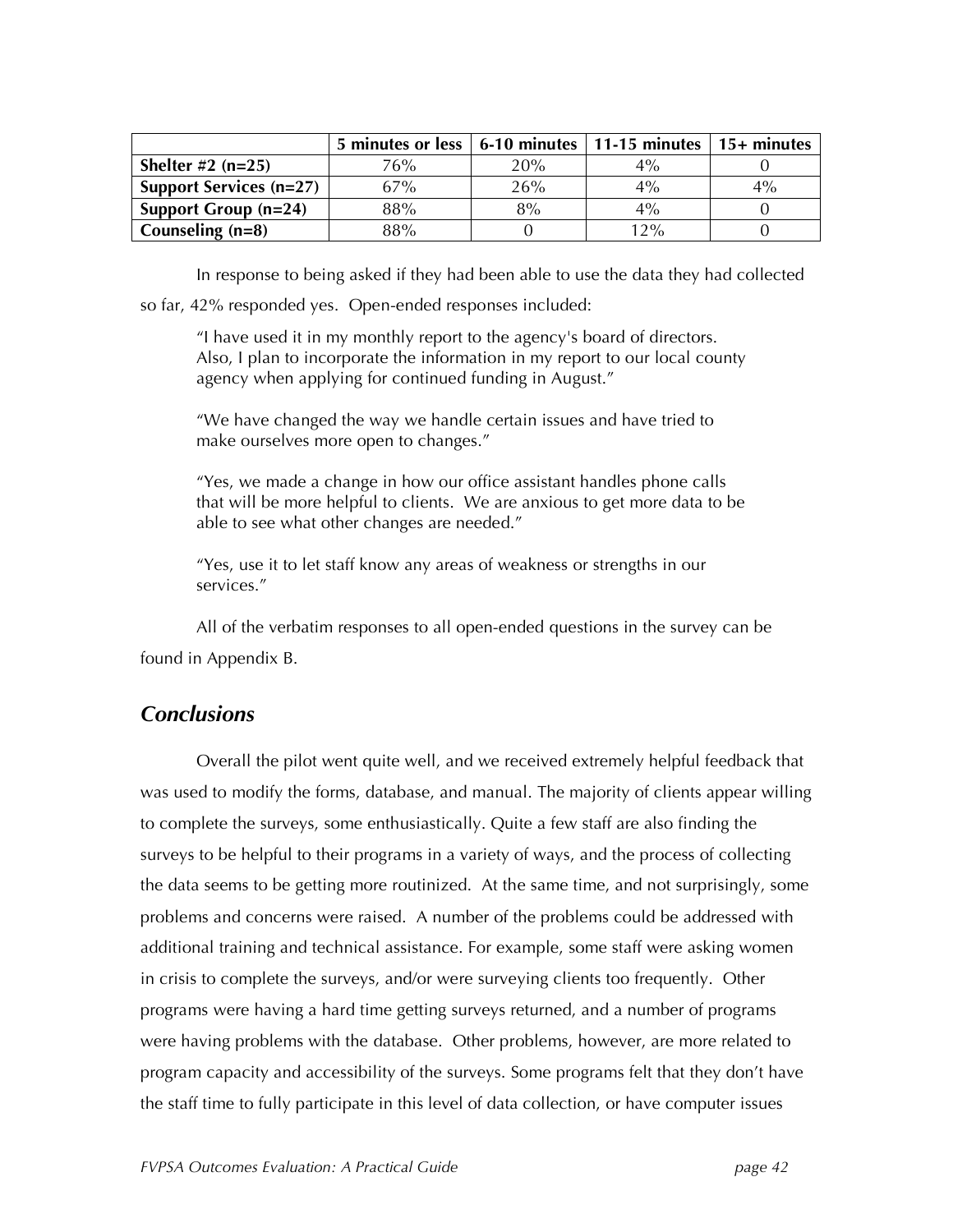that make using the database difficult. A number of staff thought the surveys should be shorter, and available in multiple languages (which is in process). Based on this feedback, we recommend that programs view the forms in the Appendix as a "menu" of items from which to choose. Programs wanting to use the entire forms are welcome to do so, while others might want to considerably shorten them or incorporate some questions into surveys they are already successfully using. As long as the two outcomes are being measured, all other survey items are completely voluntary.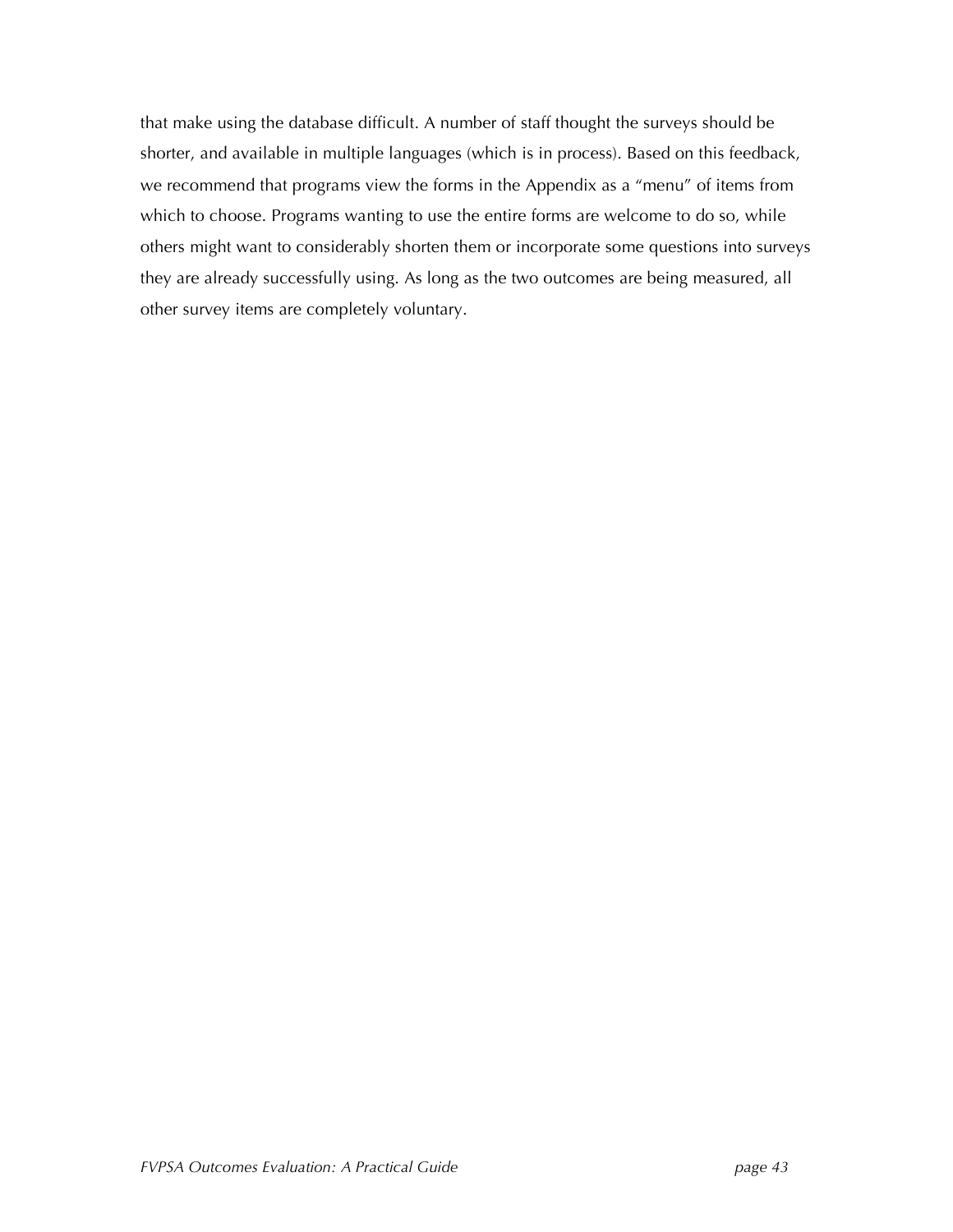## **SECTION II**

# *PRACTICAL ISSUES*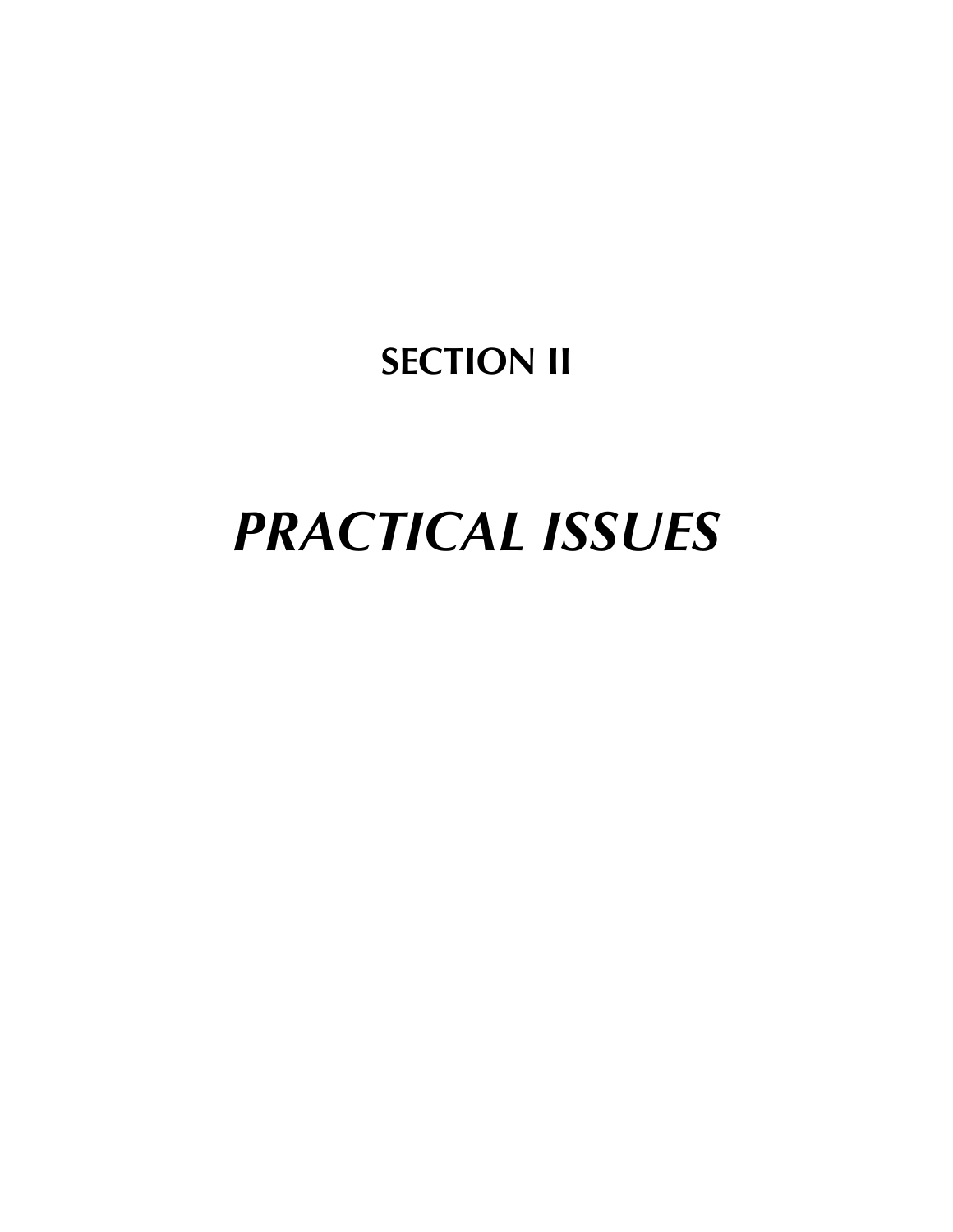## *Chapter Eight* **Deciding How Much Information To Gather, and When**

Ideally, you would want to hear from all of your agency's clients how your work has affected them. You want to be accountable to all of the survivors you serve, and you want to provide all of them with an opportunity to provide safe feedback about their experiences with your program. You also want to have the most complete and comprehensive information about the work you do and its impact on survivors so you can share it with funders and the public, and also use it within your program to feel good about your accomplishments and make improvements.

However, time and resource constraints may mean that the ideal cannot be reasonably managed by all programs. If this is the case, you can consider collecting information from a **sample** of survivors who receive each type of service. Sampling is an accepted way of collecting information from a part of a group to represent the views or experiences of the group as a whole. It is used all the time to gather information about the American public (and in other countries, as well, of course). Public opinion polls may question only 1,000 people, but represent all adults fairly, if they are done carefully. Even the Census is a sample, although strenuous efforts are made to include everyone. Samples of survivors in your program, then, can be used to collect information for the two FVPSA outcomes (and any other outcomes you choose to measure, as well).

## *General Guidelines for Using Samples*

The key to collecting information from a sample of survivors is that you must take steps to make sure that the people you include are as much like ("representative of") the whole group of people who receive your services as possible. This means that survivors from all ages, races and cultural groups, sexual orientations, religious preferences, and abilities must be included. It also means that survivors who complain must be included along with those who continually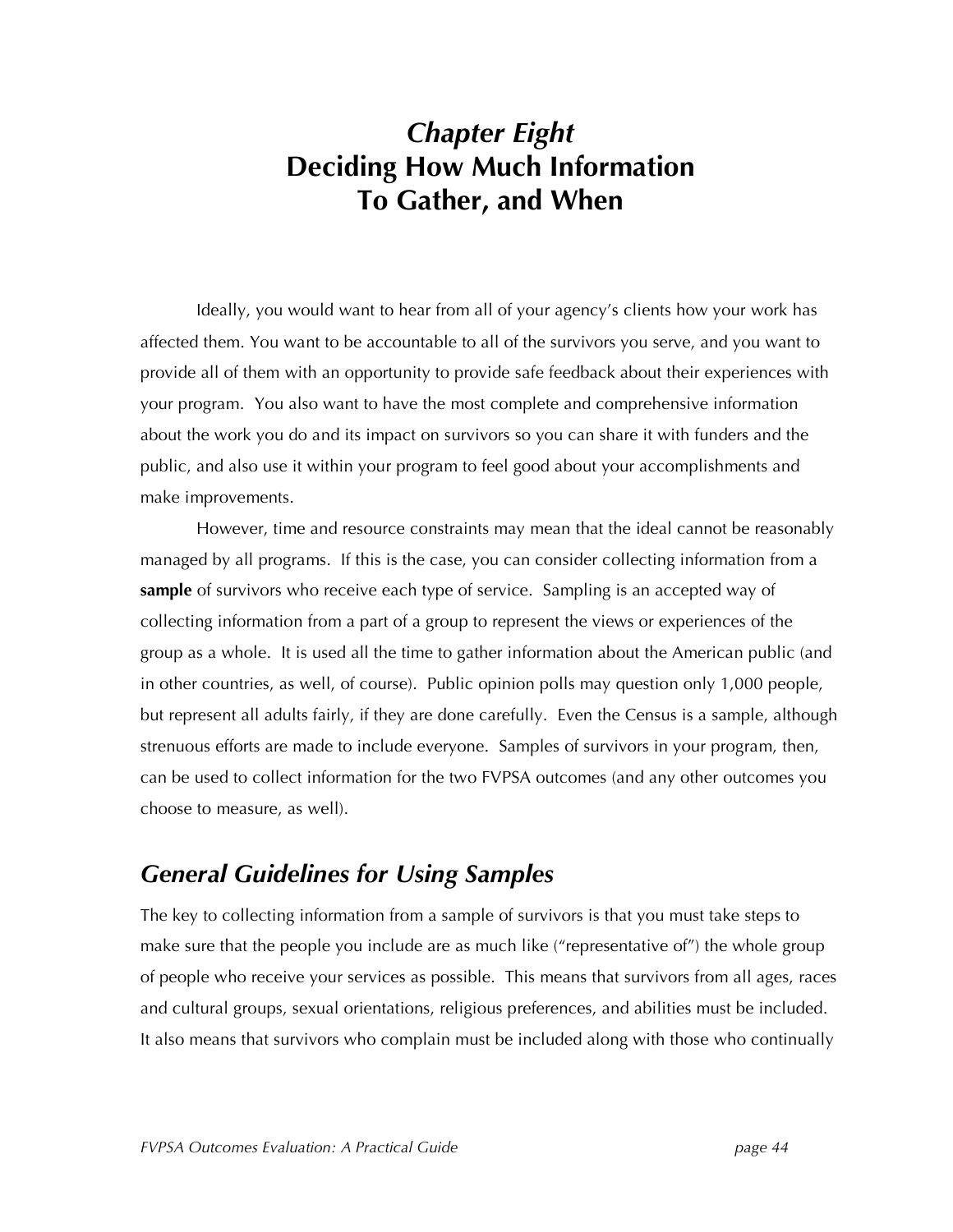comment that your program is wonderful. Women who have limited contact or stay only briefly in shelter should be included, along with those who are involved for the maximum time (if you have one). **You cannot select particular survivors based on one of these characteristics, and exclude others!** That would "bias" your sample.

Expensive research and professional opinion polls commonly obtain representative samples by selecting participants at **random**. Essentially, this means that everyone on a list of the population has an equal chance of being selected to be in the sample. Service programs (which don't have a list of everyone they will see) sometimes accomplish the same thing by selecting every other (or every third, or every tenth, etc.) client. This would be very difficult for most domestic violence programs and services to do and to monitor accurately—it would be hard to keep track of who was given a form, and when, and to know when the next one was "due."

A reasonable alternative approach to sampling for most programs would be to select one or more times (depending on the type of service and what works best for you—see the next section for special considerations for each type of service) during each year when you will use the forms with survivors. Here are some considerations:

- *Representative/Typical:* The time you select should be a "typical" time period, and one when it would also be easy for you to focus on using the form (perhaps not, for example, during October or a major holiday period). You know your program and the survivors you serve, and the normal fluctuations you experience. If, for example, you have periods of time that are always especially busy or especially slow, you may want to avoid those times because they are not *representative* of your typical client-flow.
- *Sample Size:* The number of survivors you collect information from is not fixed. It will depend on how big your program is—the number of survivors you typically provide specific services to in a given year. The idea is that you need to get information from enough of them that you can say that what you have is a fair and reasonable reflection of the experience of the whole group. If you have a small shelter and typically have only ten residents in the course of a year, you should try to get information from all of them, and it shouldn't be too burdensome. If you serve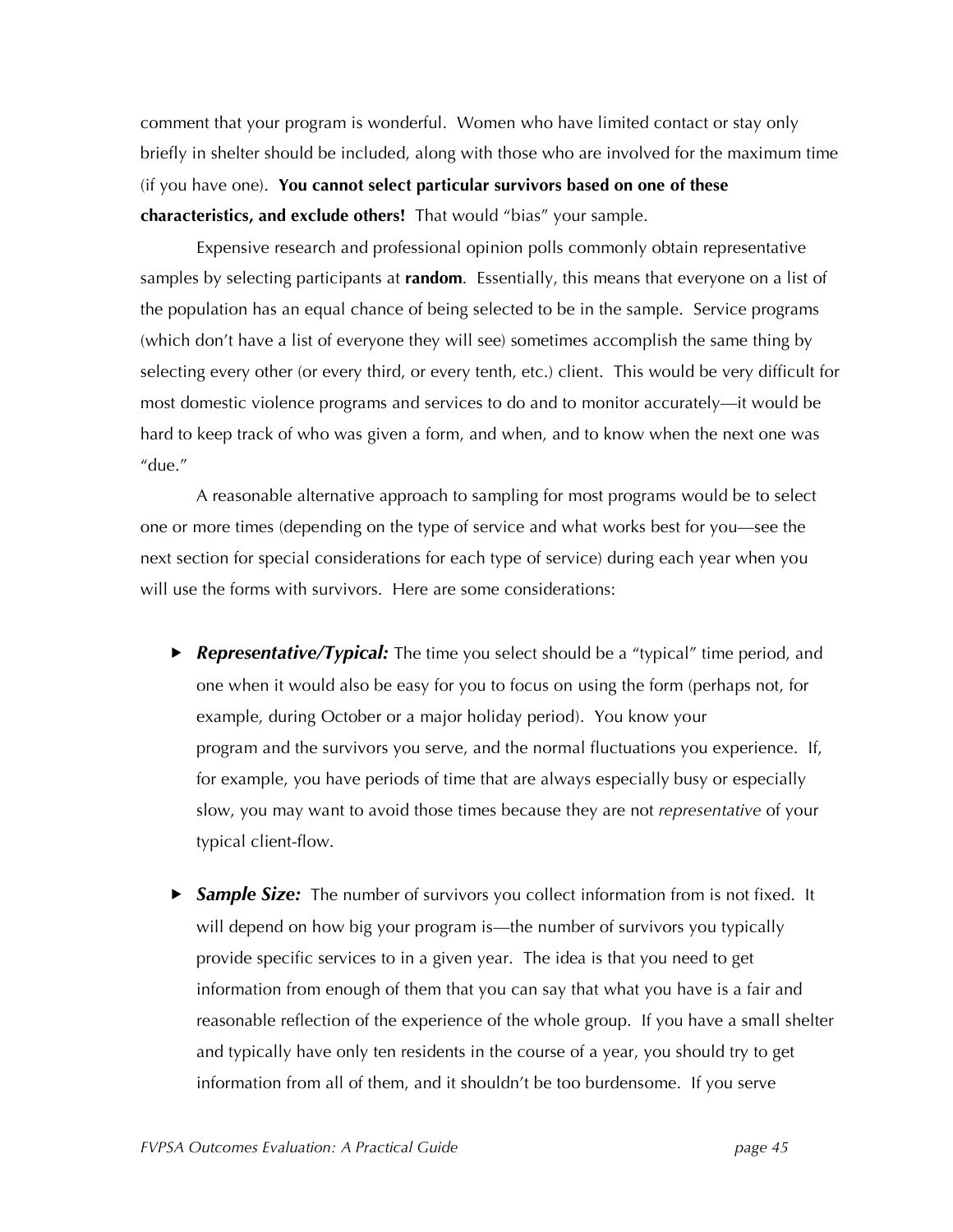hundreds every year, then collecting information from twenty or twenty-five percent may be enough, as long as the selection process is consistent and unbiased.

The length of time you select to collect the information will be determined by the number you decide is your goal for the sample. **In general, the larger the number of women you serve, the smaller the percentage you will need, as long as the time period is fairly typical and the selection process is consistent and unbiased.** Again, for example, if you have 1000 advocacy clients, sampling 10% or 15% may be enough. If you have 50 clients, sampling half of them would be better.

 *Protecting Anonymity:* This is so important that it bears repeating. The sample should be large enough that individual identities and responses cannot be determined. The time period selected (as well as the process, discussed in Chapter 9) should last long enough so that the survivors who participate can (and **feel** that they can) do so safely and without being identified.

The general considerations just discussed apply to sampling for all types of services. However, each type of service has its own considerations, as well. The "special considerations" are covered briefly in the next sections.

## *Special Considerations for Shelter Samples*

If you use brief client feedback surveys, the approach for most shelter samples that is simplest and easiest to manage will be to collect information from all residents all year. As residents seem close to leaving shelter, they can be approached to complete a survey. We do not recommend waiting until "exit" to ask women to complete surveys. Too often we don't know when someone will be leaving shelter, and women have a lot of other things on their minds when they are moving out.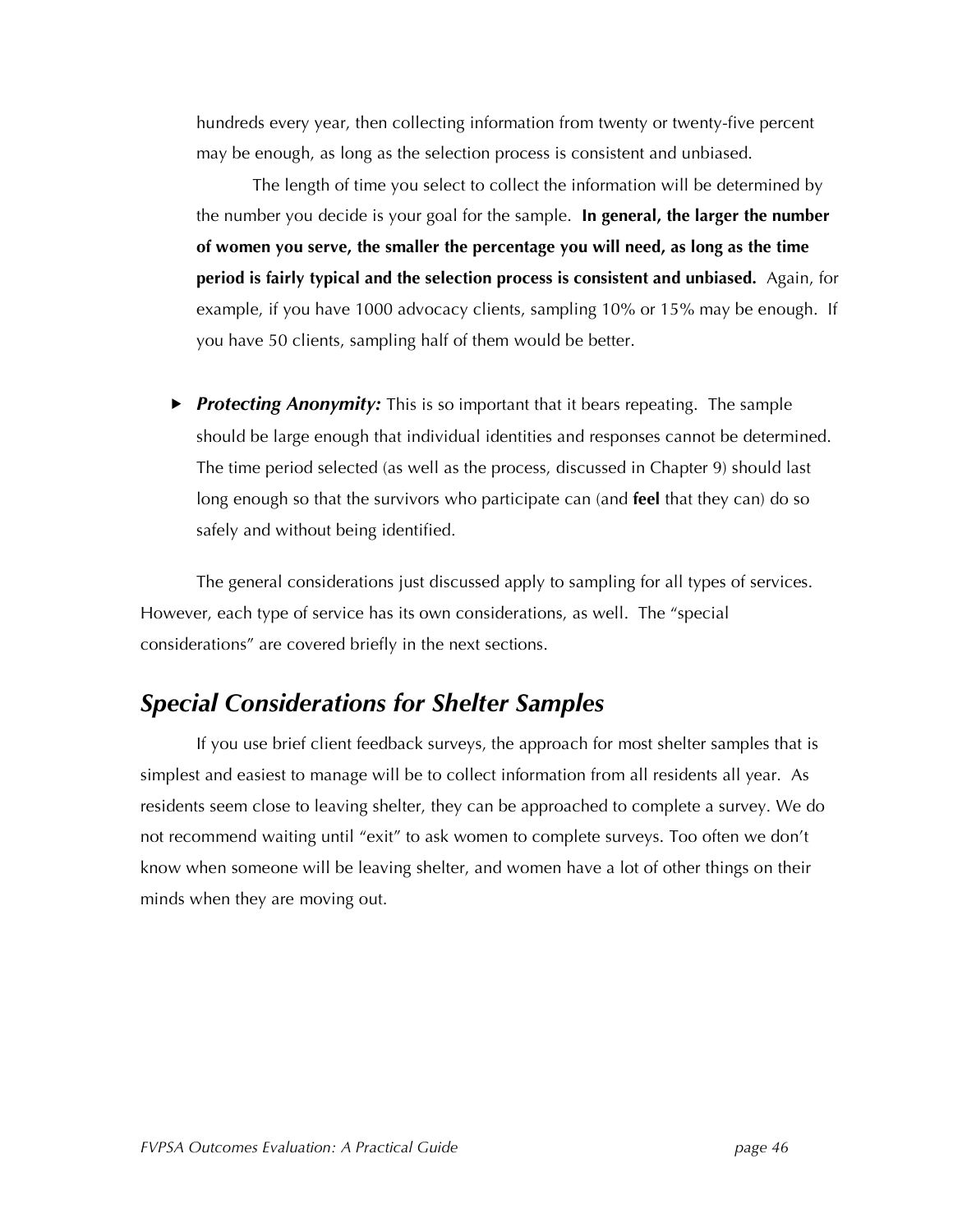## *Special Considerations for Support Group Samples*

*Open support groups:* Clearly, using forms during each session would be too much! Instead, you can pick a regular interval, such as once a month, and ask all group members who are present to fill out a form at that time. The DOW forms ask for information on the number of groups the person has attended, and whether or not they have completed a form before. In Chapter 11 we discuss how to take this information into account when reporting your findings. For instance, although some participants will complete a form several times, analyses can focus on responses at a particular time point and avoid most duplication. For example, you could report that after attending 4 sessions, more than 85% of women in your groups knew more about community resources.

*Closed support groups:* Sampling is much easier with closed groups, because they have a clear beginning and end. If you hold several general closed support groups in the course of a year, you may not need to collect information from participants in all of them. If you hold one or two each year, and have some that are specialized, you should include all of them.

Even with closed support groups, not all women will attend all meetings or stay until the last one. To guard against missing survivors who leave before the final meeting, you can ask group members to complete a form about mid-way through: after the  $5<sup>th</sup>$  session in a 10-week group, for example. Then you could ask them to complete the form after the ninth meeting as well.

*Individual counseling:* Some individual counseling will last only one or two sessions, and some will last much longer. You will know what is most common for your program. If most women come for two counseling sessions, for example, all women (during the sampling period) should be asked to fill out a form after their second session. They would then be asked to fill it out again after the session the counselor and the survivor agree is the last one.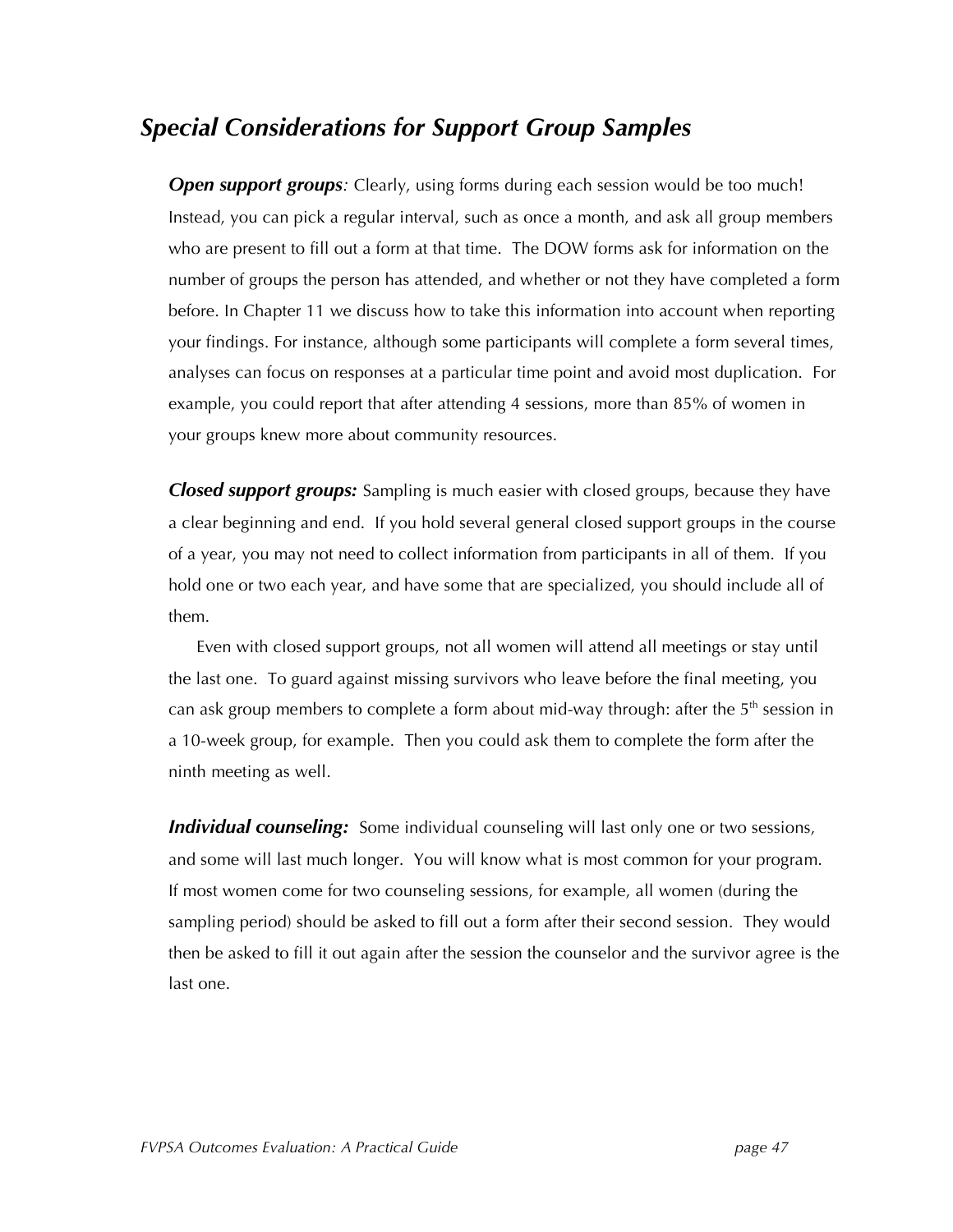## *Special Considerations for Support Services and Advocacy Samples*

For support services, the primary consideration is timeframe, since much advocacy involves fewer contacts than groups or counseling. You could sample for a month or a few weeks at a time at different times in the year, as long as you select representative times, and think this through in advance. The timing and rationale (e.g. doing it quarterly, so that you can account for any seasonal variations) should be determined in advance. Again, you should not select a time because of particular characteristics of clients that you observe (e.g. "we really got a lot of women after the Latina Health Fair, let's do it now!").

Specific recommendations for sampling across the different types of service areas are provided in the following chapter.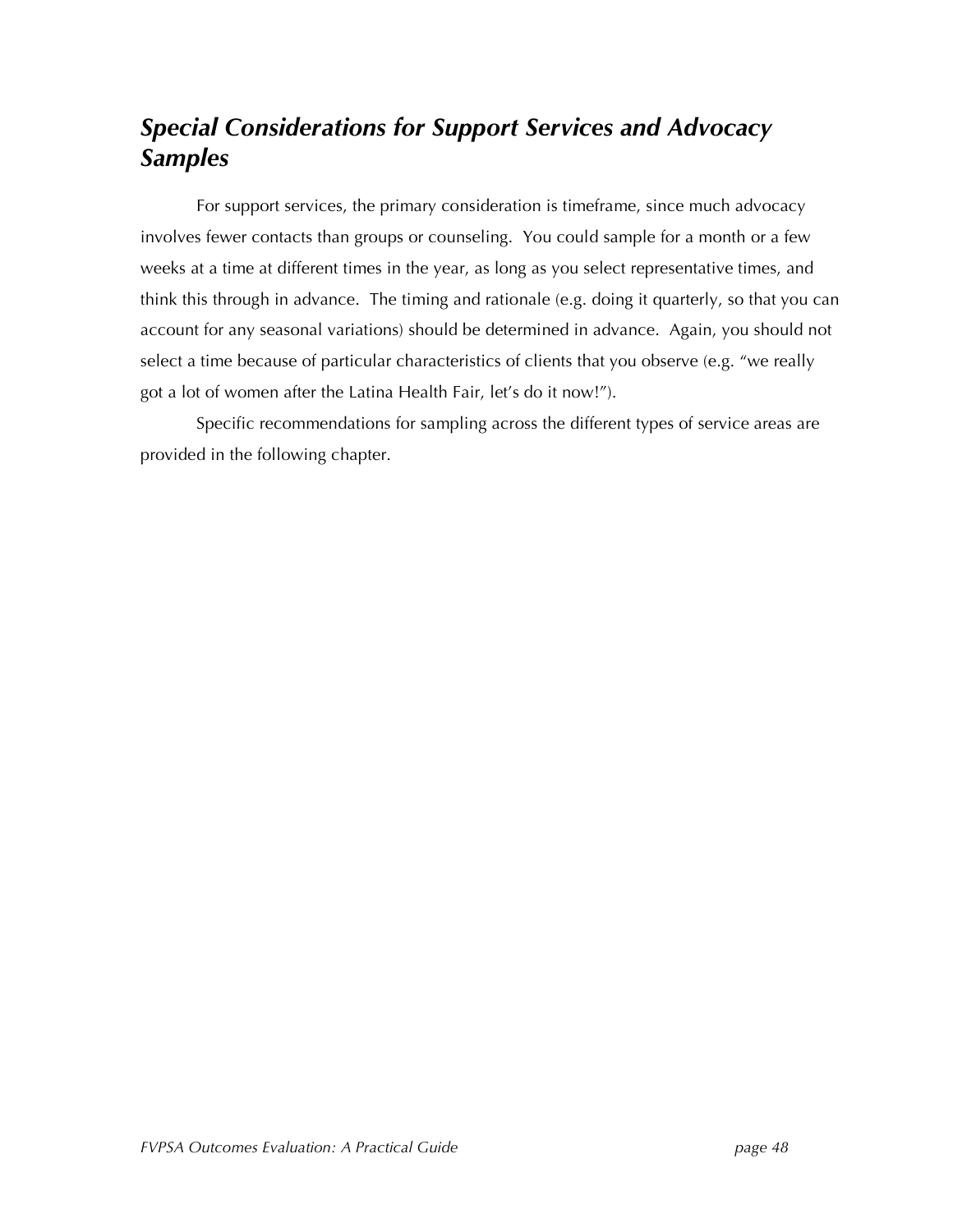## *Chapter Nine* **Collecting the Information (Data)**

There are a number of things to consider before you actually start collecting data from clients. First you'll want to decide who on your staff should be involved in deciding which forms to use and with whom. You'll also want to develop a realistic timeline for phasing the outcome evaluation in to program activities. For example, you might just start using the shelter forms, and then after a period of time start implementing the support group forms, followed by the support services forms. On the other hand, if you have a large staff doing quite separate work, you might start using all of the forms at the same time.

Once you decide to start collecting data, be sure that everyone who could possibly work with clients is <u>aware</u> of this project and how to use the forms. You might introduce this project during a staff meeting, where people can ask questions. Stress to staff the importance of asking every woman to complete them at the times you have agreed.

Using the data collection forms will be easier for staff to remember to do if you incorporate their use into the way you normally organize your work. For instance, in shelter if you have a "packet" of forms that you use at intake, include the data collection form here as well. For all programs, make sure forms are available and visible so that staff remember to use them.

## *Designing a Protocol for Getting Completed Forms Back from Survivors*

It is important to think about ways to get forms back from survivors in a way that protects their anonymity. Different programs will make different decisions about this based on size of your organization, number of staff, types of services offered, etc., but we offered a number of guidelines here to help you make the best choice possible.

First, regardless of the service offered, survivors should be confident that you can not trace their comments directly back to them. Some women will not want to give negative feedback to the person who just provided them with services, either because they do not want to hurt the staff member's feelings or because they might think staff will hold their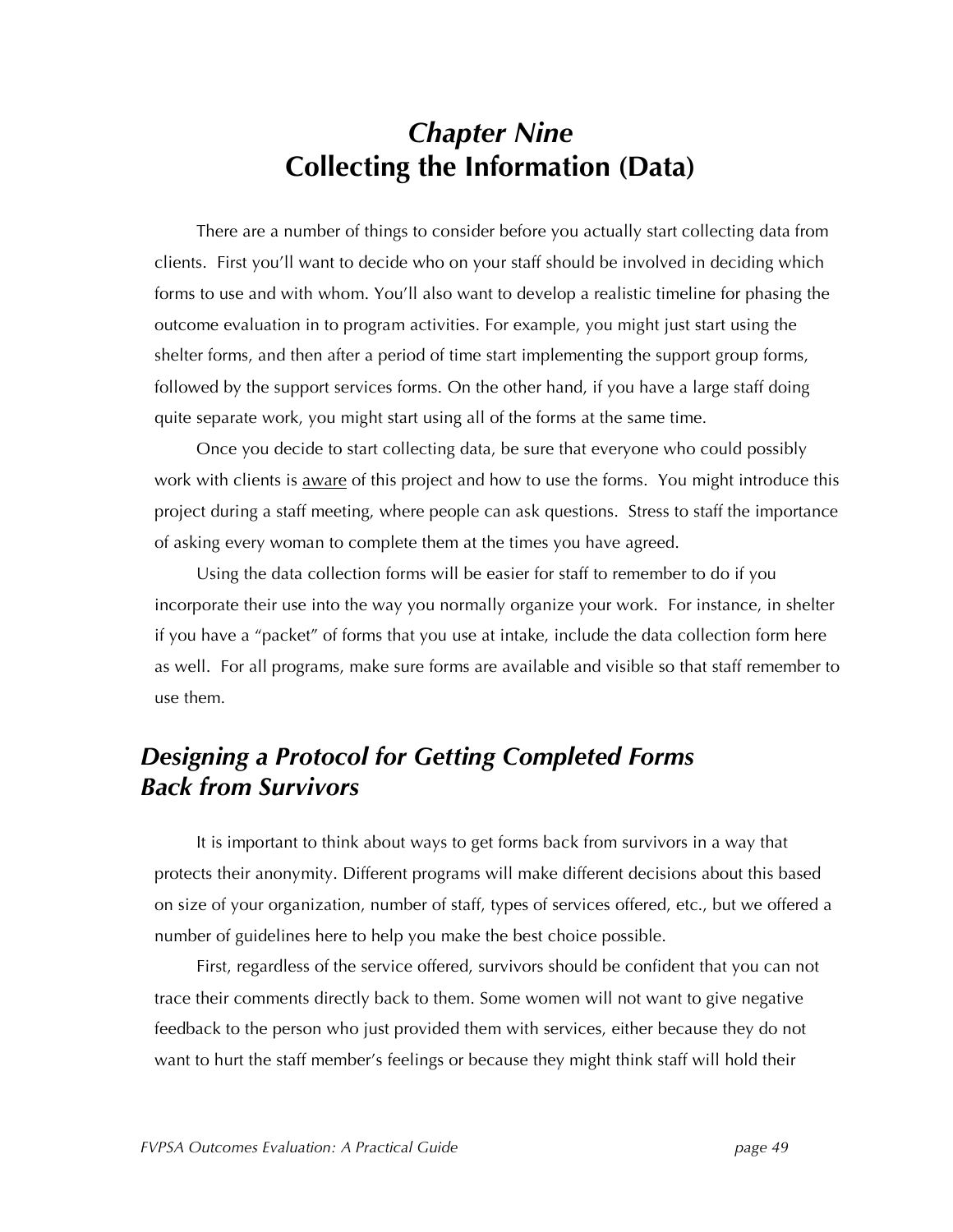comments against them. Therefore, some time and effort needs to go into reassuring clients that steps have been taken to ensure their comments are completely anonymous.

#### **Any staff member who will be involved in collecting surveys from survivors should be familiar with the following protocol:**

- 1. The staff member who asks the survivor to complete the form should ideally **NOT** be the person who has just delivered the service (the advocate, group facilitator, counselor, etc.). For small programs where this is not possible, be sure to follow the next guidelines even more carefully.
- 2. Stress the following things to the survivor when asking her to complete a survey:
	- a. Explain that you understand she's busy and that you really appreciate her taking the time to complete a survey.
	- b. Explain that your program takes survey results seriously and makes changes to services based on feedback received.
	- c. Stress that the survey will only take a few minutes to complete.
	- d. Stress that while you really would appreciate her feedback, completing the survey is completely voluntary on her part.
	- e. Explain that it's very important staff do not know who completed what survey and that a number of procedures are in place to make sure staff don't know who said what. Explain those procedures.
- 3. Make sure clients receive either a pencil, or black or blue pen to complete the survey.
- 4. Survivors need a private space to complete the survey uninterrupted.
- 5. Identify a visible, convenient, and secure place for the completed forms to be returned. You may want to ask survivors what would help them feel most comfortable and trusting: the type of container (a covered box? something with a lock?) and its location. For small programs, with few clients, it is especially important to explain to clients that the box is only opened every month or every quarter (depending on number of clients) to ensure anonymity of clients.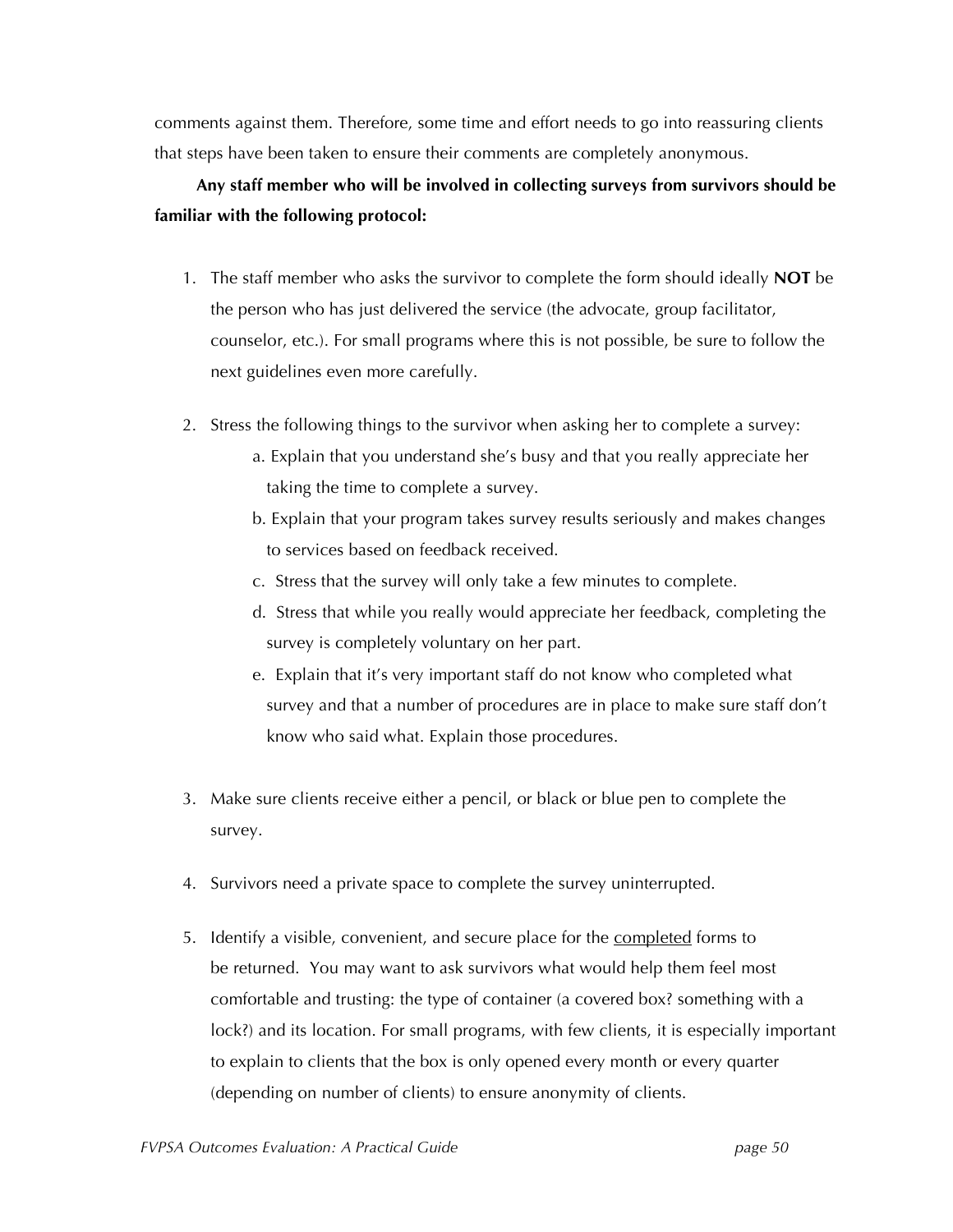We have summarized this information into a one-page handout you can copy and share with all staff. It is on the next page and is also available on the FVPSA Outcomes Project website.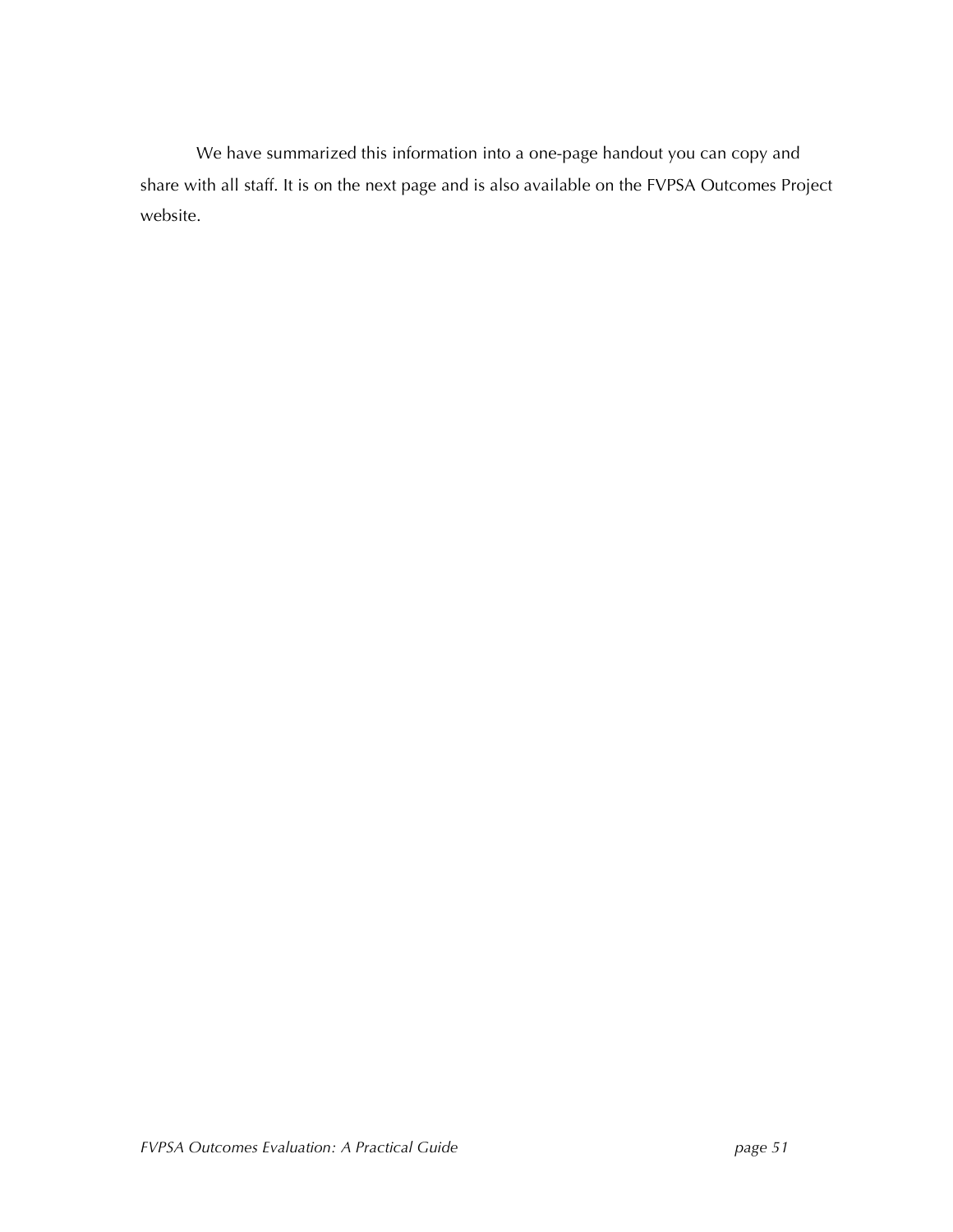#### **CREATING A PLAN WITH STAFF**

#### **FOR COLLECTING OUTCOME EVALUATION DATA**

- 1. Meet with key staff to explain the need for the evaluation and how it can be useful to the organization.
- 2. Decide with staff who will collect the data, how often, and from whom
- 3. The importance of *sampling* clients
	- a. Do not collect data when clients are in crisis
	- b. Collect data often enough that you don't miss those clients who receive short-term services, BUT not so often it's a burden to clients
	- c. Sampling shelter residents:
		- Ideally, try to ask every shelter resident to participate as they get closer to shelter exit (other than those in crisis).
	- d. Sampling support group participants:
		- Ideally, every 3-4 weeks pass out forms to all group members at the end of a meeting, and invite them to stay an extra 5 minutes to complete the form. Pens or pencils should be provided, a locked box or sealed envelope should be provided, and the facilitator should leave the room.
	- e. Sampling advocacy program participants:
		- Ideally, after 2 contacts with the advocate unless the advocate believes they'll see the client again. You want to allow enough time for change to occur, but not miss those clients receiving short-term advocacy.
- 4. The key to sampling is that you must make sure that the people you include are as much like ("representative of") the whole group of people who receive your services as possible.
	- a. Survivors from all ages, races and cultural groups, sexual orientations, religious preferences, and abilities must be included.
	- b. Dissatisfied as well as satisfied clients need to be included.
- 5. Copy enough blank forms that they are readily available to staff; they should be in a visible area that will remind staff to use them.
- 6. Design a way that clients can return completed forms in an anonymous way. You can make or buy a locked box with a hole in the top, or can provide envelopes that clients can seal themselves and place in a safe place. Consider:
	- a. Clients need to feel that no one will look at their form in the near future.
	- b. Clients need to feel that they will not be identified by their survey.
	- c. Before you begin, you could ask some clients what place or approach would feel best to them.
	- d. You might need to figure this out through trial and error.
- 7. Decide with staff how often to discuss how the data collection is going; this should be quite often in the beginning while staff is getting used to the new procedures and to decide together what strategy works well and what doesn't.
- 8. All staff who might invite clients to participate in completing a survey should have a copy of the "*Directions for inviting clients to participate in outcome evaluation*."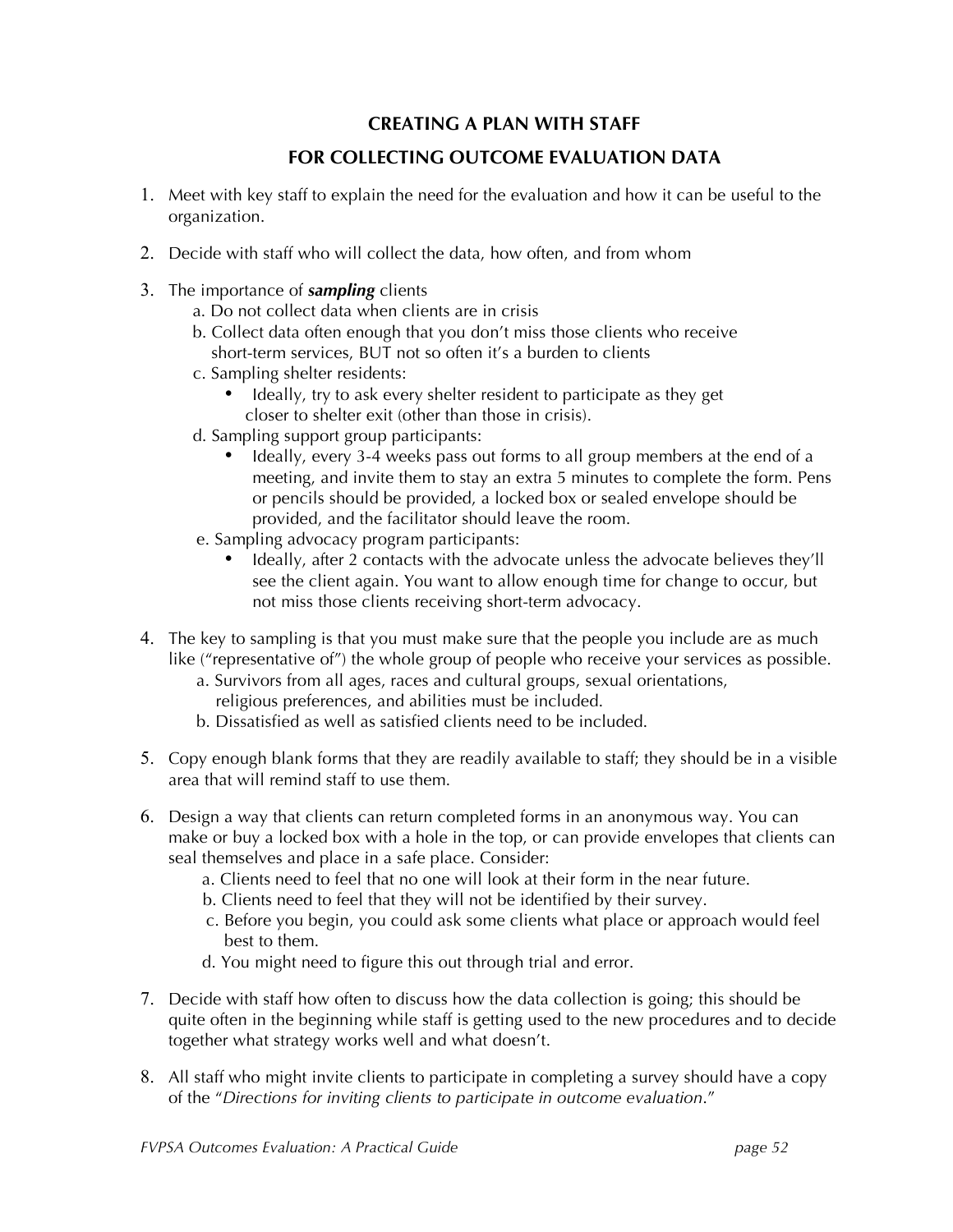## *Collecting Information from Survivors Participating in Various Programs*

The following sections provide specific suggestions for collecting information from clients of the following programs: (1) shelter, (2) support services & advocacy, (3) support groups and group counseling, and (4) individual counseling.

## *Collecting Information from Women in Shelter*

It is important to discuss with staff *when* it is appropriate to have women in shelter give feedback on their stays. This decision is not as simple as it might seem. There are different considerations for each form.

We have included a survey you can ask women to complete shortly after they arrive in shelter ("shelter resident survey #1"). This form does NOT contain outcome information and is not needed for the FVPSA outcome evaluation project. However, many local programs have found that it provides them with useful information about women's initial feelings, experiences, and needs.

Among the issues for this first form ("shelter resident survey #1") are:

- o Should this form be included with the other information collected during your "intake" process? We recommend that you give it to them at that time, and explain it, so that it is understood as a regular part of what you do. It is part of your commitment to them to listen and respond to them as individuals, as completely as you can.
- o This form should be filled out as soon as possible after the women arrive in shelter. However, if they are very upset and in crisis, you should wait. You should agree on how you will handle this situation, so that you are sensitive to each individual's particular circumstances, and still get completed forms from nearly all of those entering shelter. Remember that this information will help you to improve your services, so you don't want to neglect including the women who need them most.
- o You should decide what you want to do if you forget to give a woman this form within the first few days she is in the shelter. She will already have been affected by her shelter experience, and her understanding of her needs and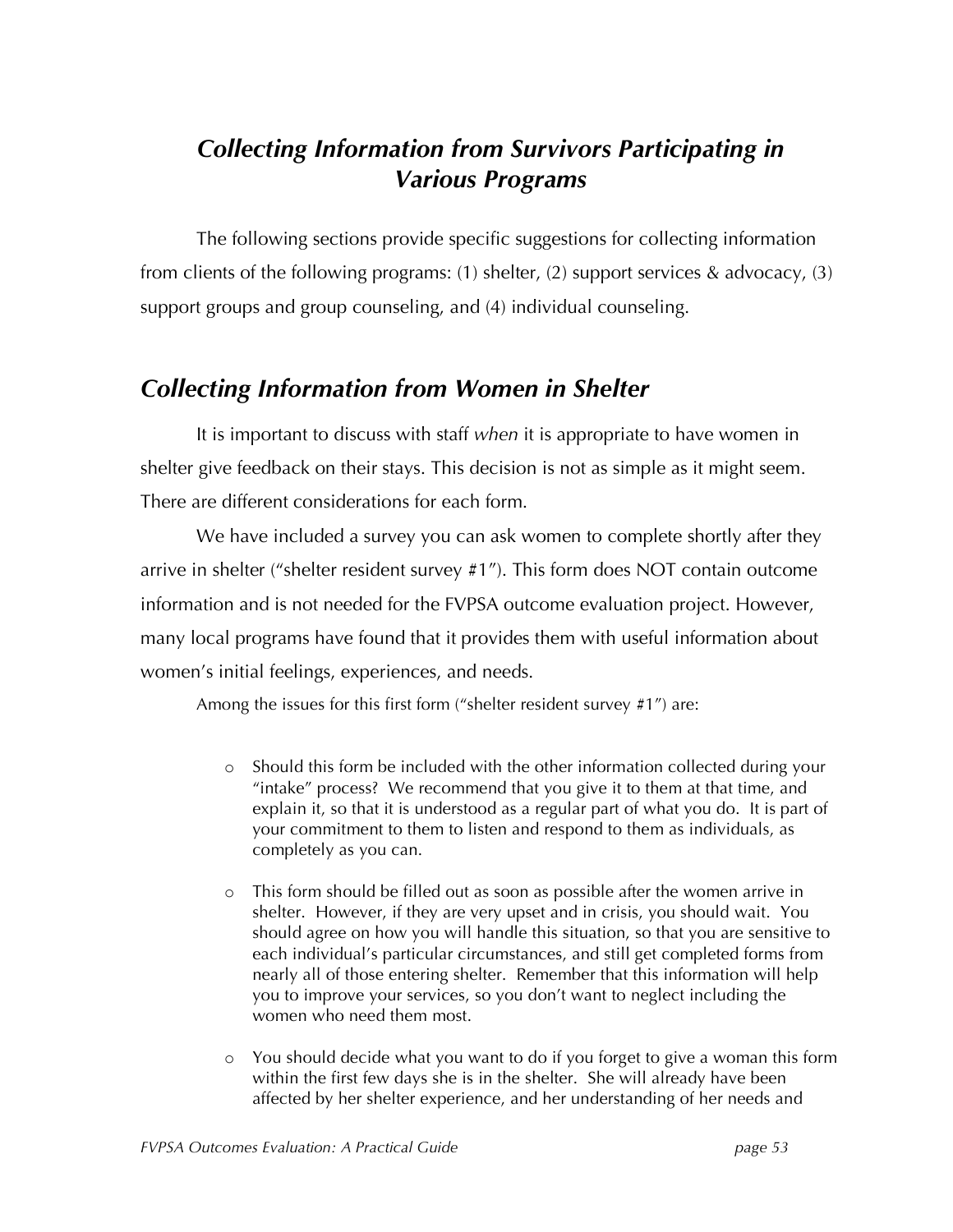goals may have changed. You can decide, at this point, to ask her to complete the first form anyway, so you can obtain the information on the first page, or you can ask her to complete the second form, so you are certain to have information about her experience in the shelter. Whatever choice you make, you need to apply it consistently, and remember it when you look at your results. After more than a week or so has passed, starting with the first form does not make sense, unless most women who come to your shelter stay several months or more.

Shelter Resident Survey #2 was designed to gather outcome data as well as other contextual and process information. Should you use this or a different client feedback survey, you would want to invite residents to participate shortly before they leave the shelter. While we don't always know when someone will leave the shelter, we often have a good idea that the time is approaching. Women find housing, start packing, discuss upcoming plans, etc., and this is a good time to invite them to complete a quick survey about their experience.

#### *Collecting Information from Support Services Clients*

Support services can be broadly understood as helping survivors access services or resources in a supportive manner. These services are non-residential, and are offered either inperson or over the phone. Since programs differ across the country in what they offer and how they offer it, every agency must decide for itself how best to collect outcome information from clients receiving support services.

Discuss with support service staff *when* it is appropriate to have women give feedback about the services they have received. Ideally, women will complete the form right before they stop services, so their responses will reflect their full experience with your program. However, women commonly stop coming for services without saying anything in advance—they simply stop. Other women have only a brief, one-time interaction with your program staff. For this reason, we suggest that program staff and volunteers thoroughly discuss how and when you want to use this form. You might reasonably decide that women who receive extremely shortterm advocacy (for example, a five-minute meeting in court where women's rights and options are explained) do not need to complete this form, since such brief contact is unlikely to cause major changes. Our recommendation is to ask a survivor to complete a brief survey after a minimum of two contacts with the advocate unless the advocate believes they will see the client again. You want to allow enough time for change to occur, but not miss those clients receiving shorter-term support and advocacy.

*FVPSA Outcomes Evaluation: A Practical Guide page 54*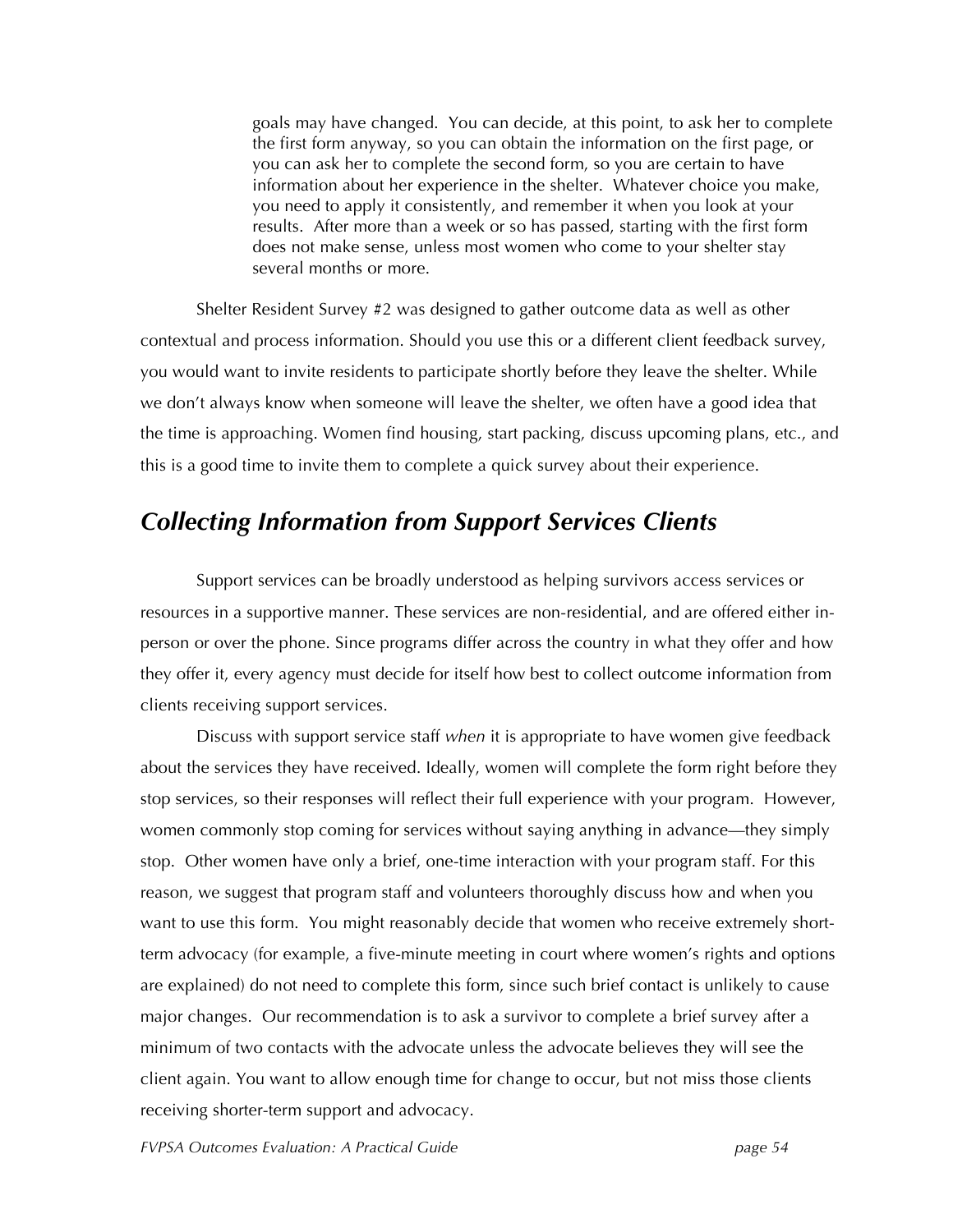## *Collecting Information from Women Using Support Groups or Group Counseling*

Nearly all domestic violence programs offer support groups for survivors of domestic violence. Support groups are organized in different ways: some programs offer separate groups for women in shelter and women in the community, while others offer one general group regardless of residence; some programs offer groups that are open-ended, while others offer groups for specific periods of time; some groups follow a pre-determined sequence of topics, while others focus on immediate issues raised by group members; some programs offer general groups, while others have specialized groups that focus on particular topics or populations; some programs offer groups for children as well as adults. Some programs offer group counseling, rather than (or in addition to) support groups, but data collection for either type of activity is quite similar so they are grouped together here for that reason.

Support groups and group counseling are offered to assist women as they consider their options and choices, and try to make sense of the abuse they have experienced. Some women are more comfortable talking in groups with other women who have had similar experiences; they may feel that these are the only people who can genuinely understand their situation, and can offer realistic suggestions and examples. Others prefer an opportunity to talk in private and have attention focused only on their concerns. Both approaches hope to promote healing and enhance women's understanding of the choices they have.

The Support Group Feedback Form, which can be found in the appendix, can be modified to use with group counseling programs as well. It was designed to be anonymous and confidential, and can help your program:

- learn more about why survivors sought out these particular services;
- document the extent to which clients felt they got what they wanted;
- learn which survivors feel most supported and respected; and
- document short-term outcomes.

For obvious reasons it is much easier to collect information from survivors participating in "closed" groups. Many agencies simply ask the women to stay an additional five minutes to fill out the brief survey after every 4-6 sessions. Surveys are then placed in locked boxes or envelopes that can be sealed, and facilitators often assure participants that they only look at surveys every 3-4 months in order to ensure client anonymity.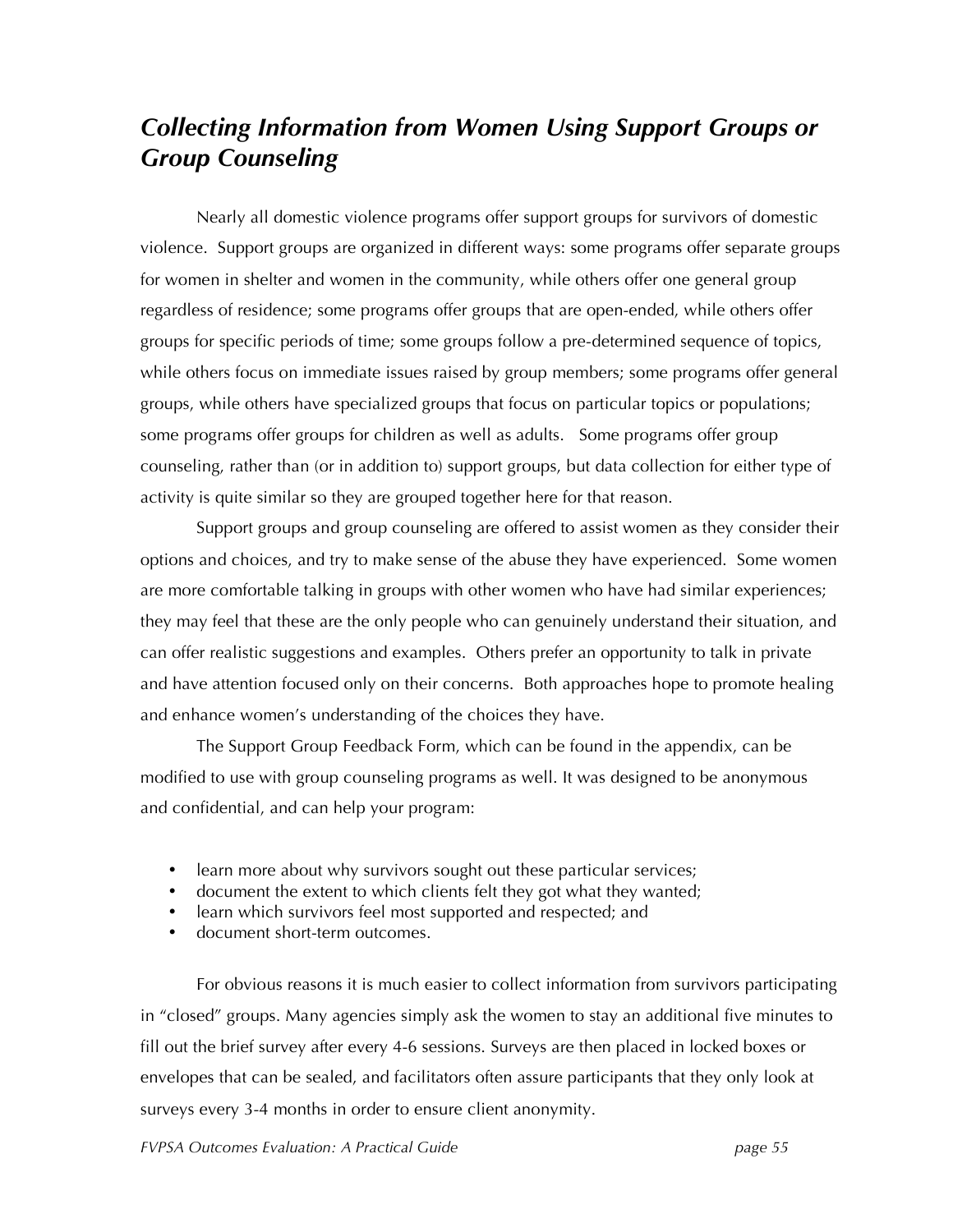For "open" groups, when participants change from week to week, you can still ask people to complete surveys every 4-6 sessions but you will be including women who have been in group once with women who have been in group for many weeks. It is important, therefore, to make sure a question on the survey asks women how many groups they have attended (as the form in the appendix does) so you can decide if enough time has passed for a desired outcome to be achieved.

The more frequently you ask women to fill out the forms, the more complete the information you will get. However, you do not want to burden the women with too many forms, and you want them to be honest and thoughtful when they fill out the information, so they should not have to fill them out too many times. You should decide on the intervals that make most sense for your program, based partly on how long most women continue with counseling or support groups.

## *Collecting Information from Survivors Participating in Individual Counseling*

You will notice that the form created to evaluate individual counseling is very similar to the Support Group Feedback Form. However, the procedure for collecting the information would differ somewhat, since extra care must be taken to ensure that responses are anonymous. As is true for all forms, a counselor should **never** ask a survivor to fill out a form and hand it back directly. Instead, a place in the program that is accessible and secure should be identified for returning forms. It could be the same place as other forms are returned, since the survivor would check off the type of service she is describing. The counselor should explain to the survivor that other people will record the information, and that forms are only retrieved from designated spot every few weeks, after many forms have been left, so that individuals cannot be identified.

## *Alternative Ways to Collect the Information*

Nonprofit organizations commonly use brief, written client feedback surveys to collect outcome information because they are relatively simple for both staff and clients. However, relying solely on such surveys, especially if they are only offered in English, means that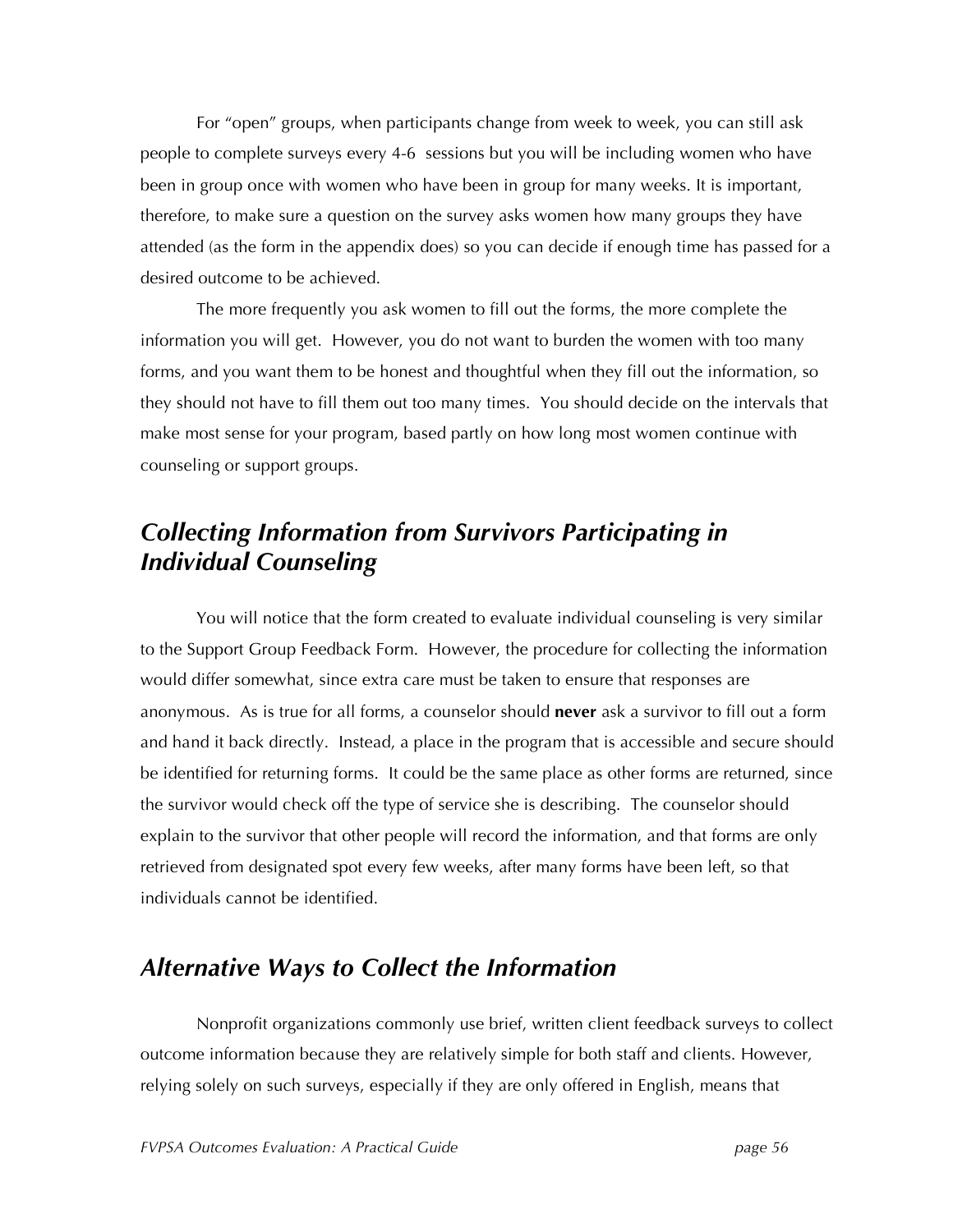programs will not be hearing from all of their clients equally. If someone either does not read English well or has a physical disability preventing them from comfortably completing the form, their opinions and experiences will not get counted. We therefore recommend creatively designing ways to obtain this information in multiple ways. Discussing strategies with staff and an advisory group of survivors will maximize the likelihood of creating the best options.

#### *What Languages Are Needed?*

Individual programs will need forms translated into a variety of languages, depending on their geographic and social location. The forms provided in this manual and on the FVPSA Outcomes Project website have been translated into Spanish as of this writing, with more languages being added over time. Please check in with the website periodically for updates:

#### **http://pubs.pcadv.net/FVPSA\_Outcome/**

#### **user name and password are both: outcomes**

For other languages you may need to contact local resources for assistance. You may not have the resources to translate the forms into all languages spoken by your clients but if you can translate the most common languages used, that's a great start!

#### *Verbally Asking the Survey Questions*

Verbally asking clients the survey questions can be helpful when dealing with literacy, language and/or many disability issues. However, as mentioned many times previously in this manual, you do not want the person who provided the services to be the person asking the questions because clients may not feel comfortable giving negative feedback. However, there are ways that programs have gotten around this. Some use other staff members who have had no contact with the survivor complete the forms with them. Other programs use interns or volunteers to help with this; still others have used local translation services to ask the questions by telephone. These are individual decisions that need to be made by each program based on need and resources available.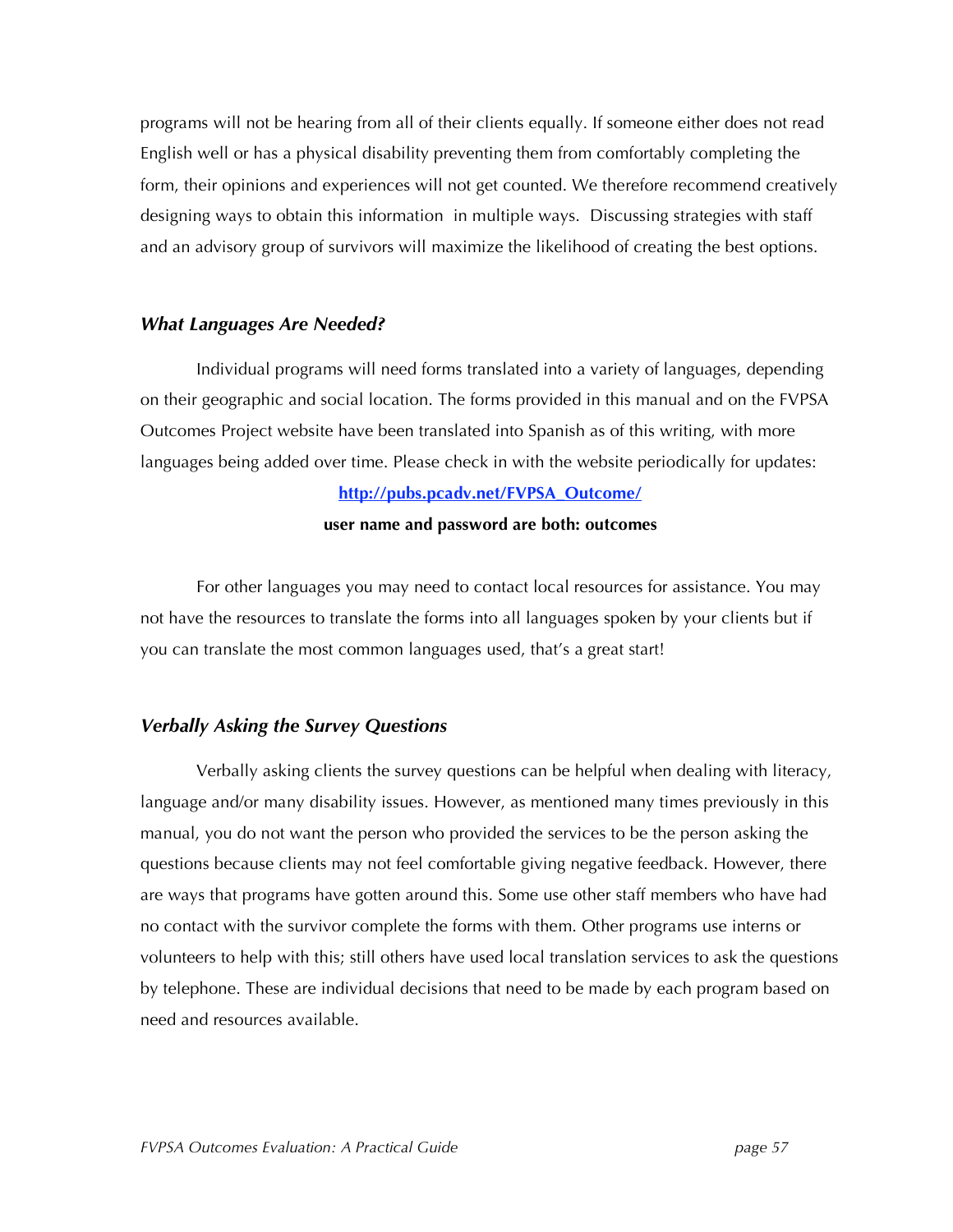## *Chapter Ten* **Maintaining and Analyzing the Data**

A critical component of evaluation is to correctly interpret our findings. Although it is *not* true that "you can make data say anything you want," as some critics of evaluation would suggest, data *are* open to interpretation. This chapter presents some basics for analyzing and interpreting findings, as well as some common mistakes to be avoided.

#### *Storing the Data*

The first question, before deciding how to analyze your data, is: how and where will you *store* your data? We strongly recommend investing in some type of computerized **database**, or computer program designed for storing and organizing data. This does not have to be anything extremely elaborate that only a computer whiz can understand -- as a matter of fact, that is exactly the kind of database you *don't* want -- but it should be capable of organizing your data for you in a simple, manageable way. Most programs have copies of common spreadsheet programs, such as Excel and Lotus, that they use for budgeting and other purposes, and most also have Microsoft Access. These programs can also be used to enter and analyze data. Access and Excel databases have been created for FVPSA grantees, along with instructions for using them (see Appendix D).

**NOTE:** Regardless of whether you will be entering the data into a computerized database, or calculating your findings by hand, determine how and where you will store your data to maximize confidentiality of participants and to minimize the opportunity for someone to mistakenly delete or misplace your files.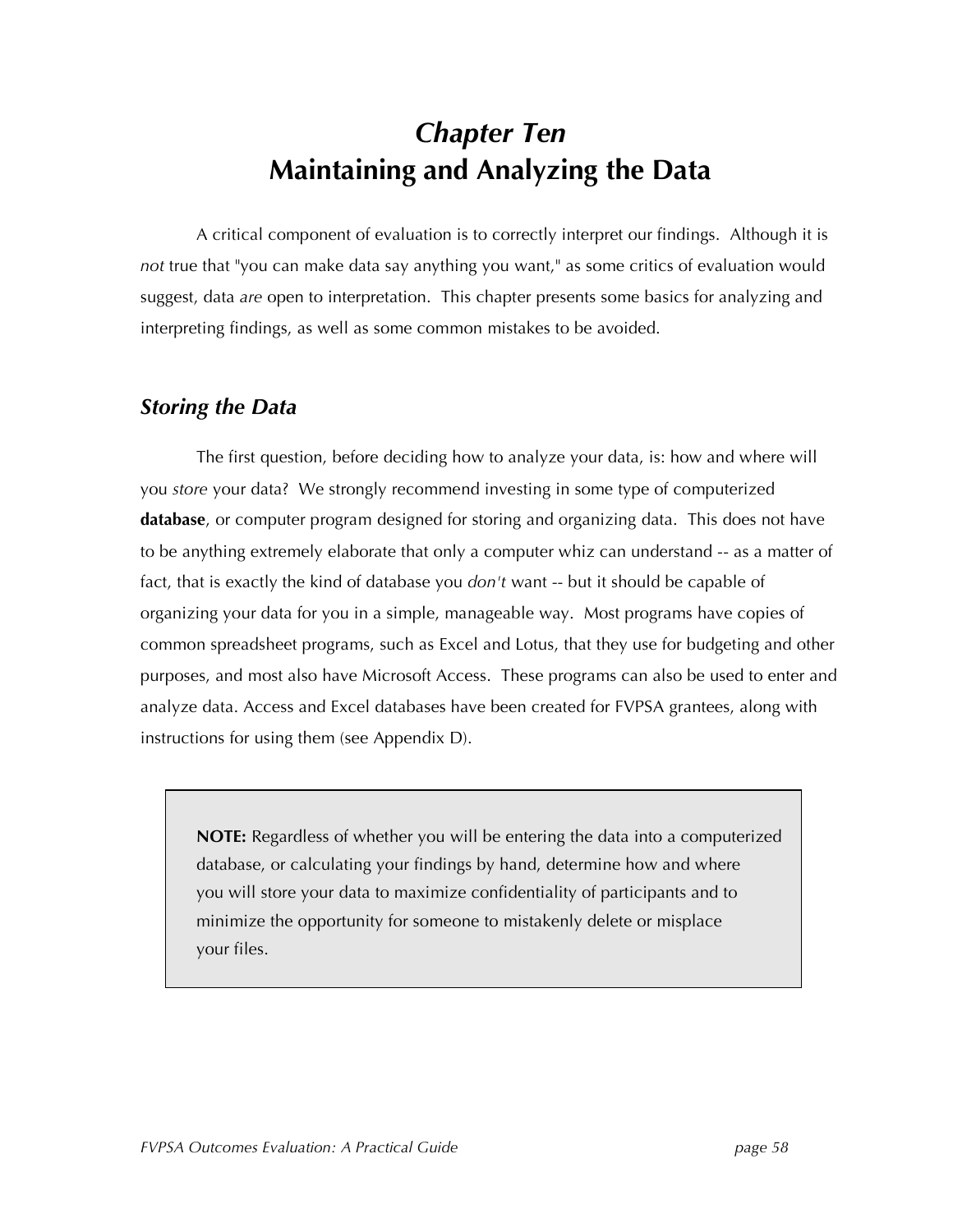#### *Some Data Entry Considerations*

**Every program must decide for itself who will "enter" the information into a database, and how and when that will be done.** It is ideal if a small number of people are identified to do this, and on a regular schedule—e.g. weekly or biweekly. That way, the data are always up-to-date, and the task consumes little time. If one person is identified to perform data entry, at least one *alternate* person should also be selected and knowledgeable, to avoid problems from sickness, vacations, turnover, or other unforeseen circumstances. The process will work most smoothly if the data file is already set up and ready to be used at the time you decide to begin asking women to fill out the forms. Again, you have been provided with an empty Access file for the four DOW forms described in this manual, that you are encouraged (but not required) to use as part of this pilot.

## *How to Analyze the Information You Collect*

You will have two types of information when it is all entered: "quantitative" data that can easily be shown numerically—as counts or *frequencies*, or as percentages—and "qualitative" data that are in the form of words. The hints that follow show different types of analysis and provide examples from the pilot test of the DOW forms.

## *Quantitative Information*

The most common types of quantitative analysis you are likely to use are *frequencies* and *crosstabs*. <sup>1</sup> Frequencies tell you how many of something you had. They are sometimes called "counts," and are often shown as percentages. Crosstabs allow you to find out the relationship between two items that have frequencies in groups or categories (such as gender or age groups). These two types of analysis are described separately.

As part of the Access data files you are provided with the four DOW forms, all of the frequencies have been pre-programmed for you, so the primary analyses will be simple (and explicit instructions for using the data file and creating your own analyses, including crosstabs, are provided in Appendix D).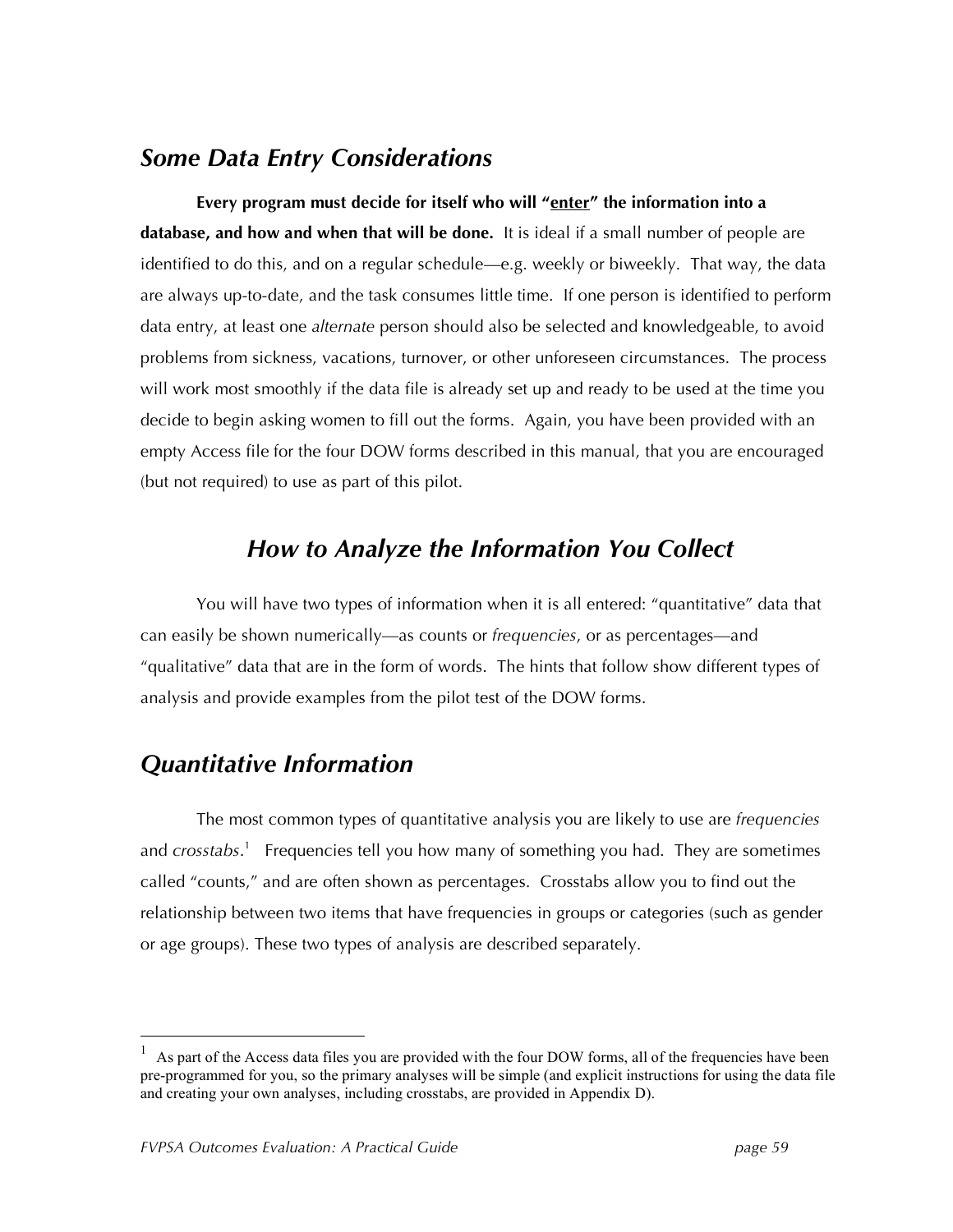*Frequencies* can be invaluable, even if they are simple. For example, in the pilot test of shelter forms, we had the results shown on Table 9 for the first question. The table shows that domestic violence advocates were a source of information about the shelter at over twice the rate of any other source for the programs involved in this test. Family members and the police were the next two most common sources. One way a program might use this information is to see if the percentages of survivors who heard about the shelter from family members increase after a community education campaign, or if the percentages who heard about it from police increase after a police training.

**Table 9. Using a Frequency Table to Illustrate Findings From the Question:** *Where Have You Heard About This Shelter?*

| Domestic violence advocate                   | 31% |
|----------------------------------------------|-----|
| Family member                                | 15% |
| Police                                       | 15% |
| Friend                                       | 12% |
| Telephone book                               | 10% |
| Social services agency staff                 | 10% |
| Health care provider                         | 5%  |
| People in court                              | 3%  |
| People from my religious/spiritual community | 2%  |
| CPS staff                                    | 2%  |
| <b>TANF</b> staff                            | 2%  |
| Flyer/brochure/poster                        | 2%  |
| Other source                                 | 21% |

*What other stories can frequencies tell?* Frequencies can also be shown after particular responses have been selected. For example, when you look at frequencies of services women in your program have received, it is important to know first whether the women *wanted* those services. If they didn't want or need a service, you (and any funders who receive your results) should not be concerned that they didn't get it. For that reason, the shelter #2 form asks residents to select from a list of possible services the ones they wanted and received fully, those they wanted and received partly, and the ones they wanted but did not receive. They also have the option of indicating that they didn't want the particular service.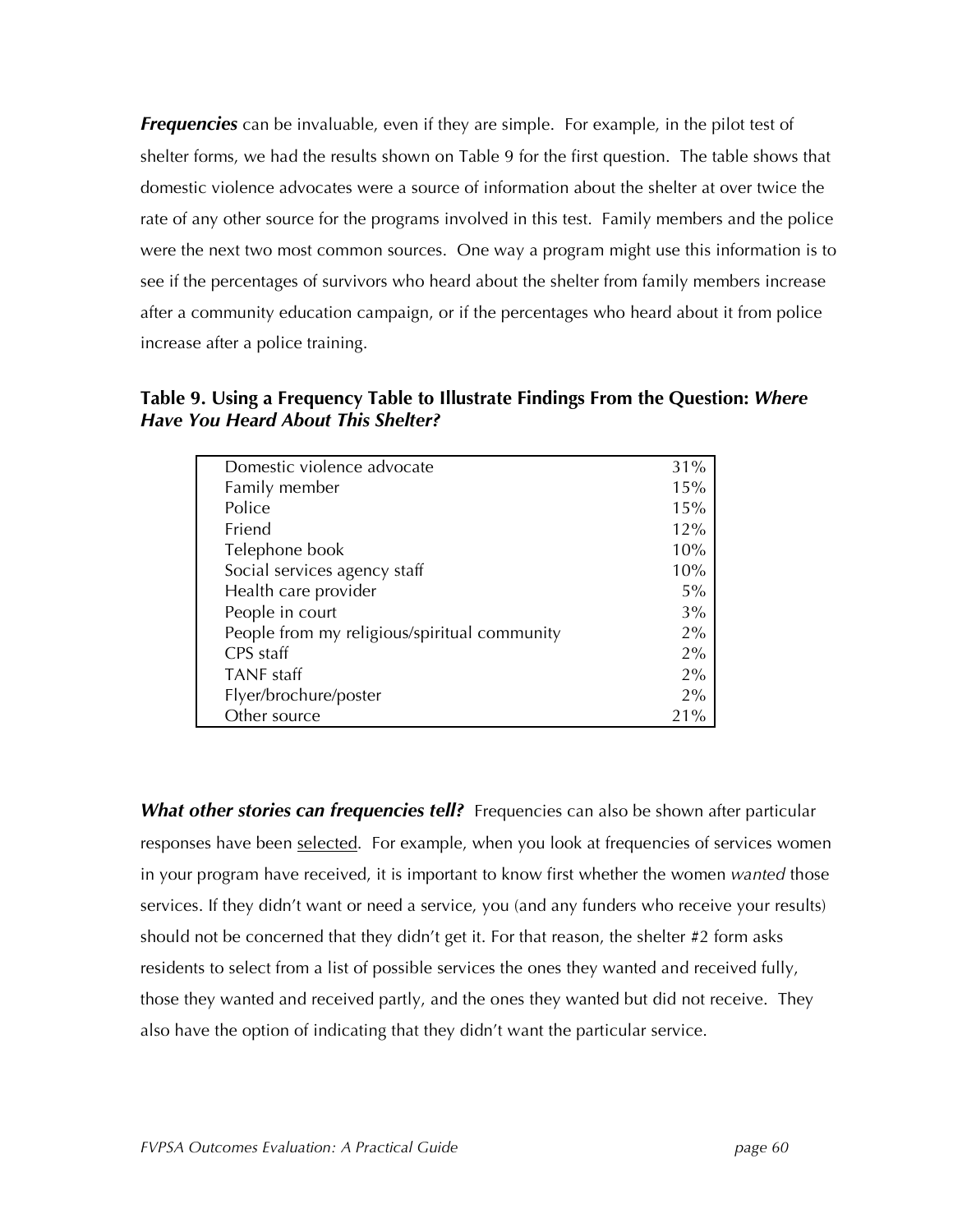You can "select" only the forms on which the women indicated they wanted the service, and then get frequencies that show the extent to which they got it. This can make a big difference. In the pilot, for example, only half of the women who completed the shelter form said they received all of the help with TANF (welfare) benefits that they wanted. However, 40% of the women who completed the form indicated they didn't want help with TANF benefits. When they were left out, 83% of the women who wanted help with TANF got all the help they wanted, and nearly 9% more got some of this help. These results are much more positive indications that the participating shelters provided a service that the residents wanted.

This same principle applies to decisions about whether or not you should include missing data when you report results of frequencies. Sometimes people who fill out forms decide not to answer some of the questions. For example, half of the women might indicate that they wanted a particular service, a quarter might indicate that they didn't want it, and the other quarter might not answer the question at all. In that case, you would have two basic options:

- 1. Report the results only for those who answered the question: two-thirds wanted the service and one-third did not. This would usually be preferable. You should also note the number or percentage of people who did not answer. If it is large, you might want to think about why so many people did not answer the question.
- 2. Report the results with the missing information included as one of the percentages. Again, this is a less common practice. It might be useful, however, if the percentage of people who did not answer the question is large, and excluding it would distort your results. For example, you might want to add a question about whether or not women want help with substance abuse or child protection issues. Many women might choose not to answer these questions for a variety of reasons. If you reported percentages only of women who responded, however, and few wanted help with these issues, you might reach the wrong impression that these services were not needed.

In general, the choice you make depends partly on the percentage of missing responses, partly on the reasons you think they are missing, and partly on how you want to use the results.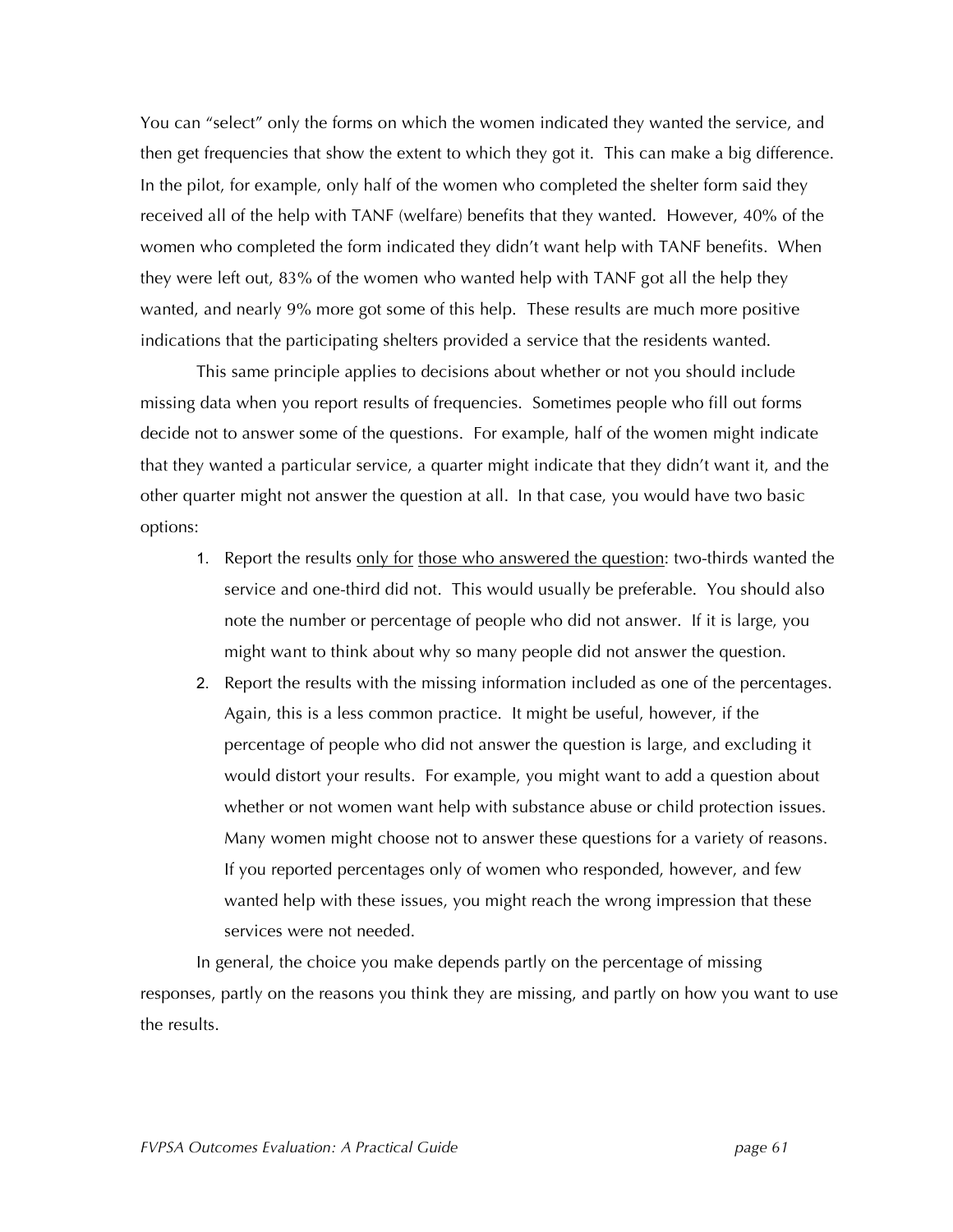*Cross tabs* can be very helpful for providing more detailed answers to many questions. For example, you can compare outcomes for women based on how many contacts they had had with an advocate. See the following table for an example of how this might look:

| <b>Because of the services I</b>                                                      | <b>Number of Advocacy Contacts</b> |                           |                     |
|---------------------------------------------------------------------------------------|------------------------------------|---------------------------|---------------------|
| received, I know more about<br>community resources that I<br>might need in the future | One<br>$(n = 10)$                  | Two or More<br>$(n = 18)$ | Total<br>$(N = 28)$ |
| no                                                                                    | 80%                                | 28%                       | 46%                 |
| ves                                                                                   | 20%                                | 72%                       | 54%                 |
| <b>Total</b>                                                                          | 1በበ%                               | 100%                      | $\Omega$            |

These results suggest that women who have more contact with an advocate are much more likely to feel they have more resources to call upon than women who have had more limited contact.

The next table reports the same outcome but compares women participating in either counseling, support groups, or both:

| <b>Because of the services I</b>                                                      | <b>Type of Service Received</b> |                       |                    |                   |
|---------------------------------------------------------------------------------------|---------------------------------|-----------------------|--------------------|-------------------|
| received, I know more about<br>community resources that I<br>might need in the future | Counseling<br>$(n = 23)$        | Support<br>$(n = 34)$ | Both<br>$(n = 23)$ | Total<br>$(N=80)$ |
| no                                                                                    | 44%                             | 32%                   | 13%                | 30%               |
| yes                                                                                   | 56%                             | 68%                   | 87%                | 70%               |
| Total                                                                                 | 100%                            | 100%                  | $100\%$            | 100%              |

These results suggest that women who participated only in support groups were more likely to report that they felt they had more resources after services than those who took part only in counseling. Perhaps more important, women who took part in both counseling and support groups were substantially more likely to feel they had more resources than those who experienced just one of these services.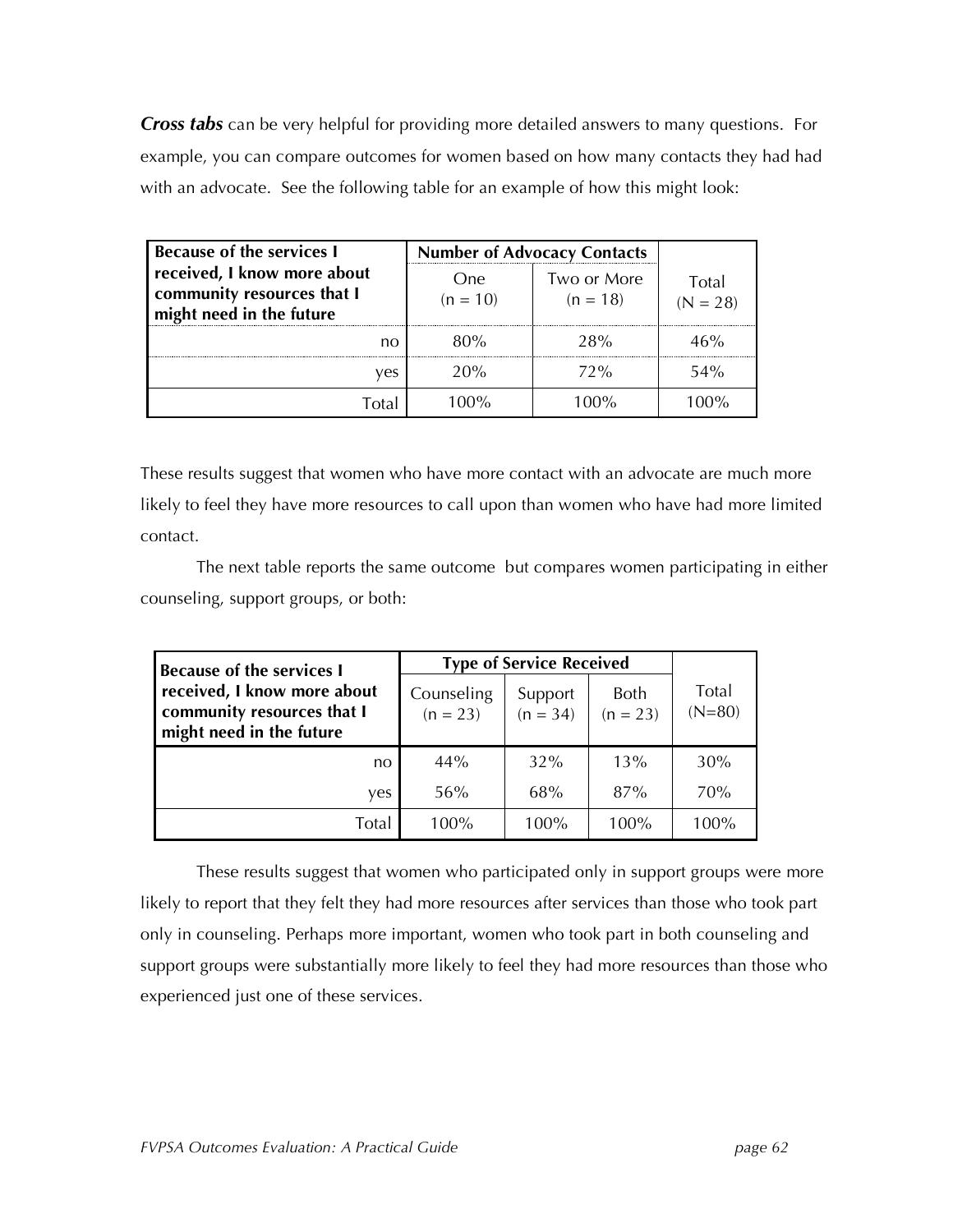You are likely to have many different questions you will want to answer in this way, and not just about the services women wanted or received. For example, you might also want to learn:

- Does the number of advocacy contacts affect the likelihood that women will feel they have been helped in a particular way?
- Is there a relationship between a woman's race and ethnicity, or age, or sexual orientation, and the extent to which she feels respected, or her feelings about the help she has received? In the pilot, although 79% of the women said they would "strongly recommend" the program to a friend who needed it (and all of the rest said they would "recommend" it) just 67% of the African American women responded in this way. This result might lead a program to obtain more feedback from women about their experiences.
- Does length of time in the shelter affect the likelihood that women will receive particular services? For example, some services may require appointments or involve other issues that take more time. Women who are in shelter for less than a week may be less likely than others to obtain help with TANF benefits, but just as likely to feel emotionally supported while they are there.
- Does the number of counseling or support group sessions affect the likelihood that women will feel they have been helped in a particular way?

## *Qualitative Information*

The qualitative information on these forms comes in response to "open-ended" questions—the ones with space provided to write in the answer, and no choices already provided—and questions with "other" categories or space for comments. Qualitative information is commonly used to provide examples or explanations, and can be very useful in that way.

Qualitative information can also be grouped into meaningful categories, and help you to understand something new. For example, nearly a quarter of the women in the pilot test of the shelter forms reported that they had had concerns about contacting the shelter. All of them described their concerns. Most of their answers fell into one of three categories: 1) shame or embarrassment about their abuse, 2) safety at the shelter, and 3) fear of the unknown—they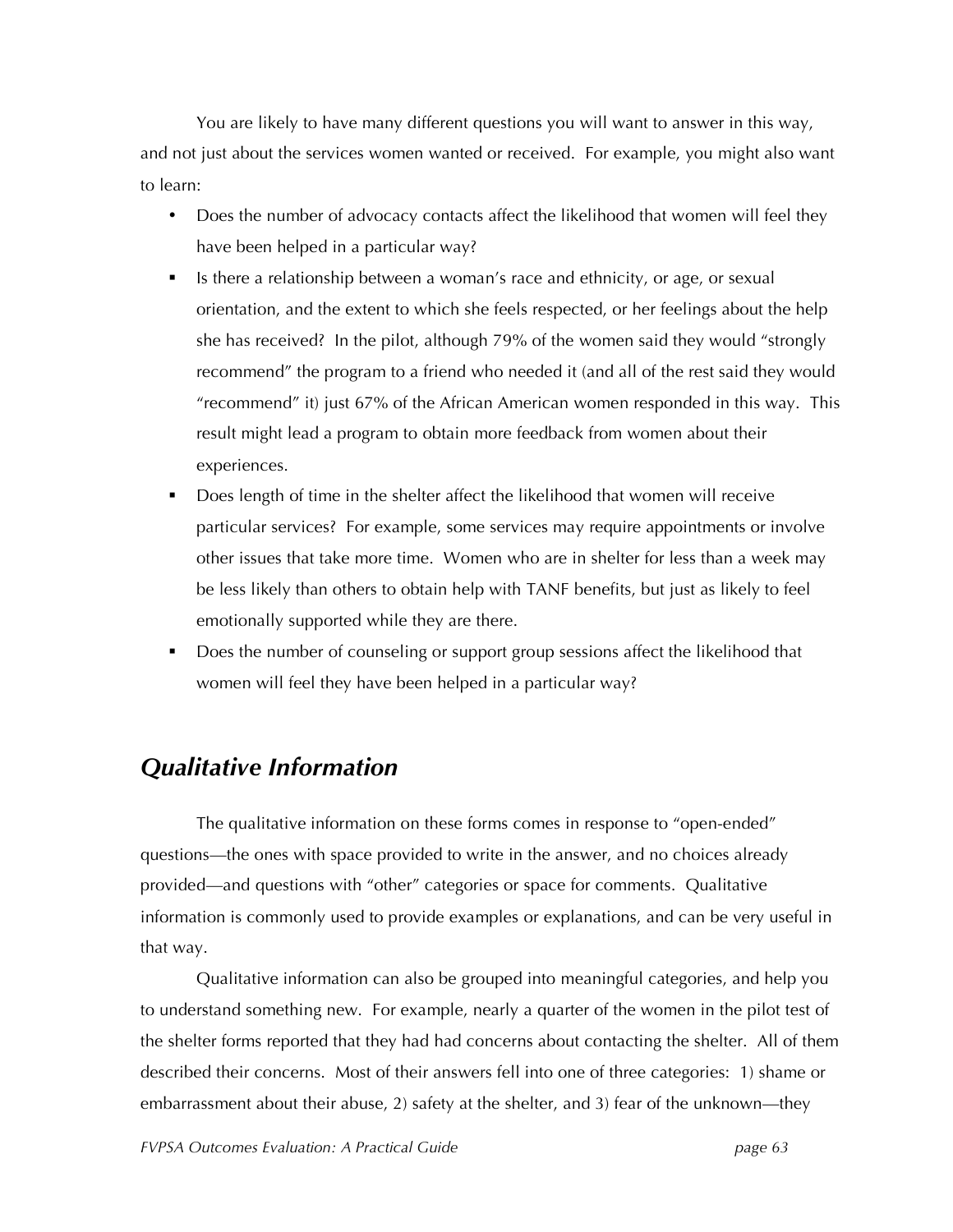didn't know what to expect at the shelter. One noted that she had been at a different shelter that "wasn't very nice;" she was concerned that this one would not be different. These results could be incorporated into training for staff and volunteers who spend time with women when they first arrive at shelter. Such training could remind shelter workers that many women are nervous when they first arrive, and women's concerns may center on shelter realities as much or more than on their own physical safety. The woman's comment about the other shelter might also reflect confusion between domestic violence and other shelters, and could alert program staff that they need to provide clearer descriptions in public presentations of what to expect in a battered women's shelter.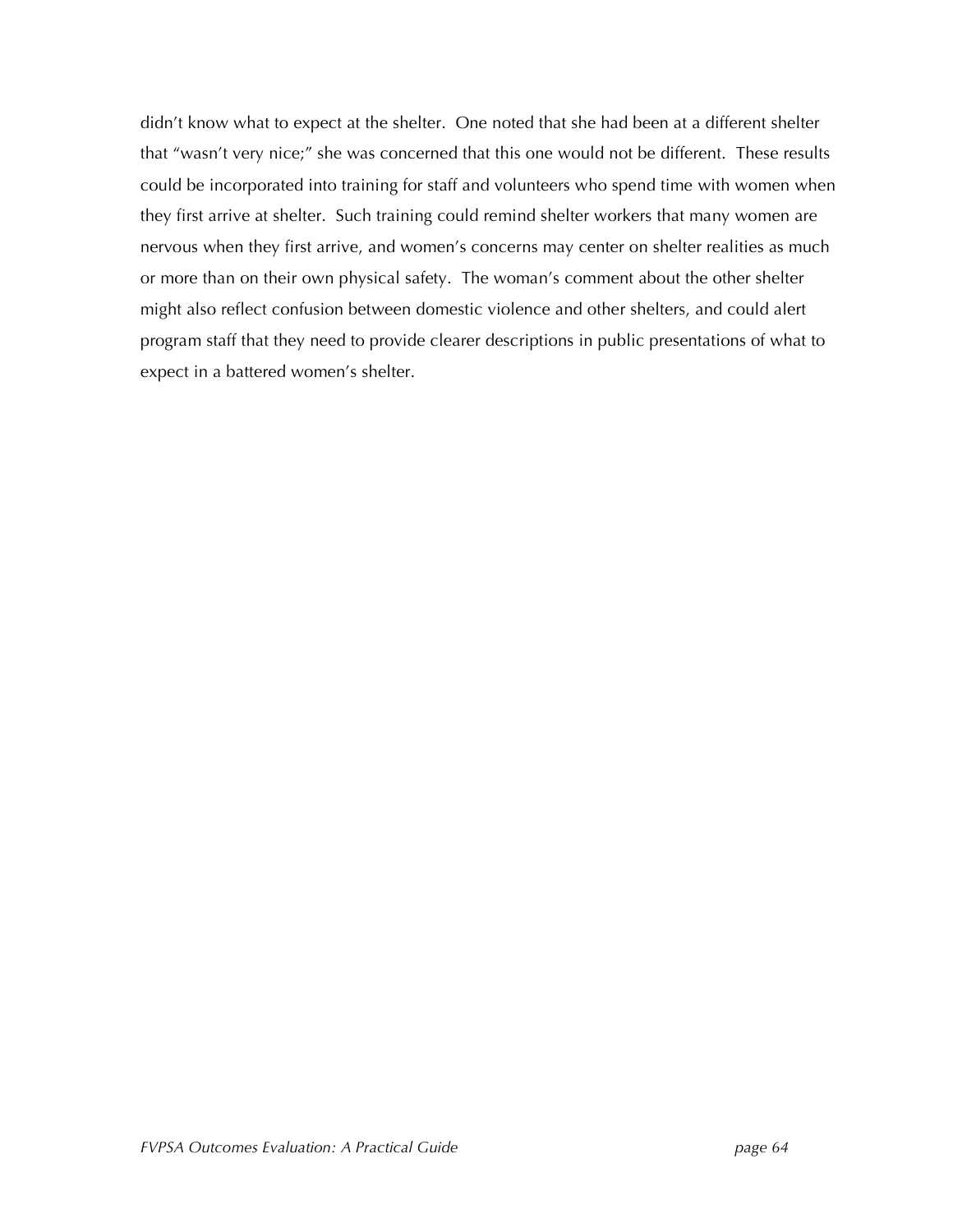## *Chapter 11* **Sending the Findings to Your FVPSA Administrator**

Once a year FVPSA-funded programs will submit their outcome information to their FVPSA state administrators. This will be handled somewhat differently across states so you will want to check with your state administrator and state coalition about how your state will handle this. We have developed a very simple form *(Annual Report to Send to FVPSA Administrator,* found in Appendix E and on the FVPSA Outcome Project website) that programs can use to submit their outcome information annually. As you can see on that form, you simply have to fill in your agency's name at the top, along with the date and the reporting period (since this will differ by state). For each service you are collecting outcome data for (e.g., shelter, support services & advocacy, support groups, counseling) you simply fill in the number of surveys completed and the number of "yes" responses to the two outcome questions. If you don't offer a particular service just write N/A for "not applicable." So if, for example, you don't have a shelter program you would write N/A across that row of information. If you received 73 feedback forms about your support services, and on those forms 68 clients checked that they knew more about community resources and 63 checked that they knew more strategies for enhancing their safety, you would write in:

#### **Support Services and Advocacy**

# of surveys completed: 73

# of yes responses to resource outcome: 68

# of yes responses to safety outcome: 63

At the bottom of the form you simply add up all of the columns of information so your FVPSA administrator has total numbers for each agency. It is important to send in actual *numbers*, not *percentages*, to your FVPSA administrator. They will then tally all of the numbers across all of the state programs, and send this information on to the Administration for Children and Families at the U.S. Department of Health and Human Services.

We have been asked by some programs if they can just use the same client feedback form to evaluate all of their services. The rationale behind this question is that programs would only need to keep track of one form, and they could use the same database across all services. While we understand the desire for this simplicity, the problem with doing this is that you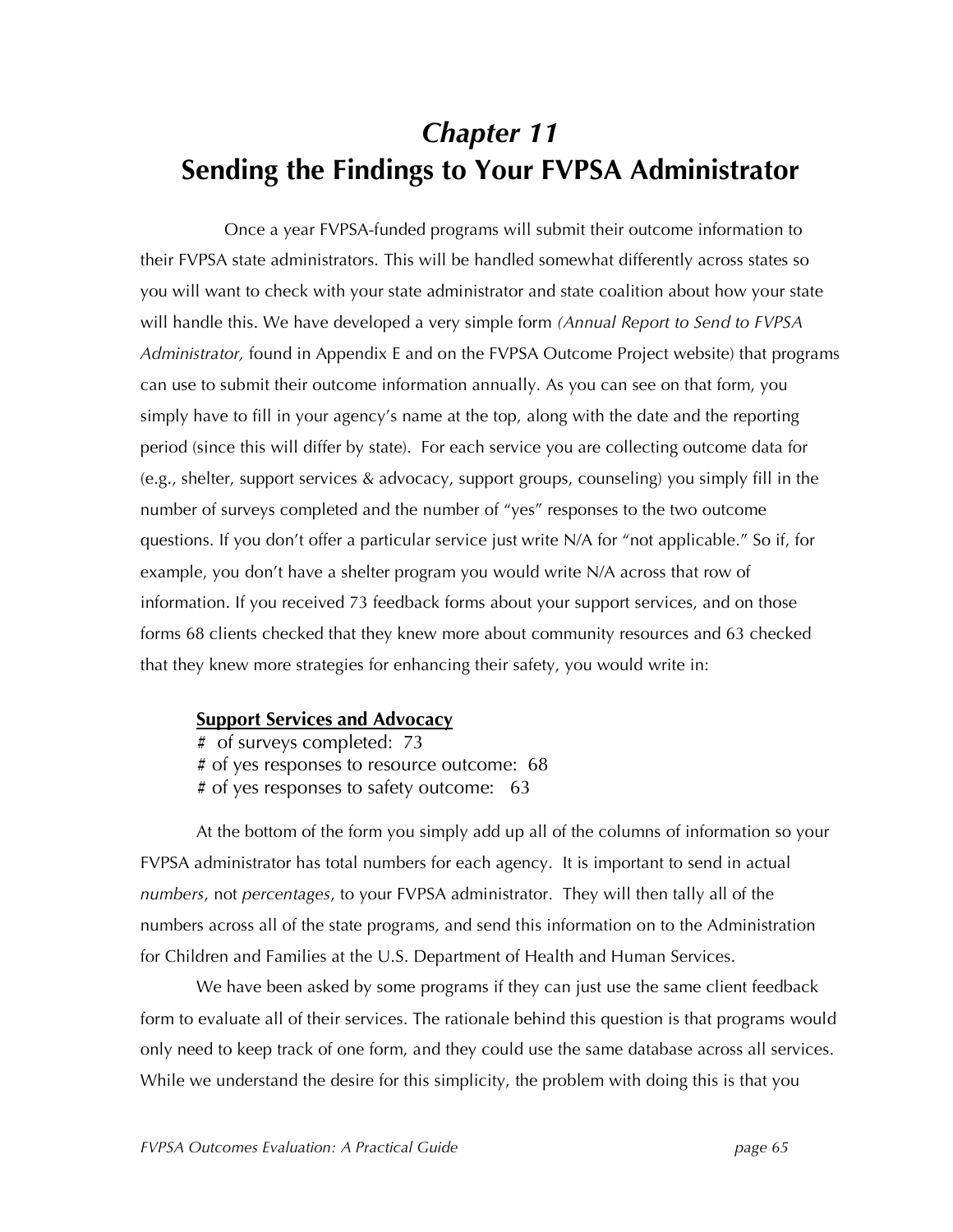wouldn't know how to accurately interpret your information. If, for example, 20% of your clients reported feeling disrespected, you wouldn't know if this was a problem across all of your services, or only in shelter, only in support groups, etc. So, while some of your questions across all forms can certainly be identical, we strongly recommend you differentiate the forms by service area. It's also a good idea to include a question on each form indicating *how much* of the service the client received (e.g., number of days in shelter, number of support groups attended), and this question would need to be asked differently by service area.

We hope the form we created for you to send to your state administrator greatly simplifies the reporting process. More specifics about when the information is due will come directly from your state.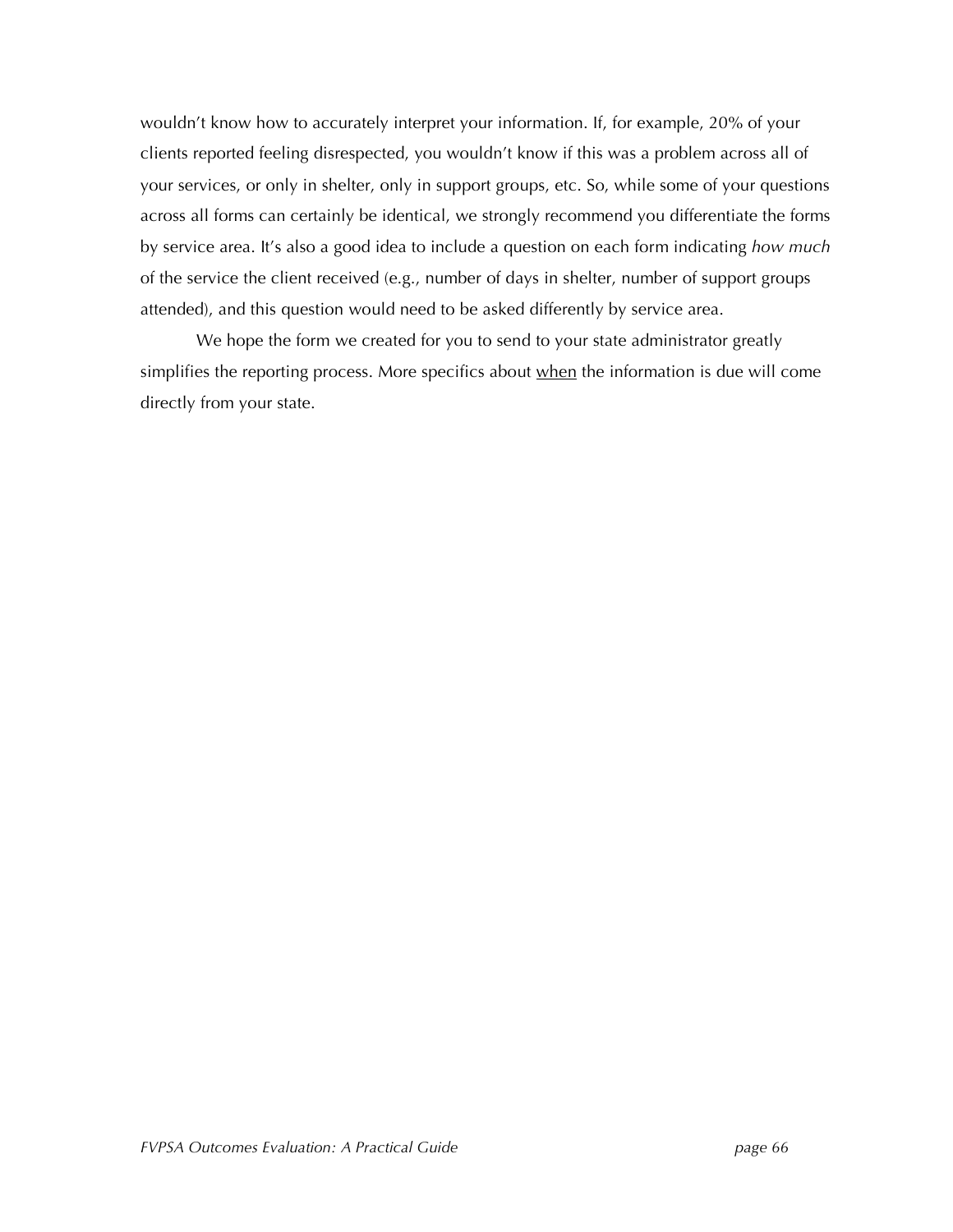# *Chapter Twelve* **Making Your Findings Work for You**

As discussed in Chapter 1, outcome findings can be used **internally** to improve your program and **externally** to encourage others to support your efforts.

### *Using Your Findings Internally*

If you are not already doing so, we would recommend setting aside specific times to review the outcome information you've gathered as a staff. This sends a message that these outcomes are important, and gives you an opportunity to discuss, as a group, what is working and what needs improvement. It would also be helpful to invite volunteers and service recipients to share in these discussions and brainstorming sessions. As improvements are made in response to the data you've gathered, broadcast these changes through posters on walls, announcements, and word-of-mouth. As staff, volunteers, and service recipients see that your agency is responsive to feedback, they will be more likely to feel invested in and respected by your organization.

Many examples have been provided throughout this manual on ways the results from the surveys provided in the appendix and on the website could be used by a program. Depending on the particular form, results can be used internally to identify unmet needs, areas of needed staff training, public or survivor perceptions of the program, and particular issues that can arise for survivors from different cultures, or different groups defined by age, sexual orientation, parenting status, or others.

## *Using Your Findings Externally*

It is important to give careful thought to how you want to present outcome findings to the public and to funders. Some words of advice:

### *Keep it positive Keep it simple*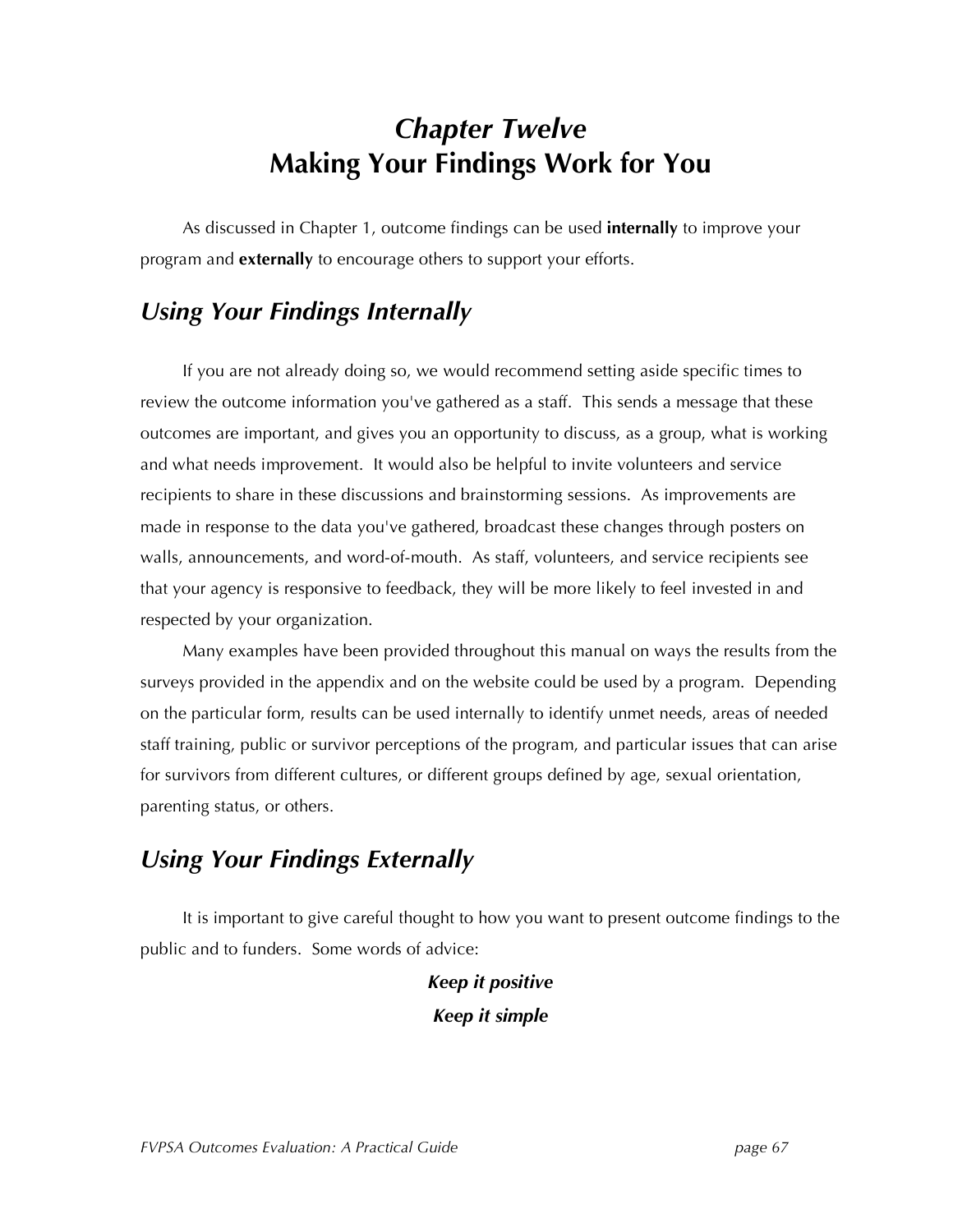#### **Keep it Positive**

Just like a glass is half empty when it is also half full, outcome findings can be presented in both negative and positive lights. So keep it honest, but keep it positive! First, don't hesitate to let others know about the great work you are doing. Contact media sources (television, radio, newspapers) when you develop new programs, help pass legislation, and in the case of outcome evaluation, *when you have numbers to back up your successes*.

#### **Keep It Simple**

When presenting your findings for public consumption it's very important to **keep it simple**. If you are talking to the television or radio media you will be lucky to get 30 seconds of air time, so learn to talk in sound bites. Remember, people are not likely to remember specific numbers but they are likely to remember phrases like "most of," "the majority," "all" and "none." So instead of reporting:

*"87% of the women using our legal services were able to get their needs addressed"*

you could say:

*"the vast majority of the women using our legal services were able to get their needs addressed"*

Another way to **keep it simple** when presenting your findings is to pick and choose what to share with others. You will be gathering quite a bit of information about your programs and you certainly can't present it all. Decide on the top two or three findings that would be of most interest -- and that would present you in a positive light -- and focus on those.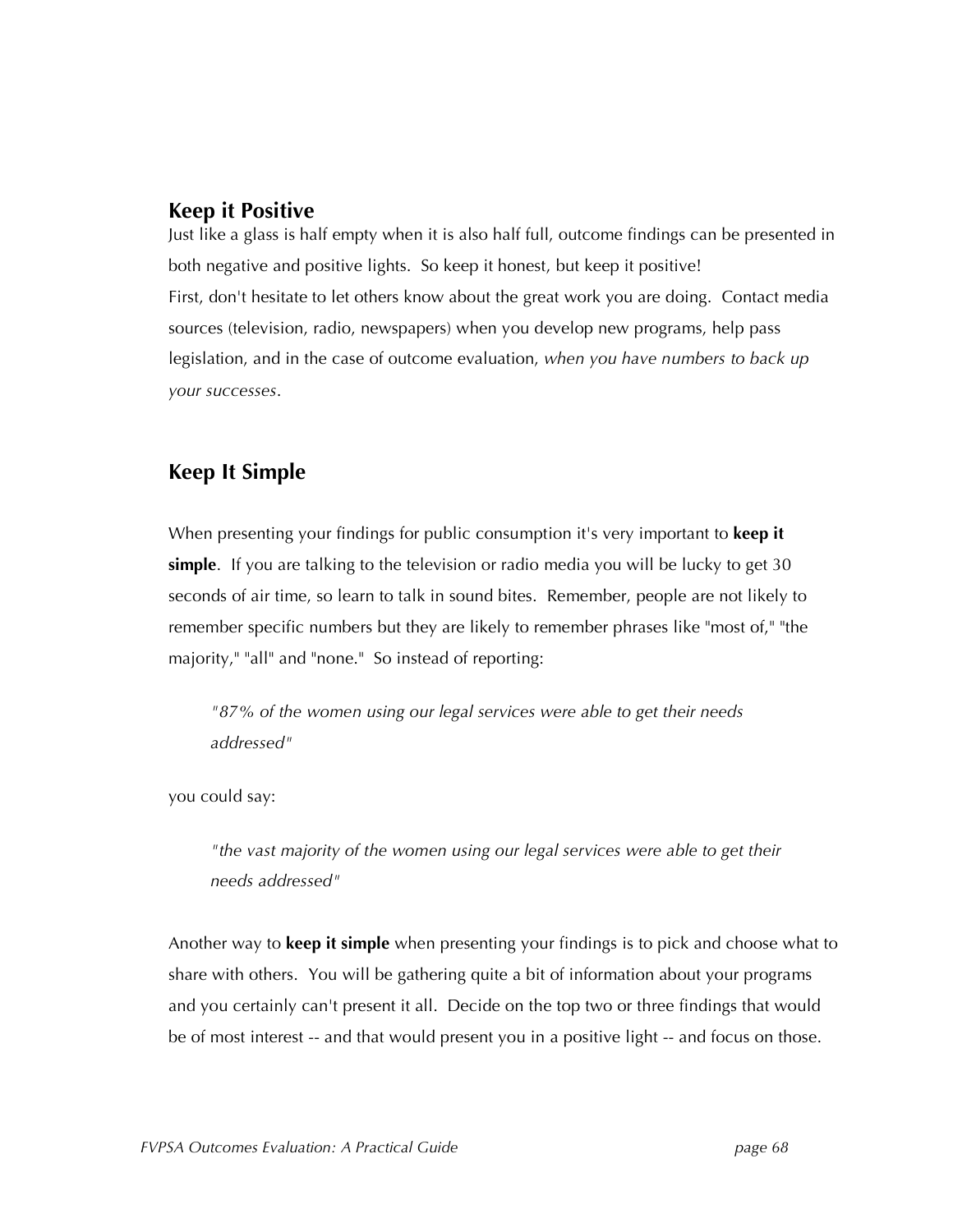#### *How to Share the Information with Others*

There are a number of different ways to visually present your data to others. You can create **fact sheets** and **informational brochures** that include some of your evaluation findings, and you can also use **line graphs**, **tables**, **bar charts**, and **pie charts** to display your data more graphically.

Consider the data you are presenting as well as the audience when deciding how to present your findings.

**Bar Graphs** can be especially useful to illustrate differences between groups. For example, the following graph was created from the same data shown in Chapter 10. It shows quite clearly that having more than one advocacy contact is associated with women feeling they have more resources (represented by "yes" in the graph).



**Relationship Between Number of Contacts and Women Feeling They Have More Resources**

Your choice of presentation will also be based on the type of computer programs you have available to you, and the amount of time you have to devote to this project. One other technical point: if you are preparing information for an "overhead" or a powerpoint presentation make sure your font size is 18 or larger (the larger the better) to maximize people's ability to read your findings easily.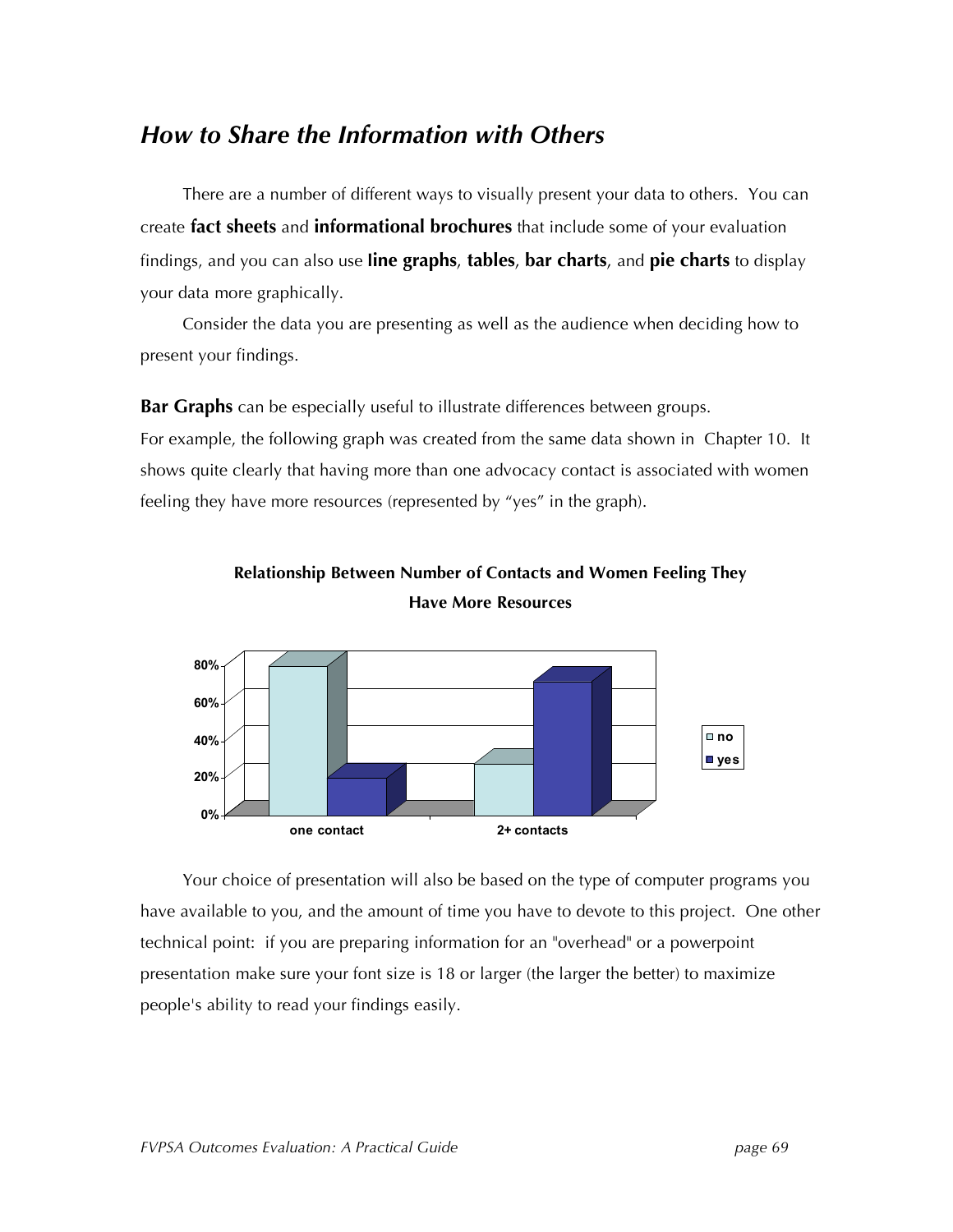#### *When Your Findings are "Less than Positive"*

So what do you do when your findings are not as positive as you had hoped or if your findings show your program was not as successful in certain respects as you had expected? Again the same principles apply: **keep it positive** and **keep it simple**. Avoid using negative words like:

*problem mistake error failure*

and instead use words like:

*obstacle difficulty challenge unexpected complication*

Remember, one person's "failure" is another person's "obstacle to be overcome!" If you have to present negative findings to the public, don't just leave them hanging out there. Discuss how you addressed the obstacle or how you plan to address it in the future. What valuable lesson did you learn and how will you incorporate this knowledge into your program in the future? Presented correctly, even "negative" findings can be used to enhance your image with the public. They will also add credibility to your more "positive" findings.

## *Using Your Findings to Support the Continuation of Current Programs*

One of the problems we hear agencies complain of repeatedly regarding funders is that many funding sources want to give money to "new, innovative" programs instead of to current day-to-day activities. When this is the case for your organization, you might try using your outcome data to justify the need for your current operations. Let the funder know how worthwhile and important your *current* services are instead of always adding new services that stretch staff to the breaking point.

## *Using Your Findings to Justify Creating New Programs*

There are of course also situations when you will *want* to use outcome findings to request funds for a new program. Say for example that your current "Support and Education Program for 7-10 Year Olds" has demonstrated some positive results. The majority of the